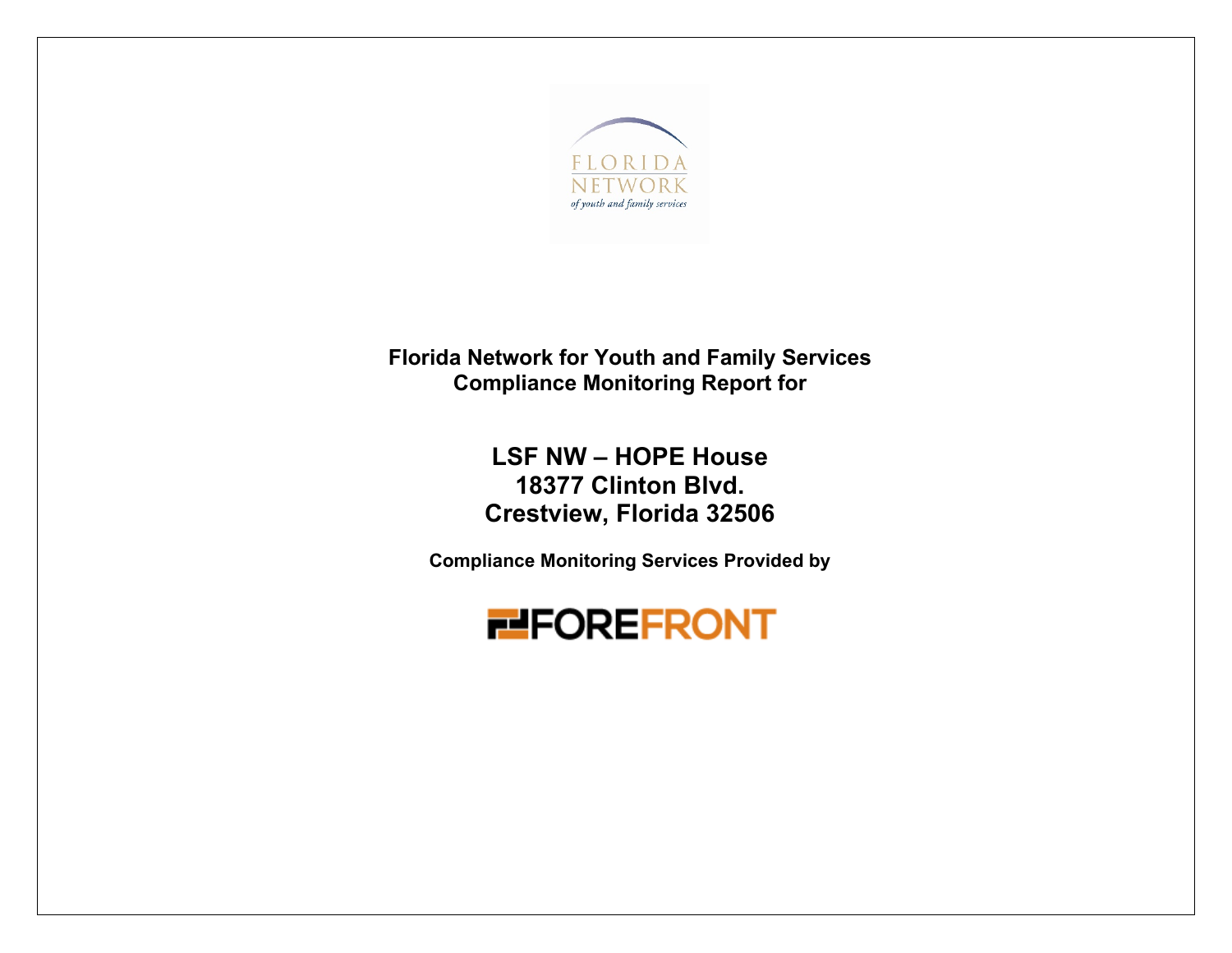## **EXECUTIVE SUMMARY**

Forefront LLC conducted a joint Quality Improvement (QI) and Florida Network of Youth and Family Services (FNYFS) monitoring visit for the LSF NW – HOPE House for the FY 2021-2022 at its program office located at 18377 Clinton Blvd., Crestview, Florida. Forefront LLC (Forefront) is an independent compliance monitoring firm that is contracted by the FNYFS to perform onsite program reviews to assess the agency's adherence to fiscal, programmatic and overall contract requirements. LSF NW – HOPE House is contracted with the Florida Network of Youth and Family Services (FNYFS) to provide direct services to Children/Families in Need of Services (CINS/FINS). The services to be provided are identified in Contract Section A - Descriptions and Specifications and Section B - Delivery and Performance and are funded with General Revenue Funds effective for July 2019 through June 30, 2022.

The review was conducted by Marcia Tavares, Consultant for Forefront LLC, and Peer Reviewer(s). Agency representatives from LSF NW – HOPE House present for the entrance interview were Beth Deck, Regional Director; Cynthia Freshour, Quality Services Manager; Jenny Kendrick, YC Supervisor; and Chrissy Baker, Counselor. The last site QI visit was conducted March 3-4, 2021.

In general, the Reviewer found that LSF NW – HOPE House is in compliance with specific contract requirements. **LSF NW – HOPE House received an overall compliance rating of 100% for achieving full compliance with eleven indicators** of the CINS/FINS Monitoring Tool. There were no corrective actions as a result of the monitoring visit and no recommendations were made for any indicators rated as conditionally acceptable.

The following report represents the results of the in-depth evaluation of the provider's General Administrative performance, with all findings clearly documented. Copies of all completed tools utilized during the visit to determine these ratings will be maintained on file with the Reviewer. If any information or clarification is required, please contact Keith Carr by E-mail: keithcarr@forefrontllc.com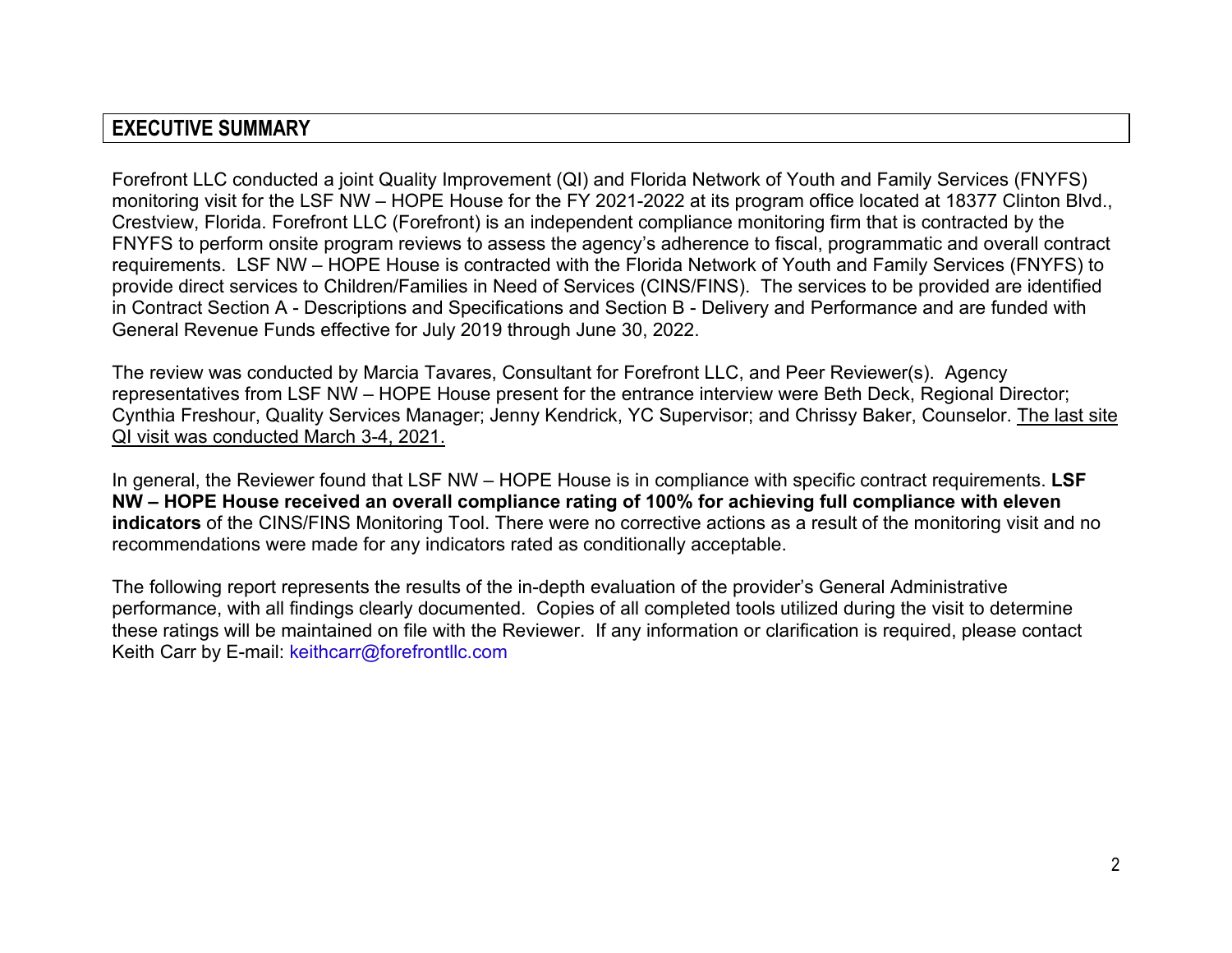## **2021-2022 CINS/FINS PROGRAM COMPLIANCE MONITORING TOOL Report Number: CM 12-08-2021-2022**

| Agency Name: LSF NW - HOPE House                                                                                                                                                                                                                                                                                                                                                               |        | <b>Monitor Name: Marcia Tavares, Lead Reviewer</b> |                  |                 |                             |                                                                                                                                                                                                                                                                                                                                                                                                                                                               |                                                                                                            |  |
|------------------------------------------------------------------------------------------------------------------------------------------------------------------------------------------------------------------------------------------------------------------------------------------------------------------------------------------------------------------------------------------------|--------|----------------------------------------------------|------------------|-----------------|-----------------------------|---------------------------------------------------------------------------------------------------------------------------------------------------------------------------------------------------------------------------------------------------------------------------------------------------------------------------------------------------------------------------------------------------------------------------------------------------------------|------------------------------------------------------------------------------------------------------------|--|
| <b>Contract Type: CINS/FINS</b>                                                                                                                                                                                                                                                                                                                                                                |        |                                                    |                  |                 |                             | Region/Office: 18377 Clinton Blvd., Crestview, FL 32506                                                                                                                                                                                                                                                                                                                                                                                                       |                                                                                                            |  |
| <b>Service Description: Comprehensive Onsite Compliance Monitoring</b>                                                                                                                                                                                                                                                                                                                         |        |                                                    |                  |                 |                             | Site Visit Date(s): December 8-9, 2021                                                                                                                                                                                                                                                                                                                                                                                                                        |                                                                                                            |  |
|                                                                                                                                                                                                                                                                                                                                                                                                |        |                                                    |                  |                 |                             |                                                                                                                                                                                                                                                                                                                                                                                                                                                               |                                                                                                            |  |
|                                                                                                                                                                                                                                                                                                                                                                                                |        | <b>Explain Rating</b>                              |                  |                 |                             |                                                                                                                                                                                                                                                                                                                                                                                                                                                               |                                                                                                            |  |
|                                                                                                                                                                                                                                                                                                                                                                                                |        |                                                    |                  |                 |                             | <b>Ratings Based Upon:</b>                                                                                                                                                                                                                                                                                                                                                                                                                                    | <b>Notes</b>                                                                                               |  |
| <b>Major Programmatic Requirements</b>                                                                                                                                                                                                                                                                                                                                                         |        | <b>Conditionally</b><br>Unacceptable               | <b>Fully Met</b> | <b>Exceeded</b> | Applicable<br>$\frac{1}{2}$ | I = Interview<br>O = Observation<br><b>D</b> = Documentation<br><b>PTV = Submitted Prior To Visit</b><br>(List Who and What)                                                                                                                                                                                                                                                                                                                                  | <b>Explain Unacceptable or</b><br><b>Conditionally Acceptable:</b><br>(Attach Supportive<br>Documentation) |  |
| <b>I. Administrative and Fiscal</b>                                                                                                                                                                                                                                                                                                                                                            |        |                                                    |                  |                 |                             |                                                                                                                                                                                                                                                                                                                                                                                                                                                               |                                                                                                            |  |
| DJJ Quality Improvement Peer Reviewer<br>a. Provider shall demonstrate that a minimum of two (2)<br>staff members have been trained to be certified as DJJ QI<br>Peer reviewers. Provider shall participate in a minimum of<br>one (1) on-site quality assurance review of a similar type<br>program in another judicial circuit during each 12-month<br>period of the contract, if requested. | □      | $\Box$                                             | $\boxtimes$      | □               | $\Box$                      | Interview:<br>The program currently has three staff<br>members certified as DJJ QI Peer<br>reviewers that serve cover the LSF<br>NW HOPE and Currie House<br>programs: Cyndy Freshour, Howard<br>Jordan, and Kayrinah Hunter. The staff<br>have participated and/or are<br>scheduled for peer reviews this fiscal<br>year.                                                                                                                                    | No recommendation or Corrective<br>Action.                                                                 |  |
| <b>Additional Contracts</b><br>a. Provider shall provide a listing of all current federal,<br>state, or local government contracts, as well as other<br>contracts entered into with for profit and not-for-profit<br>organizations. Such listing shall identify the awarding<br>entity and contract start & end dates. PTV                                                                     | $\Box$ | П                                                  | $\boxtimes$      | □               | $\Box$                      | Documentation:<br>A list of additional contracts for FY<br>2021-2022 was provided by the<br>provider. The list includes name,<br>funding source, contract amount, and<br>beginning date. The program also<br>maintains interagency agreements and<br>Memorandums of Agreement (MOUs)<br>with schools, substance abuse, mental<br>health partners, and other treatment<br>providers. All of the agreements<br>reviewed had recent<br>contract/agreement dates. | No recommendation or Corrective<br>Action.                                                                 |  |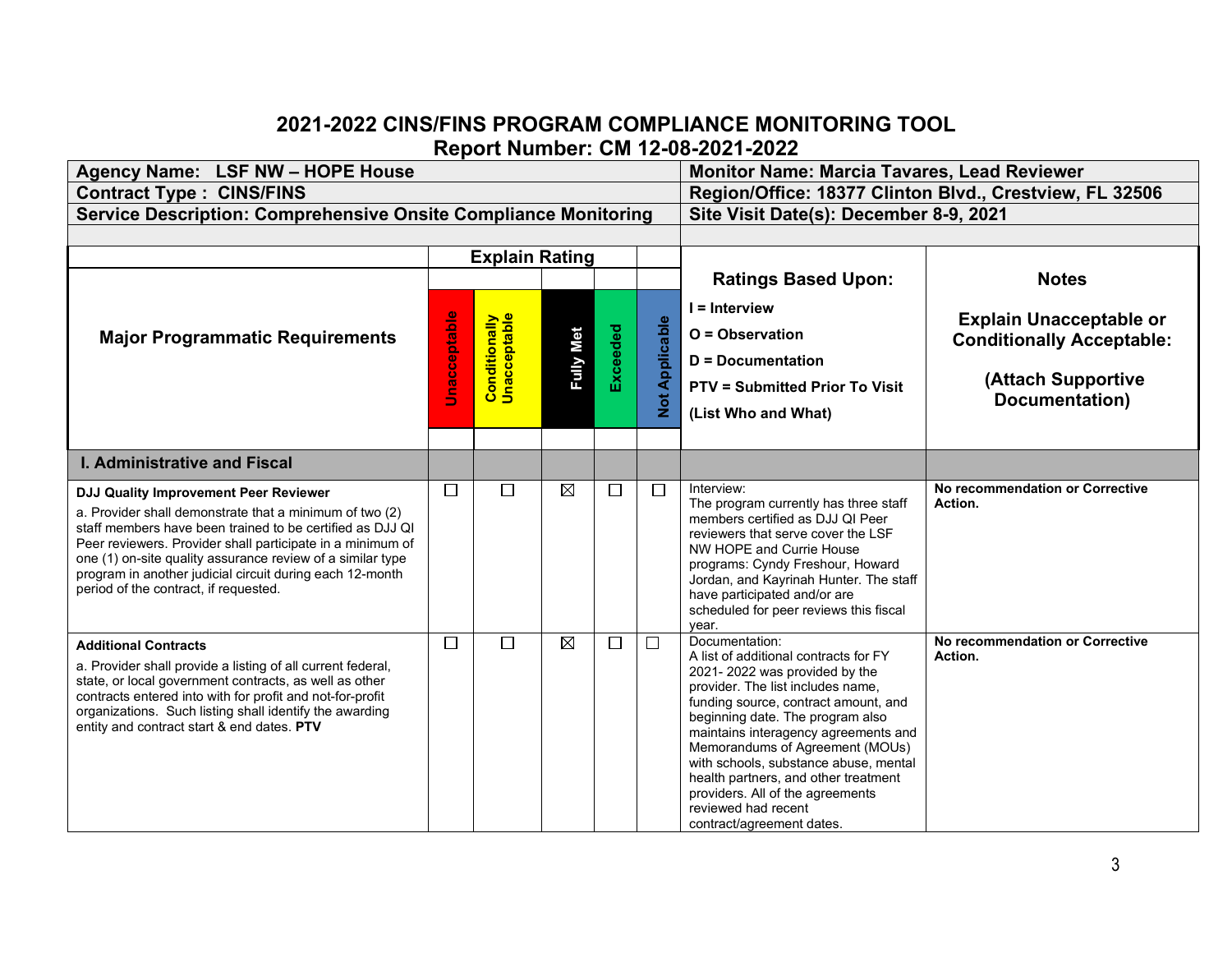| Agency Name: LSF NW - HOPE House                                                                                       |                     | <b>Monitor Name: Marcia Tavares, Lead Reviewer</b> |                  |             |                       |                                                                          |                                  |  |
|------------------------------------------------------------------------------------------------------------------------|---------------------|----------------------------------------------------|------------------|-------------|-----------------------|--------------------------------------------------------------------------|----------------------------------|--|
| <b>Contract Type: CINS/FINS</b>                                                                                        |                     |                                                    |                  |             |                       | Region/Office: 18377 Clinton Blvd., Crestview, FL 32506                  |                                  |  |
| <b>Service Description: Comprehensive Onsite Compliance Monitoring</b>                                                 |                     |                                                    |                  |             |                       | Site Visit Date(s): December 8-9, 2021                                   |                                  |  |
|                                                                                                                        |                     |                                                    |                  |             |                       |                                                                          |                                  |  |
|                                                                                                                        |                     | <b>Explain Rating</b>                              |                  |             |                       |                                                                          |                                  |  |
|                                                                                                                        |                     |                                                    |                  |             |                       | <b>Ratings Based Upon:</b>                                               | <b>Notes</b>                     |  |
|                                                                                                                        |                     |                                                    |                  |             |                       | $I = Interview$                                                          |                                  |  |
|                                                                                                                        | <b>Jnacceptable</b> | <b>Conditionally</b><br>Unacceptable               |                  |             |                       |                                                                          | <b>Explain Unacceptable or</b>   |  |
| <b>Major Programmatic Requirements</b>                                                                                 |                     |                                                    | <b>Fully Met</b> | Exceeded    |                       | O = Observation                                                          | <b>Conditionally Acceptable:</b> |  |
|                                                                                                                        |                     |                                                    |                  |             |                       | <b>D</b> = Documentation                                                 |                                  |  |
|                                                                                                                        |                     |                                                    |                  |             | <b>Not Applicable</b> | <b>PTV = Submitted Prior To Visit</b>                                    | (Attach Supportive               |  |
|                                                                                                                        |                     |                                                    |                  |             |                       | (List Who and What)                                                      | Documentation)                   |  |
|                                                                                                                        |                     |                                                    |                  |             |                       |                                                                          |                                  |  |
| <b>Limits of Coverage</b>                                                                                              | $\Box$              | П                                                  | $\Box$           | $\boxtimes$ | $\Box$                | Documentation:                                                           | No recommendation or Corrective  |  |
| a. Provider shall provide and maintain during this contract,                                                           |                     |                                                    |                  |             |                       | Policies provided by Market Global                                       | Action.                          |  |
| the following minimum kinds of insurance: Worker's                                                                     |                     |                                                    |                  |             |                       | Reinsurance Company and Umbrella<br>policy by Century Surety Company.    |                                  |  |
| Compensation and Employer's liability insurance as                                                                     |                     |                                                    |                  |             |                       |                                                                          |                                  |  |
| required by Chapter 440, F.S. with a minimum of<br>\$100,000 per accident, \$100,000 per person and                    |                     |                                                    |                  |             |                       | The provider's General Liability                                         |                                  |  |
| \$500,000 policy aggregate. Commercial General Liability                                                               |                     |                                                    |                  |             |                       | insurance provides limits of coverage<br>of \$1,000,000 each/\$3,000,000 |                                  |  |
| with a limit of \$500,000 per occurrence, and \$1,000,000<br>policy aggregate. Automobile Liability Insurance shall be |                     |                                                    |                  |             |                       | aggregate and \$10,000 each for                                          |                                  |  |
| required and shall provide bodily injury and property                                                                  |                     |                                                    |                  |             |                       | medical expenses.                                                        |                                  |  |
| damage liability covering the operation of all vehicles used                                                           |                     |                                                    |                  |             |                       | The providers Automobile insurance                                       |                                  |  |
| in conjunction with performance of this contract, with a<br>minimum limit for bodily injury of \$250,000 per person;   |                     |                                                    |                  |             |                       | provides limits of coverage of                                           |                                  |  |
| with a minimum limit for bodily injury of \$500,000 per                                                                |                     |                                                    |                  |             |                       | \$1,000,000 combined for each<br>accident.                               |                                  |  |
| accident; with a minimum limit for property damage of                                                                  |                     |                                                    |                  |             |                       |                                                                          |                                  |  |
| \$100,000 per accident and with a minimum limit for<br>medical payments or \$5,000-\$10,000 per person. Florida        |                     |                                                    |                  |             |                       | The providers Excess/Umbrella                                            |                                  |  |
| Network is listed as payee or co-payee. PTV                                                                            |                     |                                                    |                  |             |                       | Liability insurance provides limits of<br>coverage of \$4,000,000        |                                  |  |
|                                                                                                                        |                     |                                                    |                  |             |                       | each/aggregate.                                                          |                                  |  |
|                                                                                                                        |                     |                                                    |                  |             |                       | The provider's Professional Liability                                    |                                  |  |
|                                                                                                                        |                     |                                                    |                  |             |                       | insurance provides limits of coverage                                    |                                  |  |
|                                                                                                                        |                     |                                                    |                  |             |                       | of \$1,000,000 each/\$3,000,000                                          |                                  |  |
|                                                                                                                        |                     |                                                    |                  |             |                       | aggregate.                                                               |                                  |  |
|                                                                                                                        |                     |                                                    |                  |             |                       | The provider's Abuse/Molestation                                         |                                  |  |
|                                                                                                                        |                     |                                                    |                  |             |                       | insurance provides limits of coverage                                    |                                  |  |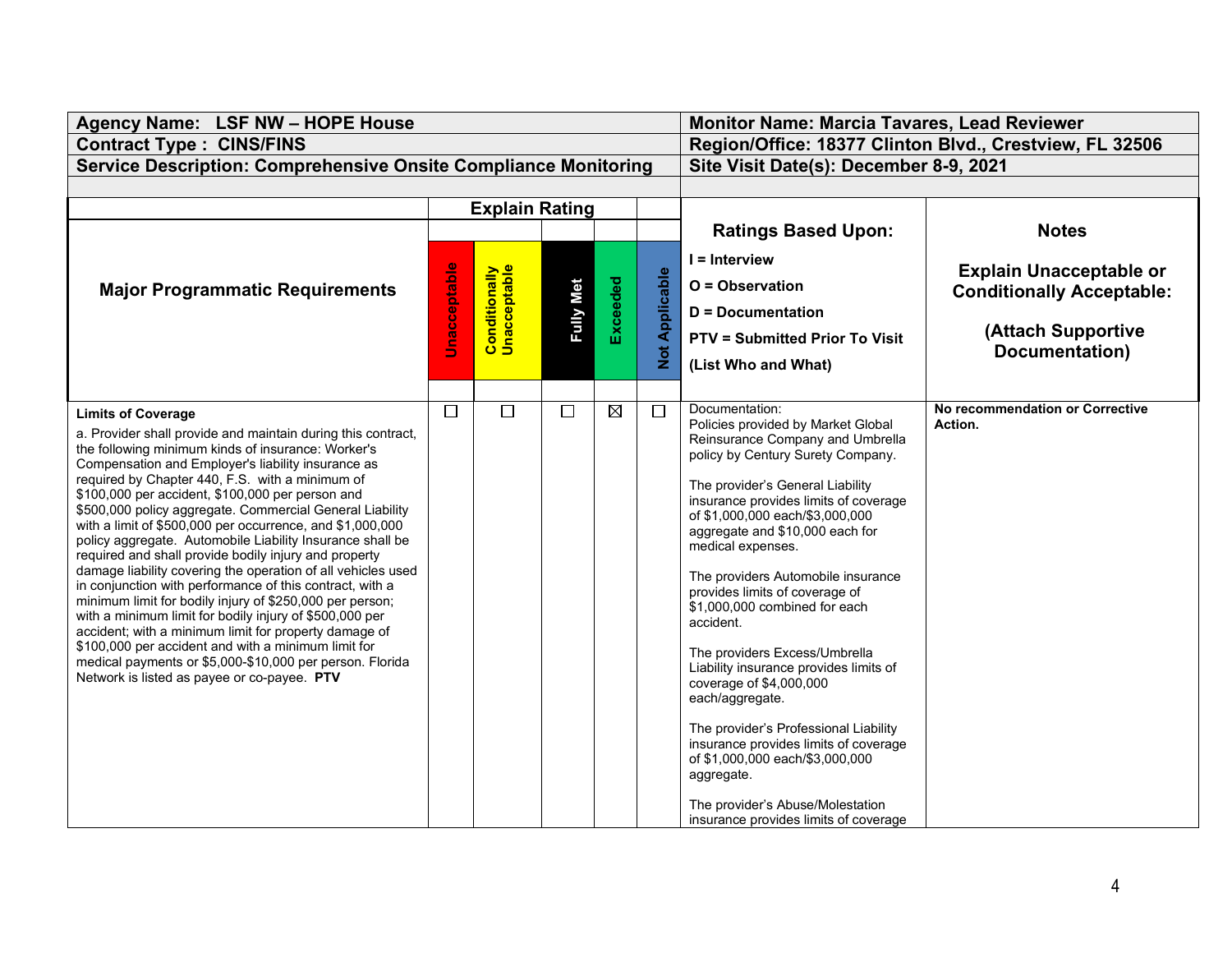| Agency Name: LSF NW - HOPE House                                                                                                                                                                                                   |                     | <b>Monitor Name: Marcia Tavares, Lead Reviewer</b> |                  |          |                             |                                                                                                                                                                                                                                                                                                                                                                                                      |                                                                                                            |  |
|------------------------------------------------------------------------------------------------------------------------------------------------------------------------------------------------------------------------------------|---------------------|----------------------------------------------------|------------------|----------|-----------------------------|------------------------------------------------------------------------------------------------------------------------------------------------------------------------------------------------------------------------------------------------------------------------------------------------------------------------------------------------------------------------------------------------------|------------------------------------------------------------------------------------------------------------|--|
| <b>Contract Type: CINS/FINS</b>                                                                                                                                                                                                    |                     |                                                    |                  |          |                             | Region/Office: 18377 Clinton Blvd., Crestview, FL 32506                                                                                                                                                                                                                                                                                                                                              |                                                                                                            |  |
| <b>Service Description: Comprehensive Onsite Compliance Monitoring</b>                                                                                                                                                             |                     |                                                    |                  |          |                             | Site Visit Date(s): December 8-9, 2021                                                                                                                                                                                                                                                                                                                                                               |                                                                                                            |  |
|                                                                                                                                                                                                                                    |                     |                                                    |                  |          |                             |                                                                                                                                                                                                                                                                                                                                                                                                      |                                                                                                            |  |
|                                                                                                                                                                                                                                    |                     | <b>Explain Rating</b>                              |                  |          |                             |                                                                                                                                                                                                                                                                                                                                                                                                      |                                                                                                            |  |
|                                                                                                                                                                                                                                    |                     |                                                    |                  |          |                             | <b>Ratings Based Upon:</b>                                                                                                                                                                                                                                                                                                                                                                           | <b>Notes</b>                                                                                               |  |
| <b>Major Programmatic Requirements</b>                                                                                                                                                                                             | <b>Unacceptable</b> | <b>Conditionally</b><br>Unacceptable               | <b>Fully Met</b> | Exceeded | Applicable<br>$\frac{1}{2}$ | $I =$ Interview<br>O = Observation<br>D = Documentation<br><b>PTV = Submitted Prior To Visit</b><br>(List Who and What)                                                                                                                                                                                                                                                                              | <b>Explain Unacceptable or</b><br><b>Conditionally Acceptable:</b><br>(Attach Supportive<br>Documentation) |  |
|                                                                                                                                                                                                                                    |                     |                                                    |                  |          |                             | of \$1,000,000 each/\$3,000,000<br>aggregate.<br>Coverage for the above policies is in<br>effect for the current FY 2021-2022,<br>$6/1/2021 - 6/1/2022$ .<br>The certificate does list the<br>Florida Network on the consolidate<br>certificate of liability as a certificate<br>holder.                                                                                                             |                                                                                                            |  |
| <b>External/Outside Contract Compliance</b><br>a. Provider has corrective action item(s) cited by an<br>external funding source (Fiscal or Non-Fiscal). ON SITE                                                                    | $\Box$              | П                                                  | □                | $\Box$   | $\boxtimes$                 | $N/A -$<br>During the Entrance Conference, the<br>provider indicated that there are no<br>outstanding corrective action item(s)<br>cited by an external funding source.                                                                                                                                                                                                                              | No recommendation or Corrective<br>Action.                                                                 |  |
| <b>Fiscal Practice</b><br>a. Agency must have employee and fiscal<br>policy/procedures manuals that are in compliance with<br>GAAP and provide sound internal controls. Agency<br>maintains fiscal files that are audit ready. PTV | П                   | $\Box$                                             | $\boxtimes$      | $\Box$   | $\Box$                      | Documentation:<br>Fiscal policies are in place signed by<br>the VP of Finance and the CFO with a<br>revision date of 6/30/2020.<br>The procedures reviewed appear to be<br>consistent with GAAP and provide for<br>limited internal controls. Procedures<br>are included for general ledger, cost<br>accounting, payroll, petty cash,<br>computer backup, and other relevant<br>financial processes. | No recommendation or Corrective<br>Action.                                                                 |  |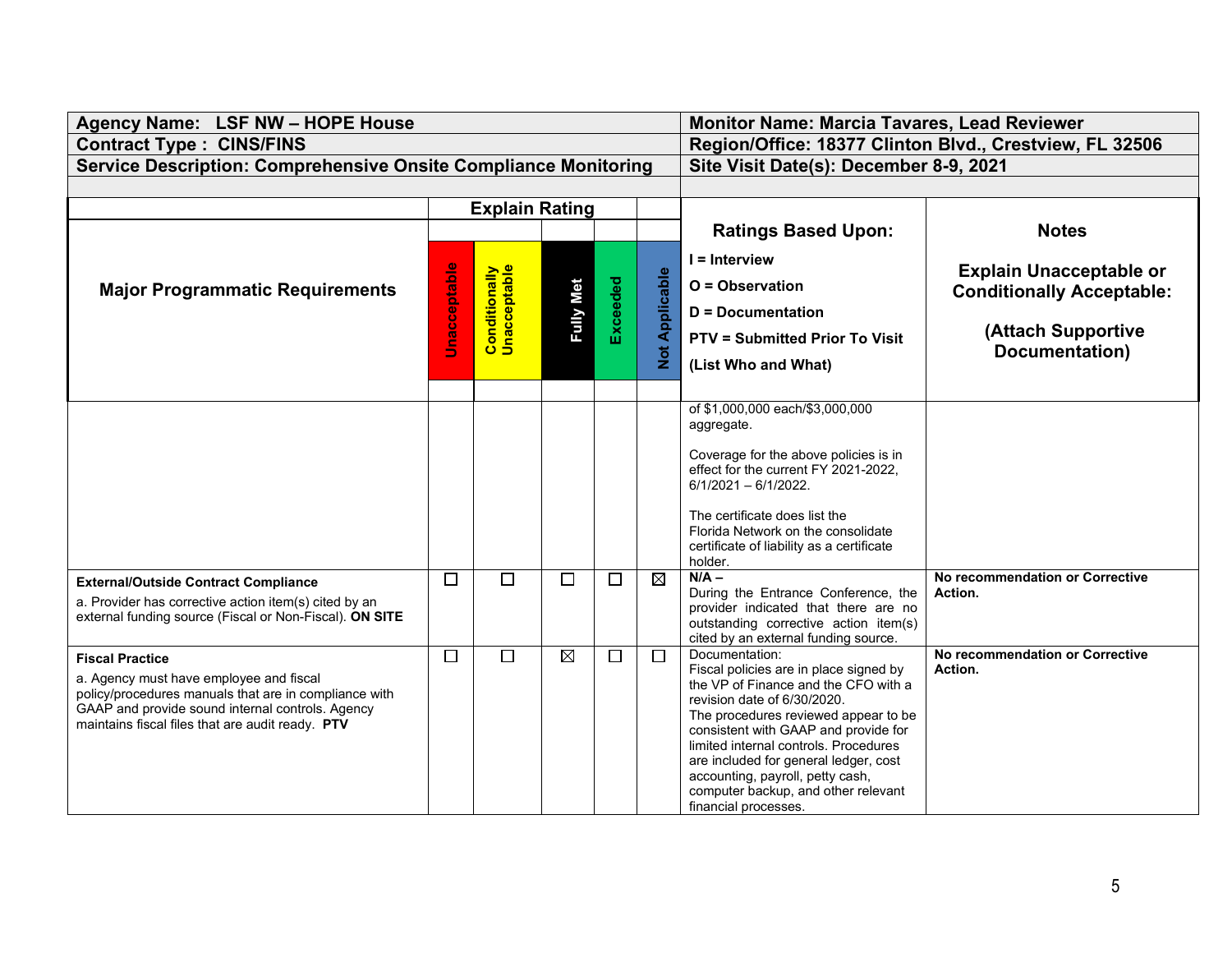| Agency Name: LSF NW - HOPE House                                                                                                                                                                                                                    |                     | <b>Monitor Name: Marcia Tavares, Lead Reviewer</b> |                  |          |                          |                                                                                                                                                                                                                                                                                                                                                                                                                                                                                                                                                                                                                                          |                                                                                                            |  |
|-----------------------------------------------------------------------------------------------------------------------------------------------------------------------------------------------------------------------------------------------------|---------------------|----------------------------------------------------|------------------|----------|--------------------------|------------------------------------------------------------------------------------------------------------------------------------------------------------------------------------------------------------------------------------------------------------------------------------------------------------------------------------------------------------------------------------------------------------------------------------------------------------------------------------------------------------------------------------------------------------------------------------------------------------------------------------------|------------------------------------------------------------------------------------------------------------|--|
| <b>Contract Type: CINS/FINS</b>                                                                                                                                                                                                                     |                     |                                                    |                  |          |                          | Region/Office: 18377 Clinton Blvd., Crestview, FL 32506                                                                                                                                                                                                                                                                                                                                                                                                                                                                                                                                                                                  |                                                                                                            |  |
| <b>Service Description: Comprehensive Onsite Compliance Monitoring</b>                                                                                                                                                                              |                     |                                                    |                  |          |                          | Site Visit Date(s): December 8-9, 2021                                                                                                                                                                                                                                                                                                                                                                                                                                                                                                                                                                                                   |                                                                                                            |  |
|                                                                                                                                                                                                                                                     |                     |                                                    |                  |          |                          |                                                                                                                                                                                                                                                                                                                                                                                                                                                                                                                                                                                                                                          |                                                                                                            |  |
|                                                                                                                                                                                                                                                     |                     | <b>Explain Rating</b>                              |                  |          |                          |                                                                                                                                                                                                                                                                                                                                                                                                                                                                                                                                                                                                                                          |                                                                                                            |  |
|                                                                                                                                                                                                                                                     |                     |                                                    |                  |          |                          | <b>Ratings Based Upon:</b>                                                                                                                                                                                                                                                                                                                                                                                                                                                                                                                                                                                                               | <b>Notes</b>                                                                                               |  |
| <b>Major Programmatic Requirements</b>                                                                                                                                                                                                              | <b>Unacceptable</b> | <b>Conditionally</b><br>Unacceptable               | <b>Fully Met</b> | Exceeded | Applicable<br><b>Not</b> | $I =$ Interview<br>O = Observation<br><b>D</b> = Documentation<br><b>PTV = Submitted Prior To Visit</b><br>(List Who and What)                                                                                                                                                                                                                                                                                                                                                                                                                                                                                                           | <b>Explain Unacceptable or</b><br><b>Conditionally Acceptable:</b><br>(Attach Supportive<br>Documentation) |  |
| b. Agency maintains a general ledger and the<br>corresponding source documents. General ledger must be<br>set up to track the activity of the grant separately<br>(standard account numbers / separate funds for each<br>revenue source, etc.). PTV | $\Box$              | $\Box$                                             | $\boxtimes$      | $\Box$   | $\Box$                   | Documentation:<br>Detailed General Ledger for the<br>current FY 7/1/2021 through<br>10/31/2021. Agency maintains a<br>detailed general ledger that is<br>structured to track all funding sources<br>as well as activities for the CINS/FINS<br>and ICMS separately. The ledgers<br>showed current balances and<br>differences.                                                                                                                                                                                                                                                                                                           | No recommendation or Corrective<br>Action.                                                                 |  |
| c. Petty cash ledger system is balanced and all cash<br>disbursements are compliant with financial policies and<br>allowable under the contract. (Disbursements/invoices are<br>approved & monitored by management.) -ON SITE                       | $\Box$              | $\Box$                                             | $\boxtimes$      | □        | □                        | <b>Observation and Documentation:</b><br>No change in practice was reported for<br>the agency since the last site program<br>review. Reviewed petty cash Policy<br>and Procedure. The Petty Cash fund<br>does not exceed the established<br>minimum. Petty cash is stored in a<br>secure locked location in the building.<br>The agency produced past<br>documentation of monthly petty cash<br>reconciliations. Petty cash is<br>reconciled on a consistent basis<br>(monthly/quarterly) by designated staff<br>and reviewed by the Supervisor.<br>Disbursements and invoices are<br>approved by the Program Supervisor<br>as required. | No recommendation or Corrective<br>Action.                                                                 |  |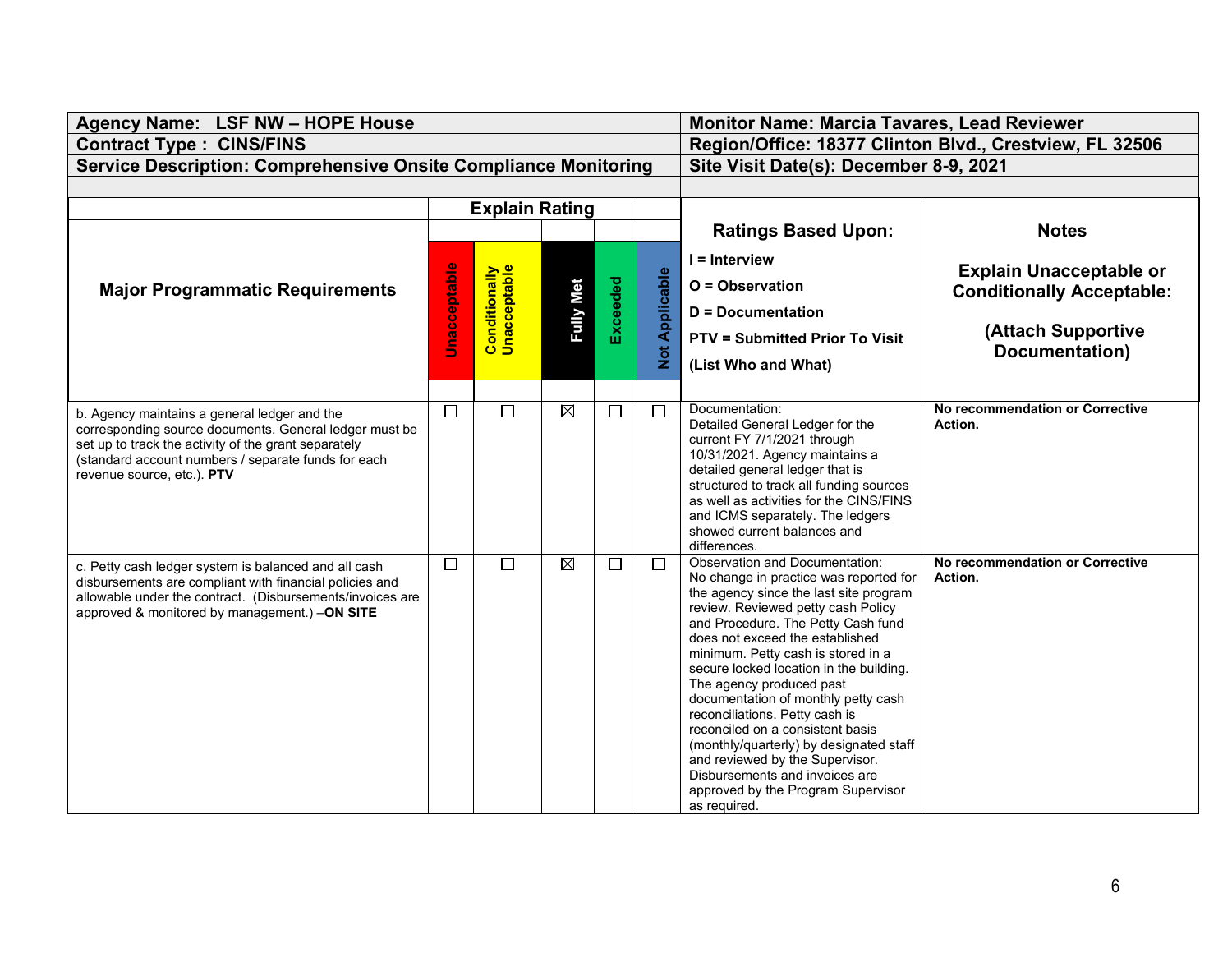| Agency Name: LSF NW - HOPE House                                                                                                                                                                                                                                                                                             |                                                             | <b>Monitor Name: Marcia Tavares, Lead Reviewer</b> |                  |          |                       |                                                                                                                                                                                                                                                                                                                                                                                                                                                                                                                                                                                                             |                                                                                                            |  |
|------------------------------------------------------------------------------------------------------------------------------------------------------------------------------------------------------------------------------------------------------------------------------------------------------------------------------|-------------------------------------------------------------|----------------------------------------------------|------------------|----------|-----------------------|-------------------------------------------------------------------------------------------------------------------------------------------------------------------------------------------------------------------------------------------------------------------------------------------------------------------------------------------------------------------------------------------------------------------------------------------------------------------------------------------------------------------------------------------------------------------------------------------------------------|------------------------------------------------------------------------------------------------------------|--|
| <b>Contract Type: CINS/FINS</b>                                                                                                                                                                                                                                                                                              |                                                             |                                                    |                  |          |                       | Region/Office: 18377 Clinton Blvd., Crestview, FL 32506                                                                                                                                                                                                                                                                                                                                                                                                                                                                                                                                                     |                                                                                                            |  |
| <b>Service Description: Comprehensive Onsite Compliance Monitoring</b>                                                                                                                                                                                                                                                       |                                                             |                                                    |                  |          |                       | Site Visit Date(s): December 8-9, 2021                                                                                                                                                                                                                                                                                                                                                                                                                                                                                                                                                                      |                                                                                                            |  |
|                                                                                                                                                                                                                                                                                                                              |                                                             |                                                    |                  |          |                       |                                                                                                                                                                                                                                                                                                                                                                                                                                                                                                                                                                                                             |                                                                                                            |  |
|                                                                                                                                                                                                                                                                                                                              |                                                             | <b>Explain Rating</b>                              |                  |          |                       |                                                                                                                                                                                                                                                                                                                                                                                                                                                                                                                                                                                                             |                                                                                                            |  |
|                                                                                                                                                                                                                                                                                                                              |                                                             |                                                    |                  |          |                       | <b>Ratings Based Upon:</b>                                                                                                                                                                                                                                                                                                                                                                                                                                                                                                                                                                                  | <b>Notes</b>                                                                                               |  |
| <b>Major Programmatic Requirements</b>                                                                                                                                                                                                                                                                                       | <b>Unacceptable</b><br><b>Conditionally</b><br>Unacceptable |                                                    | <b>Fully Met</b> | Exceeded | <b>Not Applicable</b> | $I =$ Interview<br>O = Observation<br><b>D</b> = Documentation<br><b>PTV = Submitted Prior To Visit</b><br>(List Who and What)                                                                                                                                                                                                                                                                                                                                                                                                                                                                              | <b>Explain Unacceptable or</b><br><b>Conditionally Acceptable:</b><br>(Attach Supportive<br>Documentation) |  |
| d. Financial records and reports are current. Includes bank<br>statements reconciled within 6 weeks of receipt. Vendor<br>invoices past 6 months. Invoices are submitted on a<br>monthly basis with supporting documentation.<br>(Disbursements/invoices are approved & monitored by<br>management). ON SITE                 | $\Box$                                                      | П                                                  | $\boxtimes$      | $\Box$   | П                     | Documentation:<br>Reviewed Bank Statements and Bank<br>Reconciliations for the past six months<br>for account with Bank of America.<br>Bank reconciliations are conducted<br>each month for the activities and bank<br>statements for the preceding month<br>and are signed by two parties, the<br>preparer, and a management<br>reviewer. Checks disbursed are signed<br>by two parties. Invoices are submitted<br>on a monthly basis with supporting<br>documentation. The agency maintains<br>individual vendor files which are kept<br>in secure file cabinets in the Program<br>Administration office. | No recommendation or Corrective<br>Action.                                                                 |  |
| e. Agency maintains inventory in accordance with a written<br>policy and FNYFS contractual requirements. If over<br>\$1,000 inventory has DJJ Property Inventory Number/Tag.<br>In the event the provider has purchased computer<br>equipment an Informational Resources Request (IRR)<br>been submitted to DJJ. PTV/ON SITE | $\Box$                                                      | □                                                  | $\Box$           | $\Box$   | $\boxtimes$           | N/A - The agency has not purchased<br>any items with FNYFS monies since<br>the last time on-site.                                                                                                                                                                                                                                                                                                                                                                                                                                                                                                           | No recommendation or Corrective<br>Action.                                                                 |  |
| f. Agency submits payroll taxes and deposits (and<br>retirement deposits as applicable), Employee IRS Form<br>W-2 and Independent Contractors IRS Form 1099 forms<br>prior to federal requirements. ON SITE                                                                                                                  | $\Box$                                                      | П                                                  | $\boxtimes$      | □        | П                     | Documentation:<br>Provider submitted evidence of payroll<br>taxes and deposits for quarters two<br>and three of 2021. A Collection Details<br>report showed funds deposited every                                                                                                                                                                                                                                                                                                                                                                                                                           | No recommendation or Corrective<br>Action.                                                                 |  |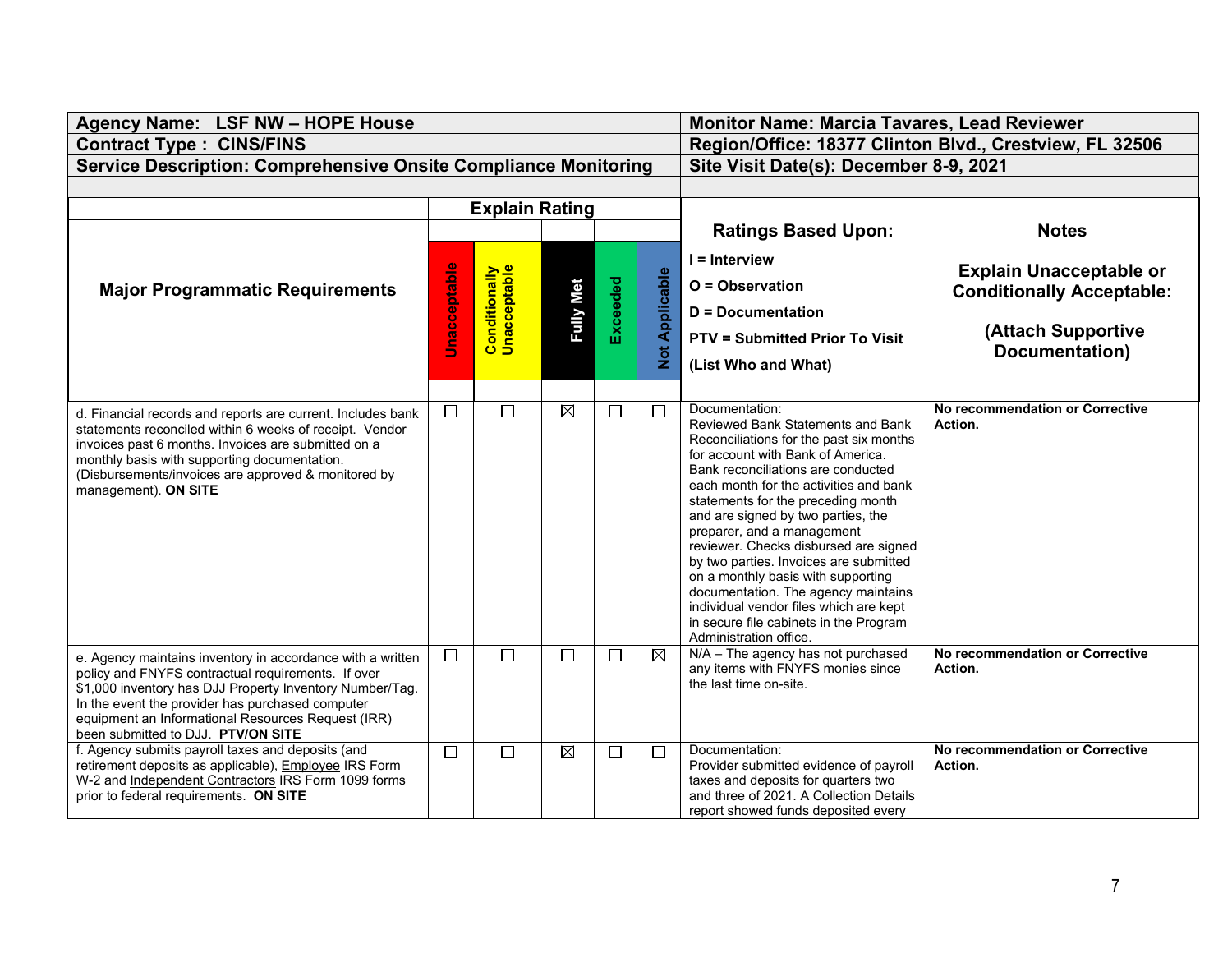| Agency Name: LSF NW - HOPE House                                                                                                                                                                                                                                                                                                                                                                                                                                                                                                       |              | Monitor Name: Marcia Tavares, Lead Reviewer |                                        |          |                              |                                                                                                                                                                                                                                                                                                                                                                                    |                                                                                                            |  |
|----------------------------------------------------------------------------------------------------------------------------------------------------------------------------------------------------------------------------------------------------------------------------------------------------------------------------------------------------------------------------------------------------------------------------------------------------------------------------------------------------------------------------------------|--------------|---------------------------------------------|----------------------------------------|----------|------------------------------|------------------------------------------------------------------------------------------------------------------------------------------------------------------------------------------------------------------------------------------------------------------------------------------------------------------------------------------------------------------------------------|------------------------------------------------------------------------------------------------------------|--|
| <b>Contract Type: CINS/FINS</b>                                                                                                                                                                                                                                                                                                                                                                                                                                                                                                        |              |                                             |                                        |          |                              | Region/Office: 18377 Clinton Blvd., Crestview, FL 32506                                                                                                                                                                                                                                                                                                                            |                                                                                                            |  |
| <b>Service Description: Comprehensive Onsite Compliance Monitoring</b>                                                                                                                                                                                                                                                                                                                                                                                                                                                                 |              |                                             | Site Visit Date(s): December 8-9, 2021 |          |                              |                                                                                                                                                                                                                                                                                                                                                                                    |                                                                                                            |  |
|                                                                                                                                                                                                                                                                                                                                                                                                                                                                                                                                        |              |                                             |                                        |          |                              |                                                                                                                                                                                                                                                                                                                                                                                    |                                                                                                            |  |
|                                                                                                                                                                                                                                                                                                                                                                                                                                                                                                                                        |              | <b>Explain Rating</b>                       |                                        |          |                              |                                                                                                                                                                                                                                                                                                                                                                                    |                                                                                                            |  |
|                                                                                                                                                                                                                                                                                                                                                                                                                                                                                                                                        |              |                                             |                                        |          |                              | <b>Ratings Based Upon:</b>                                                                                                                                                                                                                                                                                                                                                         | <b>Notes</b>                                                                                               |  |
| <b>Major Programmatic Requirements</b>                                                                                                                                                                                                                                                                                                                                                                                                                                                                                                 | Jnacceptable | <b>Conditionally</b><br>Unacceptable        | <b>Fully Met</b>                       | Exceeded | Applicable<br>$\overline{5}$ | $I =$ Interview<br>O = Observation<br>D = Documentation<br><b>PTV = Submitted Prior To Visit</b><br>(List Who and What)                                                                                                                                                                                                                                                            | <b>Explain Unacceptable or</b><br><b>Conditionally Acceptable:</b><br>(Attach Supportive<br>Documentation) |  |
|                                                                                                                                                                                                                                                                                                                                                                                                                                                                                                                                        |              |                                             |                                        |          |                              |                                                                                                                                                                                                                                                                                                                                                                                    |                                                                                                            |  |
|                                                                                                                                                                                                                                                                                                                                                                                                                                                                                                                                        |              |                                             |                                        |          |                              | two weeks and an EFTPS Paid Tax<br>report showed all payments made.                                                                                                                                                                                                                                                                                                                |                                                                                                            |  |
| g. Budget to actual reports prepared and reviewed by<br>appropriate management. Variance from the budget are<br>investigated and explained. PTV/ON SITE                                                                                                                                                                                                                                                                                                                                                                                | $\Box$       | $\Box$                                      | $\boxtimes$                            | $\Box$   | $\Box$                       | Documentation:<br>Agency provided a Budget Report<br>including the current fiscal year to<br>10/31/2021. The report tracks all<br>budget categories by current period<br>actual and current period contract<br>separately. Variances if applicable are<br>identified. The program budget is<br>reviewed and approved by the<br>agency's Pres/CEO, Board, and<br>Regional Director. | No recommendation or Corrective<br>Action.                                                                 |  |
| h. A Single Audit is performed as part of the annual audit if<br>expenses are greater than \$500,000. The agency must<br>submit a Corrective Action Plan for findings cited in the<br>management letter and single audit. An annual financial<br>audit was completed within 120 days after the previous<br>fiscal year/calendar year and that a copy was provided to<br>the Network unless and extension has been requested<br>and approved in writing. Copy of Audit is submitted to the<br>FNYFS by December 31st. Obtain from FNYFS | $\Box$       | $\Box$                                      | $\boxtimes$                            | $\Box$   | П                            | Documentation:<br>Financial audit was conducted for the<br>fiscal year beginning June 30, 2020 -<br>2019 by RSM US LLP. A letter dated<br>December 28, 2020 stated no<br>corrective action was needed. A copy<br>was submitted directly to the Florida<br>Network of Youth and Family Services.                                                                                    | No recommendation or Corrective<br>Action.                                                                 |  |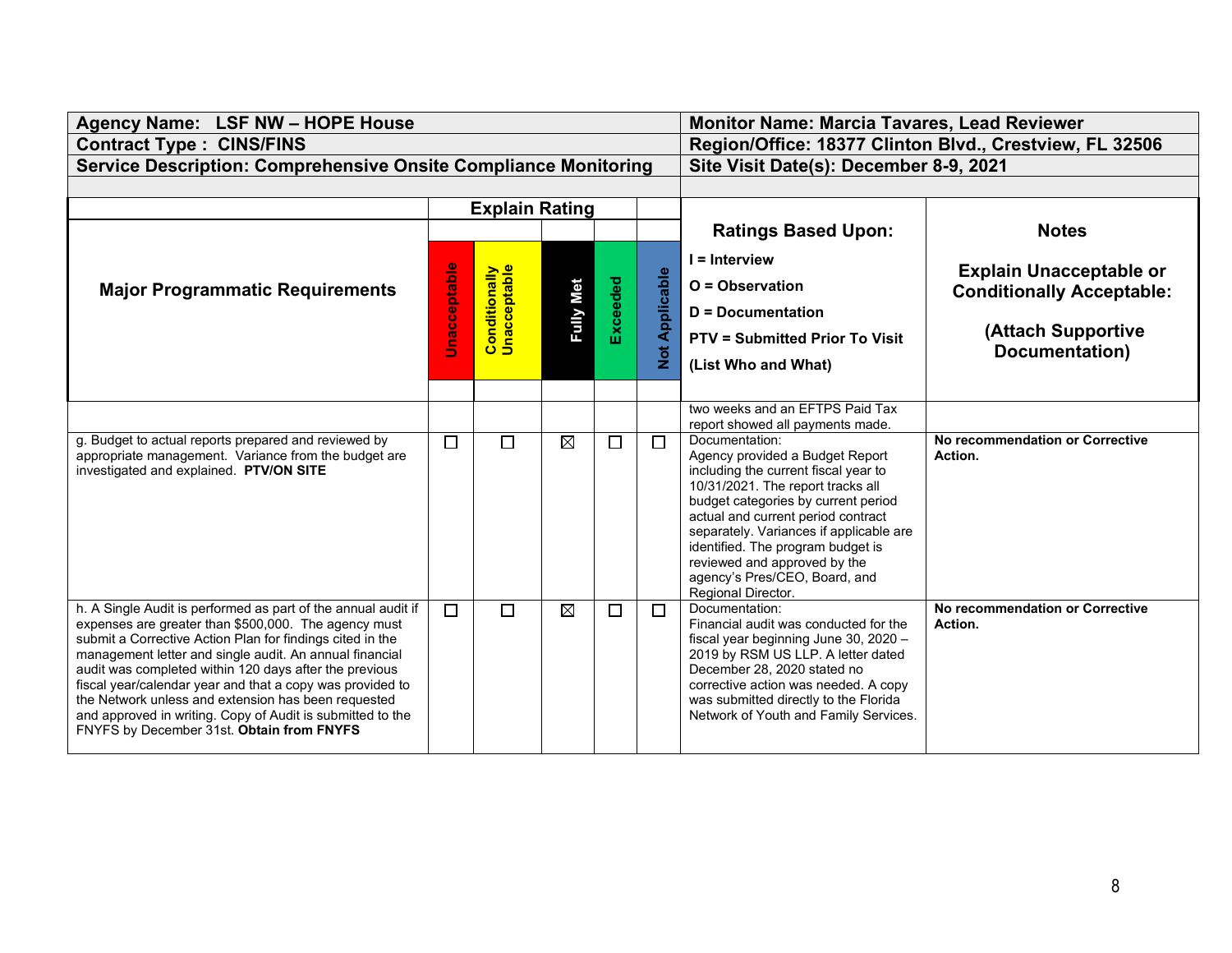| Agency Name: LSF NW - HOPE House                                                                                                                                                                                                                                                                                                                                                                                                                                  |             |                                      |                                        |            |                   | <b>Monitor Name: Marcia Tavares, Lead Reviewer</b>                                                                                                                                                                                                                                                                                                                                           |                                            |  |
|-------------------------------------------------------------------------------------------------------------------------------------------------------------------------------------------------------------------------------------------------------------------------------------------------------------------------------------------------------------------------------------------------------------------------------------------------------------------|-------------|--------------------------------------|----------------------------------------|------------|-------------------|----------------------------------------------------------------------------------------------------------------------------------------------------------------------------------------------------------------------------------------------------------------------------------------------------------------------------------------------------------------------------------------------|--------------------------------------------|--|
| <b>Contract Type: CINS/FINS</b>                                                                                                                                                                                                                                                                                                                                                                                                                                   |             |                                      |                                        |            |                   | Region/Office: 18377 Clinton Blvd., Crestview, FL 32506                                                                                                                                                                                                                                                                                                                                      |                                            |  |
| <b>Service Description: Comprehensive Onsite Compliance Monitoring</b>                                                                                                                                                                                                                                                                                                                                                                                            |             |                                      | Site Visit Date(s): December 8-9, 2021 |            |                   |                                                                                                                                                                                                                                                                                                                                                                                              |                                            |  |
|                                                                                                                                                                                                                                                                                                                                                                                                                                                                   |             |                                      |                                        |            |                   |                                                                                                                                                                                                                                                                                                                                                                                              |                                            |  |
|                                                                                                                                                                                                                                                                                                                                                                                                                                                                   |             | <b>Explain Rating</b>                |                                        |            |                   |                                                                                                                                                                                                                                                                                                                                                                                              |                                            |  |
|                                                                                                                                                                                                                                                                                                                                                                                                                                                                   |             |                                      |                                        |            |                   | <b>Ratings Based Upon:</b>                                                                                                                                                                                                                                                                                                                                                                   | <b>Notes</b>                               |  |
|                                                                                                                                                                                                                                                                                                                                                                                                                                                                   |             |                                      |                                        |            |                   | I = Interview                                                                                                                                                                                                                                                                                                                                                                                |                                            |  |
|                                                                                                                                                                                                                                                                                                                                                                                                                                                                   | nacceptable |                                      |                                        |            |                   |                                                                                                                                                                                                                                                                                                                                                                                              | <b>Explain Unacceptable or</b>             |  |
| <b>Major Programmatic Requirements</b>                                                                                                                                                                                                                                                                                                                                                                                                                            |             |                                      |                                        | Exceeded   |                   | $O =$ Observation                                                                                                                                                                                                                                                                                                                                                                            | <b>Conditionally Acceptable:</b>           |  |
|                                                                                                                                                                                                                                                                                                                                                                                                                                                                   |             | <b>Fully Met</b>                     |                                        | Applicable | D = Documentation |                                                                                                                                                                                                                                                                                                                                                                                              |                                            |  |
|                                                                                                                                                                                                                                                                                                                                                                                                                                                                   |             | <b>Conditionally</b><br>Unacceptable |                                        |            |                   | <b>PTV = Submitted Prior To Visit</b>                                                                                                                                                                                                                                                                                                                                                        | (Attach Supportive                         |  |
|                                                                                                                                                                                                                                                                                                                                                                                                                                                                   |             |                                      |                                        |            | $\frac{1}{2}$     | (List Who and What)                                                                                                                                                                                                                                                                                                                                                                          | Documentation)                             |  |
|                                                                                                                                                                                                                                                                                                                                                                                                                                                                   |             |                                      |                                        |            |                   |                                                                                                                                                                                                                                                                                                                                                                                              |                                            |  |
| . Agency maintains confidentiality policy with written<br>policies and procedures to ensure the security and privacy<br>of all employee and client data. Personal information is<br>not easily accessible. Agency maintains a backup system<br>in case of accidental loss of financial information. Security<br>procedures are in place to protect laptops. Obsolete<br>documents are shredded and computer hard drives are<br>wiped prior to discarding. ON SITE | Г           | $\Box$                               | $\boxtimes$                            | П          | J.                | Documentation:<br>The agency provided multiple Policies<br>and Procedures. No changes in<br>Confidentiality and Security protocols.<br>The policies have been applied<br>consistently across the required areas<br>that include Data Back Up Systems;<br>Information Security; and<br>Confidentiality. Policies are signed by<br>the Regional Director with a revision<br>date of 6/24/2020. | No recommendation or Corrective<br>Action. |  |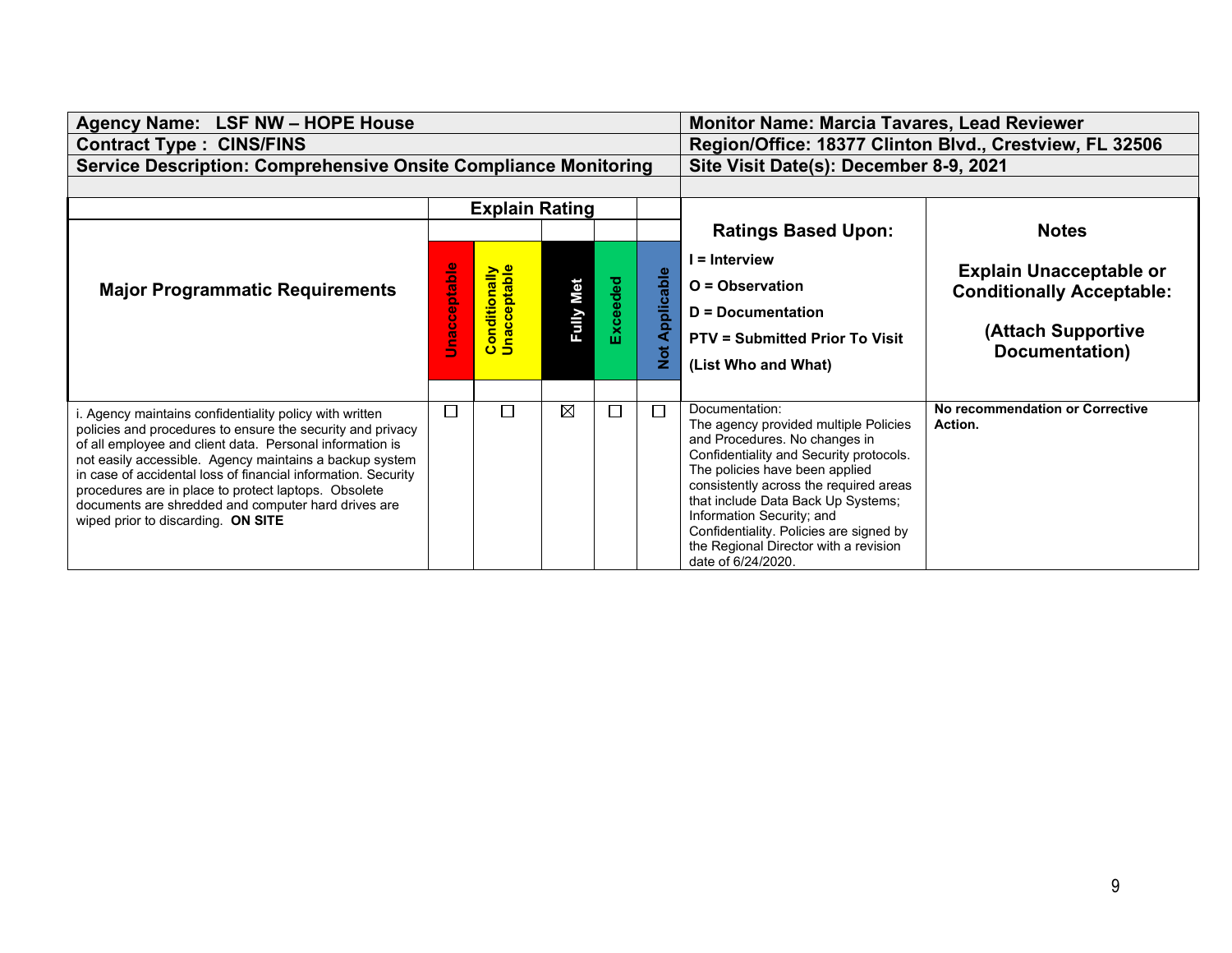## **CONCLUSION**

LSF NW – HOPE House has met the requirements for the CINS/FINS contract as a result of full compliance with eleven applicable indicators of the Administrative and Fiscal Contract Monitoring Tool. Two of the thirteen indicators were not applicable because: 1) the provider does not have any outstanding corrective action item(s) cited by an external funding source, and 2) does not have any current inventory purchased with DJJ/FN Funds. Consequently, **the overall compliance rate for this contract monitoring visit is 100%.** There are no corrective actions cited and no recommendation is made as a result of the contract monitoring visit. Overall, the provider is performing satisfactorily in meeting the fiscal and administrative terms of its contract. In addition, the majority of indicators reviewed were carried out in a manner which meets the standard as described in the report findings.

If required, the provider must submit a corrective action plan to address corrective actions cited in the corresponding section of this report. The provider's Corrective Action Plan should address the issues, corrective actions item cited, time frames and staff responsible. Responses to items cited for corrective actions are due to the Florida Network and the Florida Network Contract Manager within fourteen (14) working days of receipt of this report (See Florida Network Site for the Service Provider Corrective Action Form). The Florida Network Contract Manager will then review the response to the corrective action(s) to determine if the response adequately addresses the problem identified in the report within three (3) days. Upon approval the provider will then implement the approved measure to address the item(s) cited in the report. If the corrective action is successful in resolving the items cited in the report the contract monitor will notify the Provider in writing that the desired resolution has been achieved. Log on to the Florida Network [\(www.floridanetwork.org\)](http://www.floridanetwork.org/) website forms section and download the Service Provider Corrective Action Tracking Form.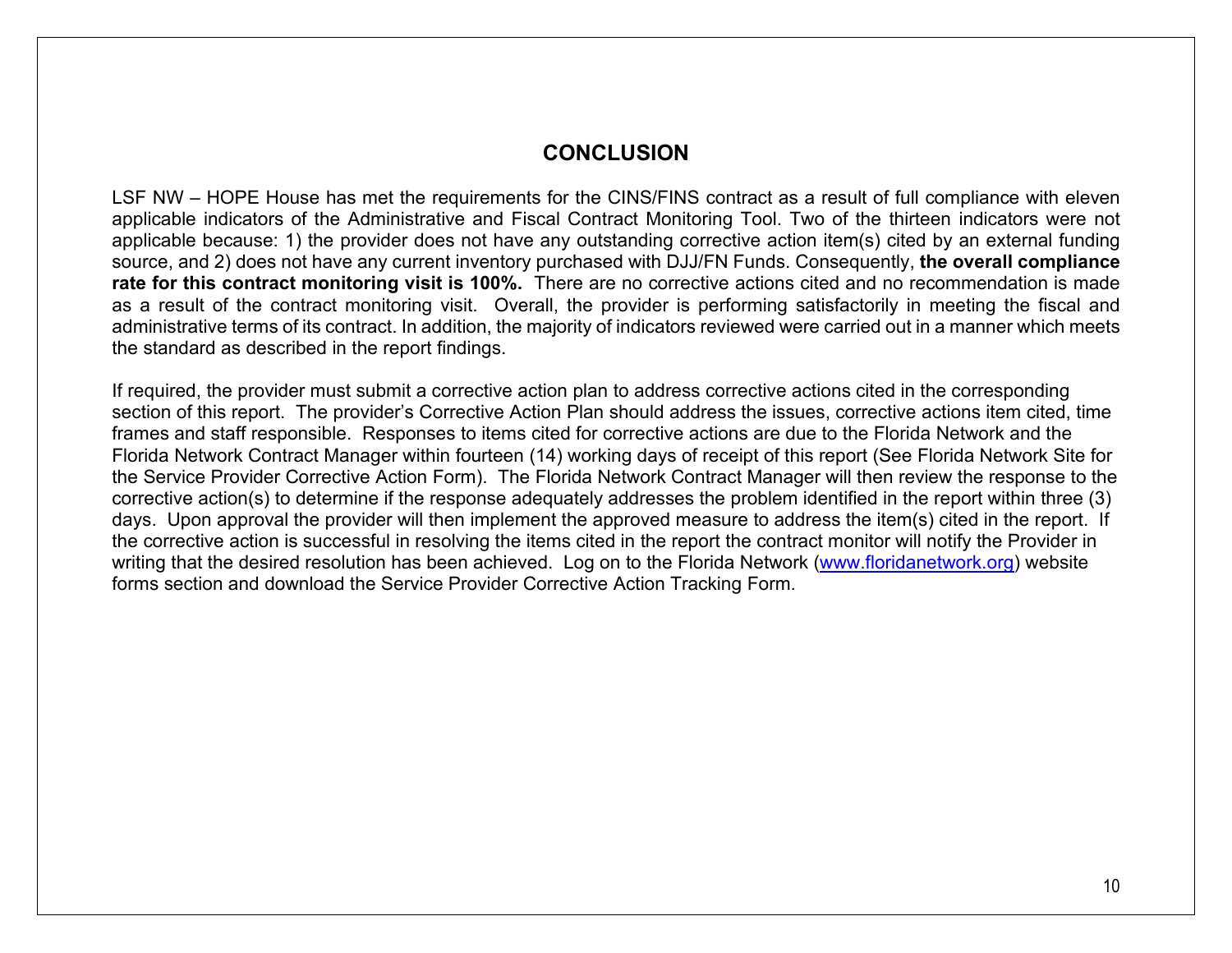

# **Florida Network of Youth and Family Services Quality Improvement Program Report**

Review of Lutheran Services Florida/Northwest – HOPE House CINS/FINS Program

December 8-9, 2021

**Compliance Monitoring Services Provided by** 

**FILEOREFRONT**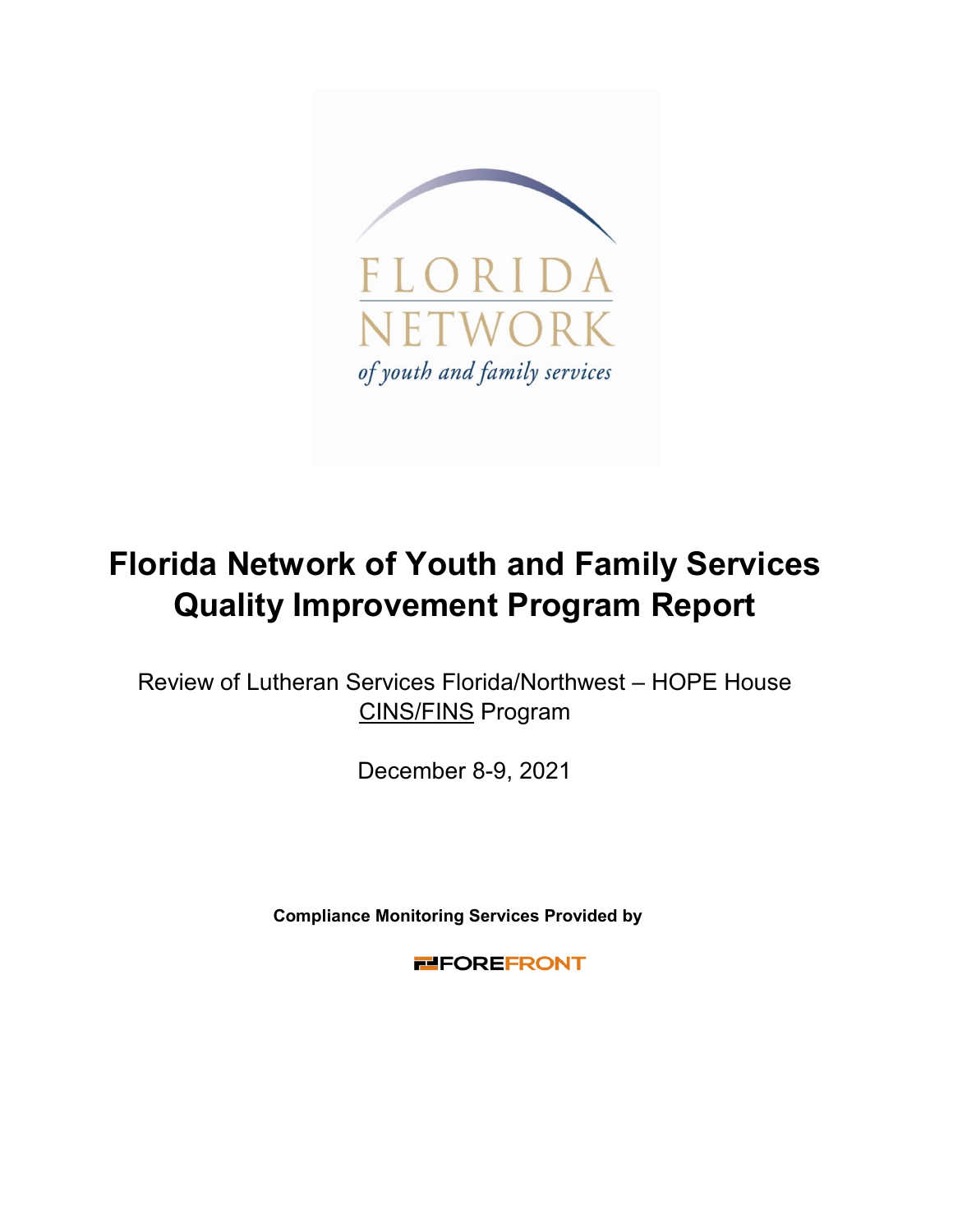**December 8-9, 2021**

## **CINS/FINS Rating Profile**

**Standard 1: Management Accountability**

Percent of indicators rated Failed: 0 %

| <b>1.01 Background Screening</b>                                             | <b>Satisfactory</b>            |
|------------------------------------------------------------------------------|--------------------------------|
| 1.02 Provision of an Abuse Free Environment                                  | Satisfactory                   |
| <b>1.03 Incident Reporting</b>                                               | <b>Satisfactory</b>            |
| <b>1.04 Training Requirements</b>                                            | Limited                        |
| 1.05 Analyzing and Reporting Information                                     | Limited                        |
| <b>1.06 Client Transportation</b>                                            | <b>Satisfactory</b>            |
| <b>1.07 Outreach Services</b>                                                | <b>Satisfactory</b>            |
|                                                                              |                                |
| Percent of indicators rated Satisfactory: 71.43 %                            |                                |
| Percent of indicators rated Limited: 28.57 %                                 |                                |
| Percent of indicators rated Failed: 0 %                                      |                                |
|                                                                              |                                |
| <b>Standard 2: Intervention and Case Management</b>                          |                                |
| 2.01 Screening and Intake                                                    | Satisfactory                   |
| 2.02 Needs Assessment                                                        | Satisfactory                   |
| 2.03 Case/Service Plan                                                       | <b>Satisfactory</b>            |
| 2.04 Case Management & Service Delivery                                      | <b>Satisfactory</b>            |
| <b>2.05 Counseling Services</b><br><b>2.06 Adjudication/Petition Process</b> | Limited<br><b>Satisfactory</b> |
| 2.07 Youth Records                                                           | <b>Satisfactory</b>            |
| 2.08 Sexual Orientation, Gender Identity, Gender Expression                  | <b>Satisfactory</b>            |
| <b>2.09 Special Populations</b>                                              | <b>Satisfactory</b>            |
| 2.10 Stop Now and Plan (SNAP)                                                | <b>Not Applicable</b>          |
| Percent of indicators rated Satisfactory: 90 %                               |                                |
| Percent of indicators rated Limited: 10 %                                    |                                |
| Percent of indicators rated Failed: 0 %                                      |                                |
|                                                                              |                                |
| <b>Standard 3: Shelter Care &amp; Special Populations</b>                    |                                |
| <b>3.01 Shelter Environment</b>                                              |                                |
| <b>3.02 Program Orientation</b>                                              | Satisfactory<br>Satisfactory   |
| 3.03 Room Assignment                                                         | <b>Satisfactory</b>            |
| 3.04 Log Books                                                               | Limited                        |
| <b>3.05 Behavior Management Strategies</b>                                   | Satisfactory                   |
| 3.06 Staffing and Youth Supervision                                          | <b>Satisfactory</b>            |
| <b>3.07 Special Populations</b>                                              | Limited                        |
| <b>Percent of indicators rated Satisfactory: 71.43 %</b>                     |                                |
| Percent of indicators rated Limited: 28.57 %                                 |                                |
| Percent of indicators rated Failed: 0 %                                      |                                |
| <b>Standard 4: Mental Health/Health Services</b>                             |                                |
| 4.01 Healthcare Admission Screening                                          | Satisfactory                   |
| <b>4.02 Suicide Prevention</b>                                               | Satisfactory                   |
| <b>4.03 Medications</b>                                                      | <b>Satisfactory</b>            |
| 4.04 Medical/Mental Health Alert Process                                     | <b>Satisfactory</b>            |
| 4.05 Episodic/Emergency Care                                                 | <b>Satisfactory</b>            |
| Percent of indicators rated Satisfactory: 100 %                              |                                |
| Percent of indicators rated Limited: 0 %                                     |                                |

**Overall Rating Summary Percent of indicators rated Satisfactory: 82.76 % Percent of indicators rated Limited: 17.24 % Percent of indicators rated Failed: 0 %**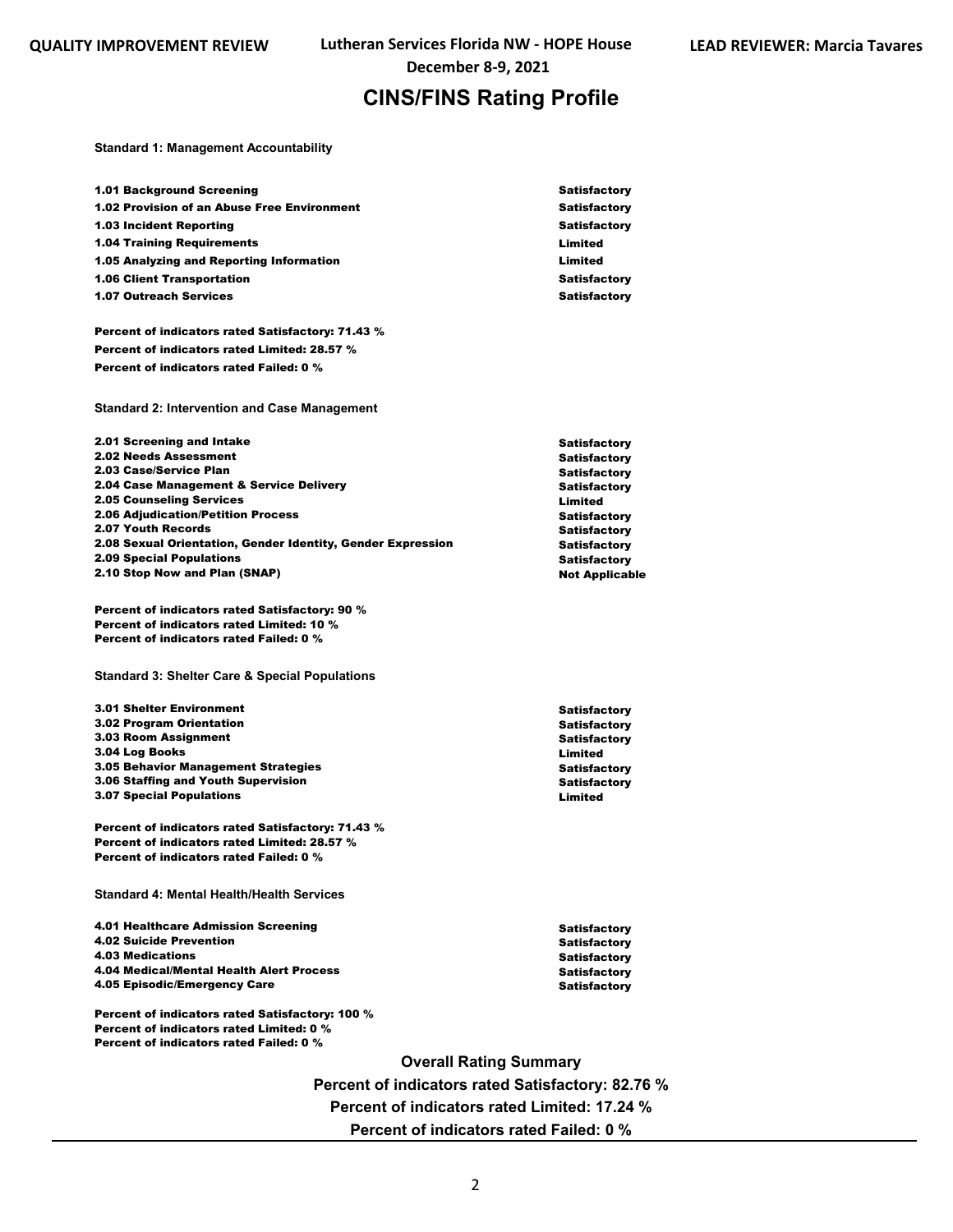## **Rating Definitions**

Ratings were assigned to each indicator by the review team using the following definitions:

| <b>Satisfactory Compliance</b> | No exceptions to the requirements of the indicator; limited,<br>unintentional, and/or non-systemic exceptions that do not result in<br>reduced or substandard service delivery; or exceptions with corrective |
|--------------------------------|---------------------------------------------------------------------------------------------------------------------------------------------------------------------------------------------------------------|
| <b>Limited Compliance</b>      | Exceptions to the requirements of the indicator that result in the<br>interruption of service delivery, and typically require oversight by<br>management to address the issues systemically.                  |
| <b>Failed Compliance</b>       | The absence of a component(s) essential to the requirements of the<br>indicator that typically requires immediate follow-up and response to<br>remediate the issue and ensure service delivery.               |
| Not Applicable                 | Does not apply.                                                                                                                                                                                               |

## **Reviewers**

#### **Members**

Marcia Tavares - Lead Reviewer Consultant-Forefront LLC/Florida Network of Youth and Family Services Juan Youman – Regional Monitor, Department of Juvenile Justice

Tamika Gloston – Youth Crisis Center

Alecia Hassler – Capital City Youth Services

Shirley Moon – Thaise Educational and Exposure Tours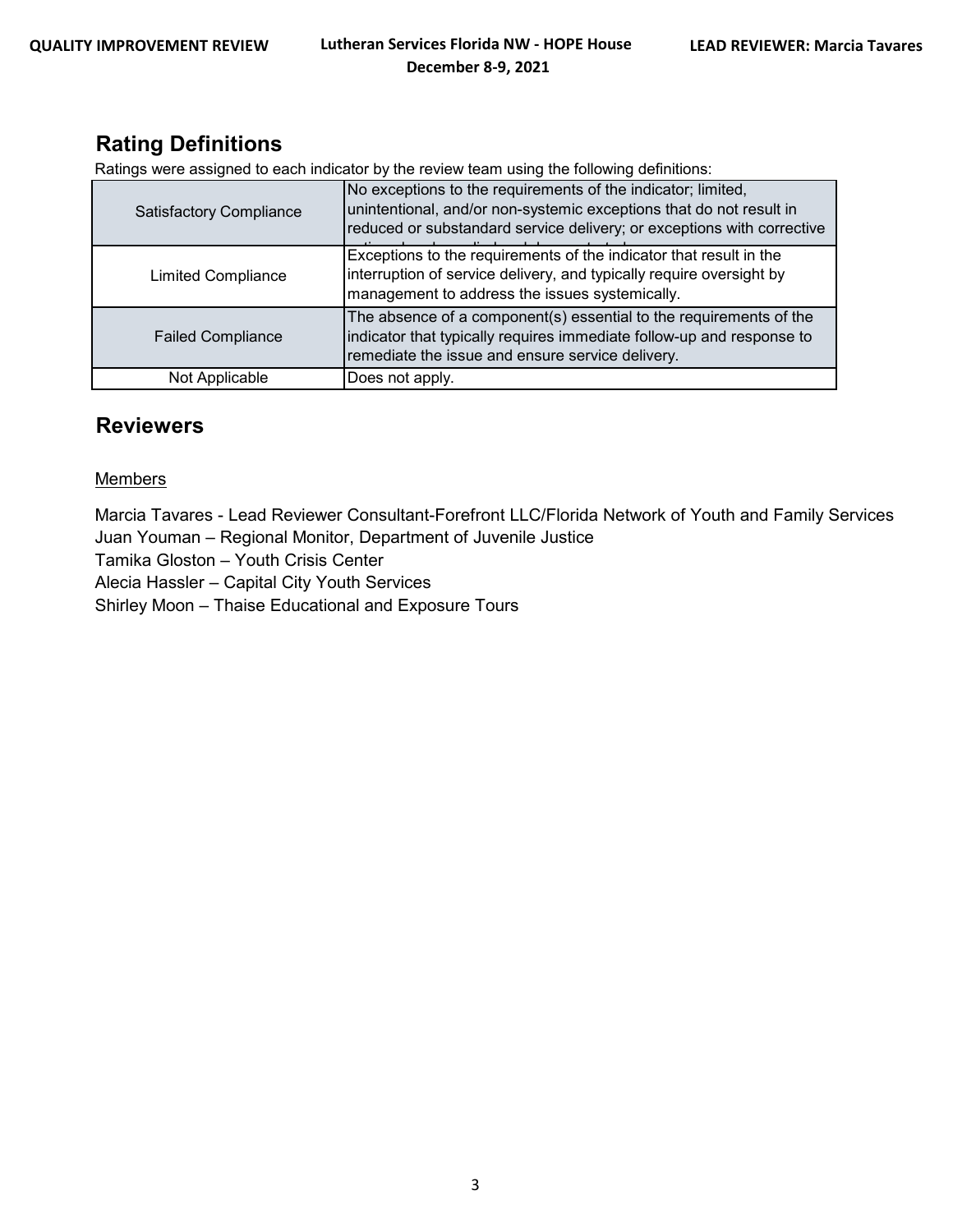## **Methodology**

This review was conducted in accordance with FDJJ-1720 (Quality Assurance Policy and Procedures), and focused on the areas of (1) Management Accountability, (2) Intervention and Case Management, (3) Shelter Care/Health Services, and (4) Mental Health/Health Services, which are included in the Children/Families in Need of Services (CINS/FINS) Standards (Effective August 1, 2021).

- 
- 
- Counselor Licensed **X** Human Resources

- 
- 
- 
- 
- 
- 

## **Persons Interviewed**

- Chief Executive Officer Case Manager Case Manager Nurse Full time Chief Financial Officer **X** Counselor Non-Licensed **X** Nurse – Part time Chief Operating Officer **Advocate** Advocate **Advocate Advocate Advocate** Advocate Advocate Advocate Advocate Advocate Advocate Advocate Advocate Advocate Advocate Advocate Advocate Advocate Advocate Advocate Advocate Advoc Executive Director **X** Direct – Care Full time **1** # Program Supervisors **X** Program Director **Direct – Part time A Program Direct – Part time # Food Service Personnel X** Program Manager **Direct – Care On-Call <b>1** # Healthcare Staff Program Coordinator **Internal Internal Internal Internal Internal Internal Internal Internal Internal Internal Internal Internal Internal Internal Internal Internal Internal Internal Internal Internal Internal Internal Int X** Clinical Director **X Volunteer 2** Volunteer **2** Volunteer **# Other (listed by title):**
- 

## **Documents Reviewed**

- Accreditation Reports **X** Table of Organization **Victor** Visitation Logs **X** Affidavit of Good Moral Character **X** Fire Prevention Plan **X** Youth Handbook **X** CCC Reports **X** Grievance Process/Records **5** # Health Records **X** Logbooks **Key Control Log <b>5** # MH/SA Records **X** Continuity of Operation Plan **X** Fire Drill Log **5** # Personnel /Volunteer Records Contract Monitoring Reports **X** Medical and Mental Health Alerts **8** # Training Records Contract Scope of Services **X** Precautionary Observation Logs **17** # Youth Records (Closed) **X** Egress Plans **X** Program Schedules **5** # Youth Records (Open) **X** List of Supplemental Contracts # Other:
	- Exposure Control Plan Vehicle Inspection Reports
- 
- 
- 
- 
- 
- 
- 
- -
- **Observations During Review**
- **Intake <b>X** Posting of Abuse Hotline Staff Supervision of Youth Program Activities **X** Tool Inventory and Storage **X** Facility and Grounds Recreation **X** Toxic Item Inventory & Storage **X** First Aid Kit(s) Searches **Discharge** Discharge Group **X** Security Video Tapes Treatment Team Meetings Meals Social Skill Modeling by Staff Youth Movement and Counts **X** Signage that all youth welcome
	-
	-
	- -
		-
	-
	- Medication Administration Staff Interactions with Youth **X** Census Board

## **Comments**

Due to COVID-19, this review was conducted via **hybrid (virtually and on-site)**.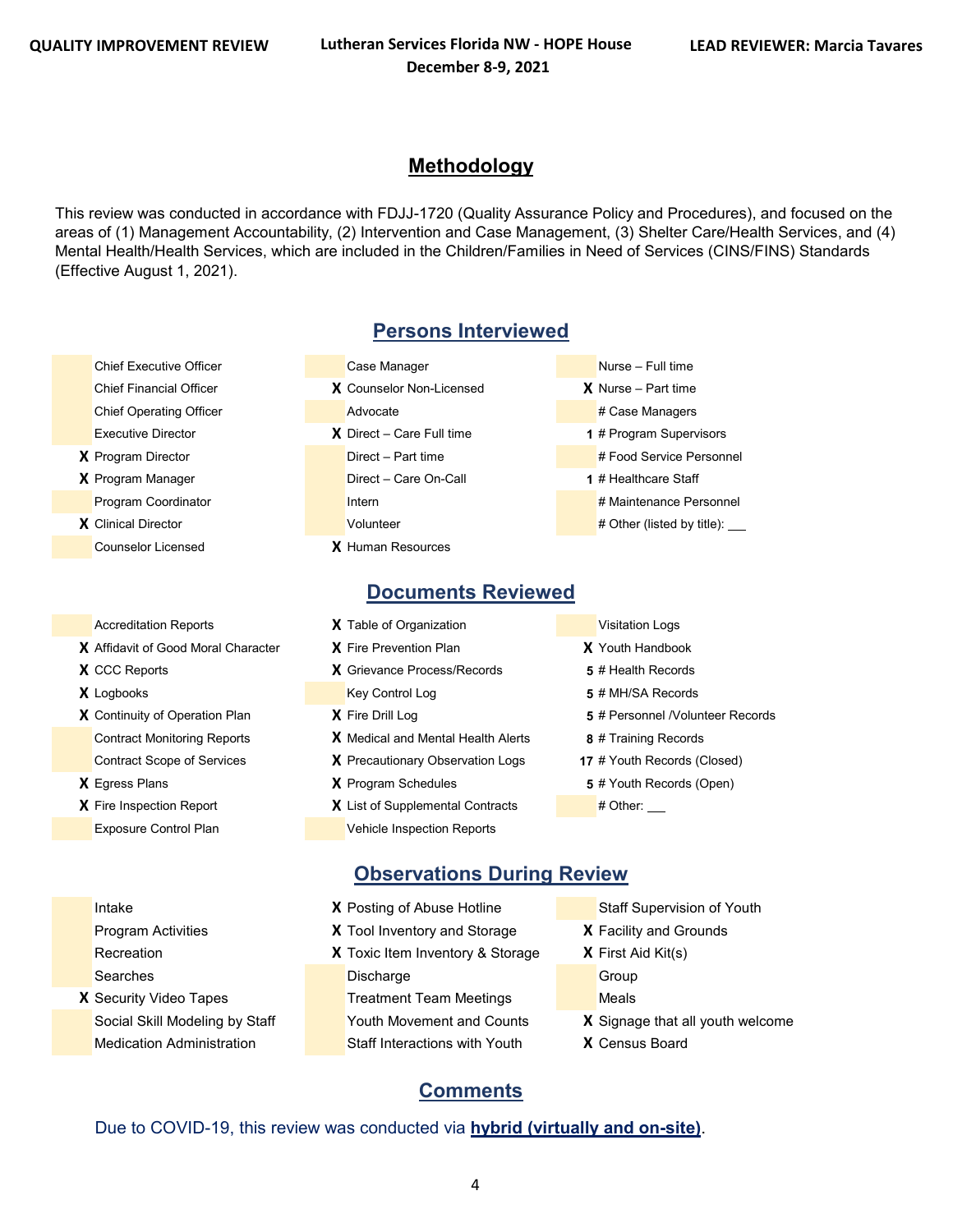#### Monitoring Purpose:

The purpose of this monitoring is to provide an annual quality improvement program review. This is to verify the agency adheres to all current CINS/FINS standards and contract compliance requirements for residential and non-residential services.

#### Strengths and Innovative Approaches

COVID-19 continues to impact the program and 2021 has been another challenging year for HOPE House. Yet, HOPE House has overcome many of the challenges presented because of the COVID pandemic. The youth are all back at school and no longer doing online classes. This has been a great stress reliever for them because they are able to interact with other students beyond the walls of HOPE House. The program has also been able to get back to some normal routines including outings to various places.

However, other issues have come to the surface. The program has seen an increase in the number of youths who have been exposed to domestic violence. It was discovered that five of seven clients the program had in shelter at one time had previously been exposed to DV. As the youth processed and talked about what they had seen, stories flowed about their own lives and what they had experienced. The staff believe COVID has pushed many to the wall because of the lack of coping skills of the families served. It was also noted there is an increase in suicidal ideation.

One of the biggest problems the program has experienced as a result of COVID-19 is getting new staff on board. It has experienced up to a two month wait to get clearances back from DJJ/DCF. Many applicants cannot wait that long to start working. Due to staff shortage, some staff have worked 12 hour shifts to cover the shelter. Everyone has pitched in to help, including the Administrative Assistant, Counselor, Dietary Specialist, and Manager. This has thrown everyone's schedule off and caused delays in training. There is a glimmer of hope as the program is finally getting some of those applicants on board and should see some return to a more "normal" schedule and was able to stop the 12 hour shifts for the most part.

One of the wonderful new programs implemented is called "Dress for Success". Youth are taken to a local resell store where everything is one dollar or less. They choose an outfit that would be appropriate for an interview for a professional job and then change into their new clothes upon return to the shelter. The transformation was amazing as one youth stated she had never felt beautiful before, and one young man was able to purchase and dress in a suit and could not stop smiling. Once the youth are "dressed for success" they talk about how to have a successful interview for a job.

The program has changed its approach on several things to create a greater family atmosphere. Since many of the youth have never sat at the table and had a meal with their family the program implemented a night where the food is served at the table family-style. The youth are taught how to pass the bowls of food around and serve themselves. This type of interaction encourages the youth to sit and talk to each other.

One of the agency's annual events is a weeklong hurricane drill. This year the program was not able to find a site to evacuate to so the drill was done as a "shelter in place". The youth did an amazing job of helping prepare the shelter for Hurricane Typhon and hosted the youth from Currie House for a fun day this summer. They planned the entire day and created events for all of the kids to participate in from learning how to do the Rubik's Cube to playing a variety of indoor and outdoor games. They planned and helped prepare the meal.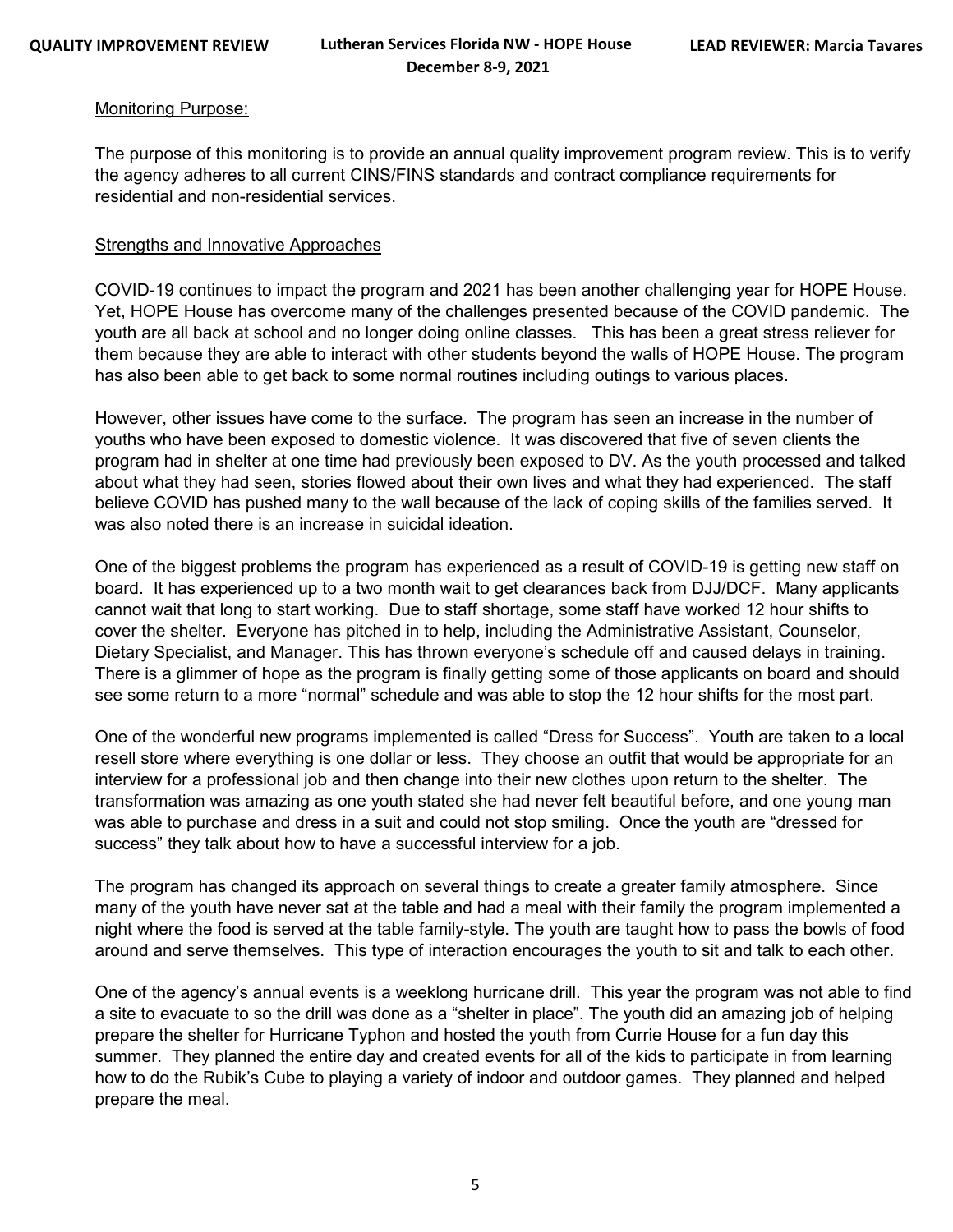HOPE House recently received notice that it has been chosen for the HHS grant. This grant will pay for a Life Skills Coach and an Outreach Specialist. It will also help fund YCS positions.

#### Narrative Summary

Lutheran Services Florida NW HOPE House is managed by a Regional Director who oversees a Quality Services Manager and a Clinical Director. At the time of the review, there were three fulltime and two temporary vacant Youth Care Specialist (YCS) positions.

Lutheran Services Florida NW HOPE House provides residential and non-residential counseling and case management services over four counties, Walton, Escambia, Santa Rosa, and Okaloosa, across Circuit 1. The Clinical Director, who is a Licensed Mental Health Counselor (LMHC), oversees both programs. The residential counseling program consists of one master's level counselor. The non-residential counseling program also consists of one master's level counselor. The non-residential program also offers Intensive Case Management (ICM) services. ICM services are provided by an ICM Coordinator and a part-time ICM Case Manager. The Clinical Director oversees ICM services. The program has provided domestic violence and ICM services during the review period. At the time of the review, the program had not provided any staff secure, domestic minor sex trafficking, probation respite, or Family and Youth Respite Aftercare (FYRAC) services since the last QI review. The agency is currently maintaining paper files. This location does not offer Stop Now and Plan (SNAP) services. SNAP services for this circuit are provided at a sister shelter operated by the agency in the same circuit.

Lutheran Services Florida NW HOPE House residential program is led by a Quality Services Manager and a Youth Care Specialist (YCS) III. The shelter runs three shifts. The YCS III oversees each shift. The youth shelter is a residential home that has been converted into a shelter. There are three bedrooms upstairs; one of the bedrooms sleeps four youth and the other two bedrooms sleep two youth each. The bedroom that sleeps four youth is primarily used for the boys' room and the other two bedrooms are primarily used for the girls. The facility is licensed by the Department of Children and Families (DCF) for eight beds. At the time of the review, there were five CINS/FINS and two DCF youth in the shelter.

### The overall findings for the QI Review for Lutheran Services Florida NW HOPE House are summarized as follows:

Standard 1: This standard has a total of seven indicators regarding management accountability. Three of the seven indicators in Standard 1 were rated satisfactory with no exceptions (1.01, 1.02, and 1.06), two were rated satisfactory with exception (1.03 and 1.07), and two received a Limited rating (1.04 and 1.05).

Standard 2: This standard has a total of ten indicators that relate to intervention and case management. Indicator 2.10 Stop Now and Plan (SNAP) was not applicable as this program does not provide SNAP services. Three of the nine applicable indicators were rated satisfactory with no exceptions (2.02, 2.04, and 2.06), five indicators were rated satisfactory with exceptions (2.01, 2.03, and 2.07-2.09), and indicator 2.05 received a Limited rating.

Standard 3: This standard has a total of seven indicators regarding shelter care. Three of the seven indicators were rated satisfactory with no exceptions (3.03, 3.05, and 3.06), two indicators were rated satisfactory with exceptions (3.01 and 3.02), and two indicators received a Limited rating (3.04 and 3.07).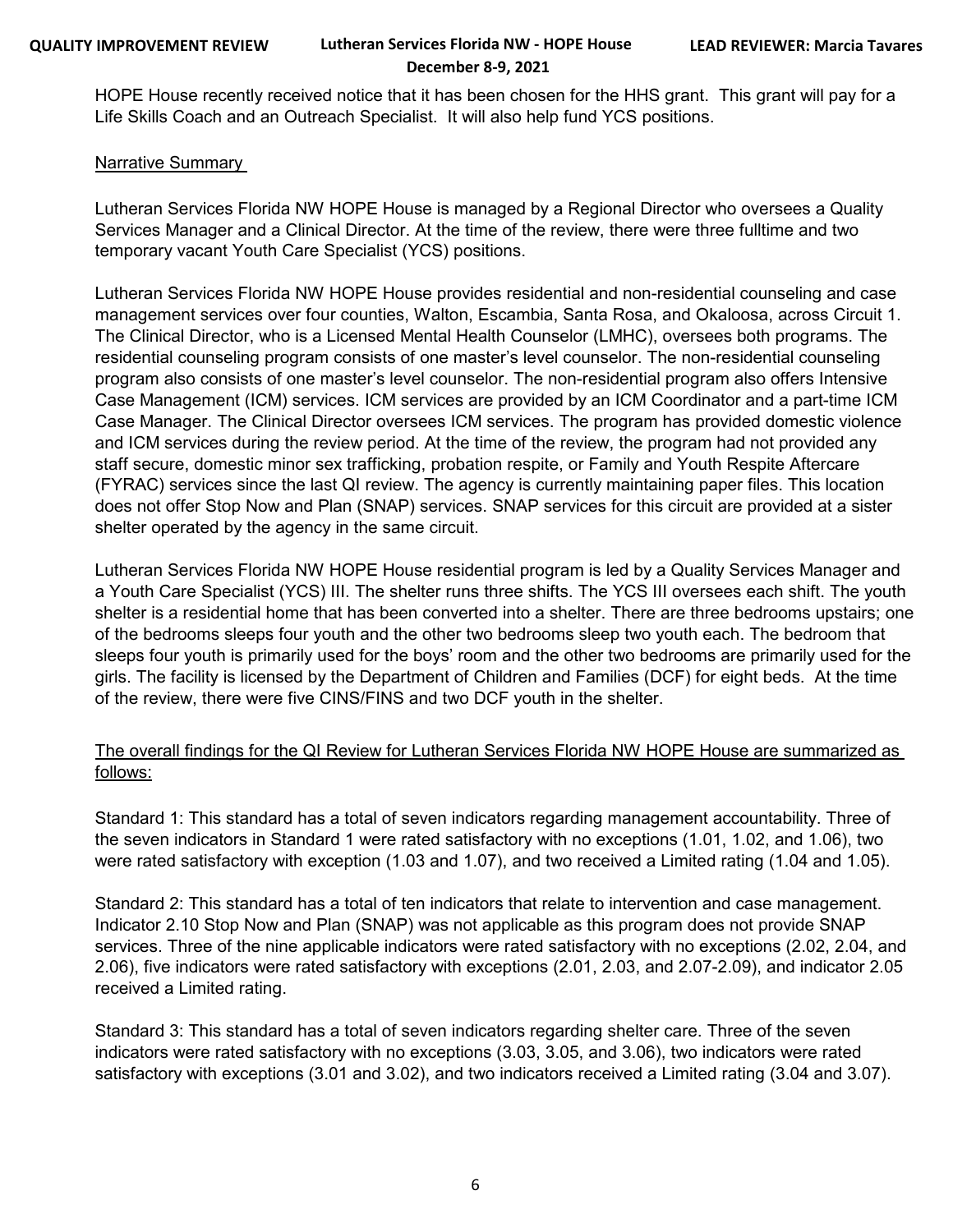Standard 4: This standard is comprised of five indicators. Four of the five indicators were rated satisfactory with no exceptions (4.01-4.04), and one indicator (4.05) was rated satisfactory with exceptions.

Summary of Deficiencies resulting in Limited Rating:

#### **Standard 1:**

#### **Indicator 1.04 – Limited**

• Two staff members hired after January 1, 2021 failed to complete DOJ Civil Rights and Federal Funds Training within the required 30-day time frame.

•Two first year staff did not complete a significant number of trainings required during the 90-day timeframe. One of the staff did not meet the 90-day timeframe for 14 of the 27 required trainings and the other staff was also late completing 11 of the 26 required trainings. Additionally, each staff was still missing a required training, Understanding Youth/Adolescent Development and SSMHSA, respectively.

• Two of four in-service staff did not complete all annual required trainings. One staff member had not completed biennial PREA or Sexual Harassment training, last completed 9/27/19 and 7/22/19, respectively, and annual child abuse training last completed 9/9/20 last completed 9/9/20. Another staff member's Suicide Part 2 annual training was last completed 3/27/2019 and annual child abuse training is overdue since last completed 10/12/2020.

#### **Indicator 1.05 – Limited**

• There is no evidence of community counseling record reviews that were completed for the last 2 quarters. • Quarterly reviews of incidents/accidents were not conducted during the review period. Additionally, quarterly review of grievances was missing for one quarterly period.

• Monthly reviews of NetMIS data reports were not observed to be conducted regularly and was evident only on 2 of 4 staff meetings reviewed.

•There is no evidence of the program communicating critical performance data to the Board of Directors during the review period.

#### **Standard 2:**

#### **Indicator 2.05 – Limited**

A review of group logs between June and December 2021 revealed groups were not held 5 days per week, as required, during the following weeks: 05/31, 6/14, 6/28, 7/5, 7/26, 8/9, 8/16, 8/23, 8/30, 9/6, 9/27, 10/4, 10/11, 11/8, 11/22, and 11/29/2021.

#### **Standard 3:**

#### **Indicator 3.04 – Limited**

• Reviews of the logbook by staff, counselor, and supervisor do not document dates reviewed as required. • Program supervisor's weekly reviews of the logbook with notes indicating dates reviewed, corrections and/or recommendations were not observed for the QI review period.

#### **Indicator 3.07 – Limited**

There is no documentation to support video footage was reviewed by the supervisor at any time during the past 6 months.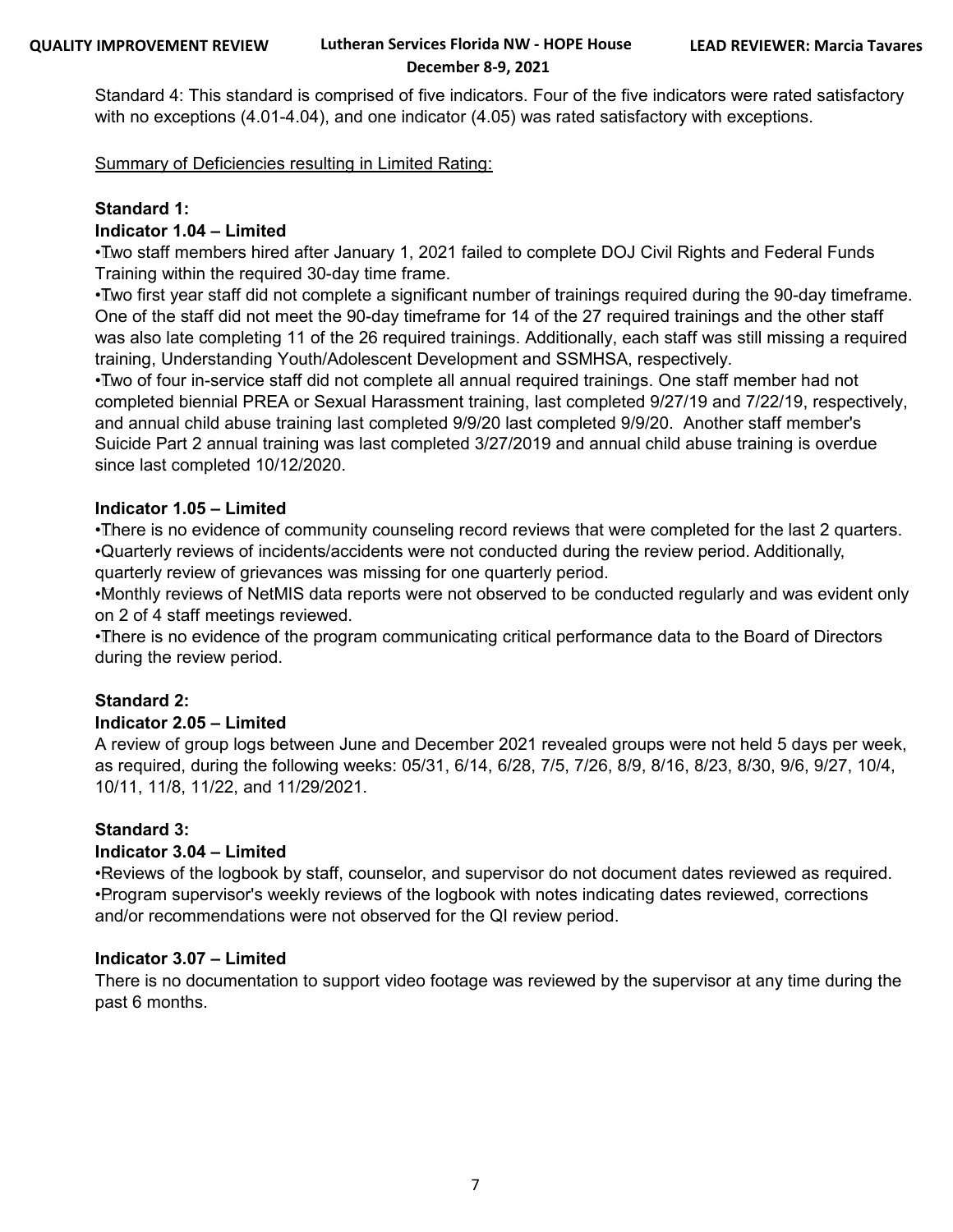## **CINS/FINS QUALITY IMPROVEMENT TOOL**

| <b>Quality Improvement</b><br>Indicators:<br><b>Standard One - Management Accountability</b>                                                                                                                                                                                | <b>Satisfactory</b><br>(S) | <b>Non-compliant</b><br>(E) | No Eligible Items<br>for Review (N) | <b>No Practice (NP)</b> | <b>Not Applicable</b><br>(N/A) | <b>Review Based Upon</b><br><b>Document Source</b><br>1.01: Background Screening (BS) and compliance with DJJ OIG statewide procedures regarding BS of employees, contractors and volunteers                                                  | <b>Notes</b><br><b>Explain any items that</b><br>have any deficiencies,<br>exceptions or are not<br>applicable. |  |  |  |
|-----------------------------------------------------------------------------------------------------------------------------------------------------------------------------------------------------------------------------------------------------------------------------|----------------------------|-----------------------------|-------------------------------------|-------------------------|--------------------------------|-----------------------------------------------------------------------------------------------------------------------------------------------------------------------------------------------------------------------------------------------|-----------------------------------------------------------------------------------------------------------------|--|--|--|
| Provider has a written policy and procedure that meets the requirement for Indicator 1.01<br><b>INO</b>                                                                                                                                                                     |                            |                             |                                     |                         |                                |                                                                                                                                                                                                                                               |                                                                                                                 |  |  |  |
| If NO, explain here:<br>The policy did not state the pass rate, score, or<br>measure for the Predictive Index pre-assessment tool<br>being used.<br>Policy 1.01 was approved December 4, 2021 by the<br>Regional Director.                                                  |                            |                             |                                     |                         |                                |                                                                                                                                                                                                                                               |                                                                                                                 |  |  |  |
| Agency utilizes an employee suitability<br>prescreening assessment with a<br>passing rate criterion prior to an offer of<br>hire for direct care staff working with<br>youth or the agency has provided an<br>explanation for staff hired with a non-<br>passing/low score. | $\boldsymbol{\mathsf{x}}$  |                             |                                     |                         |                                | A total of three new staff were hired since the last QI<br>review. The agency uses the Predictive Index with a<br>passing score of 7. All three staff met the criteria for<br>completing the pre-screening assessment with<br>passing scores. |                                                                                                                 |  |  |  |
| Background screening completed prior<br>to hire/start date or exemption obtained<br>prior to working with youth (if rated<br>ineligible) for new hires,<br>volunteers/interns, and contractors                                                                              | $\boldsymbol{\mathsf{X}}$  |                             |                                     |                         |                                | The three new staff were background screened prior<br>to hire date with eligible screening results. There were<br>no eligible volunteers or interns utilized during the<br>review period.                                                     |                                                                                                                 |  |  |  |
| Agency has evidence for employees<br>who have had a break in service and<br>who are in good standing and<br>reemployed with the same agency<br>without an additional suitability<br>assessment or background screening if<br>the break is less than 90 days.                |                            |                             | X                                   |                         |                                | None of the new staff were previously employed by<br>the program.                                                                                                                                                                             |                                                                                                                 |  |  |  |
| Five-year re-screening completed every<br>5 years from initial date of hire                                                                                                                                                                                                 | X                          |                             |                                     |                         |                                | There were two applicable five-year re-screening staff<br>during the review period. Re-screenings were<br>completed for the two staff who also had active prints<br>on file with the clearinghouse.                                           |                                                                                                                 |  |  |  |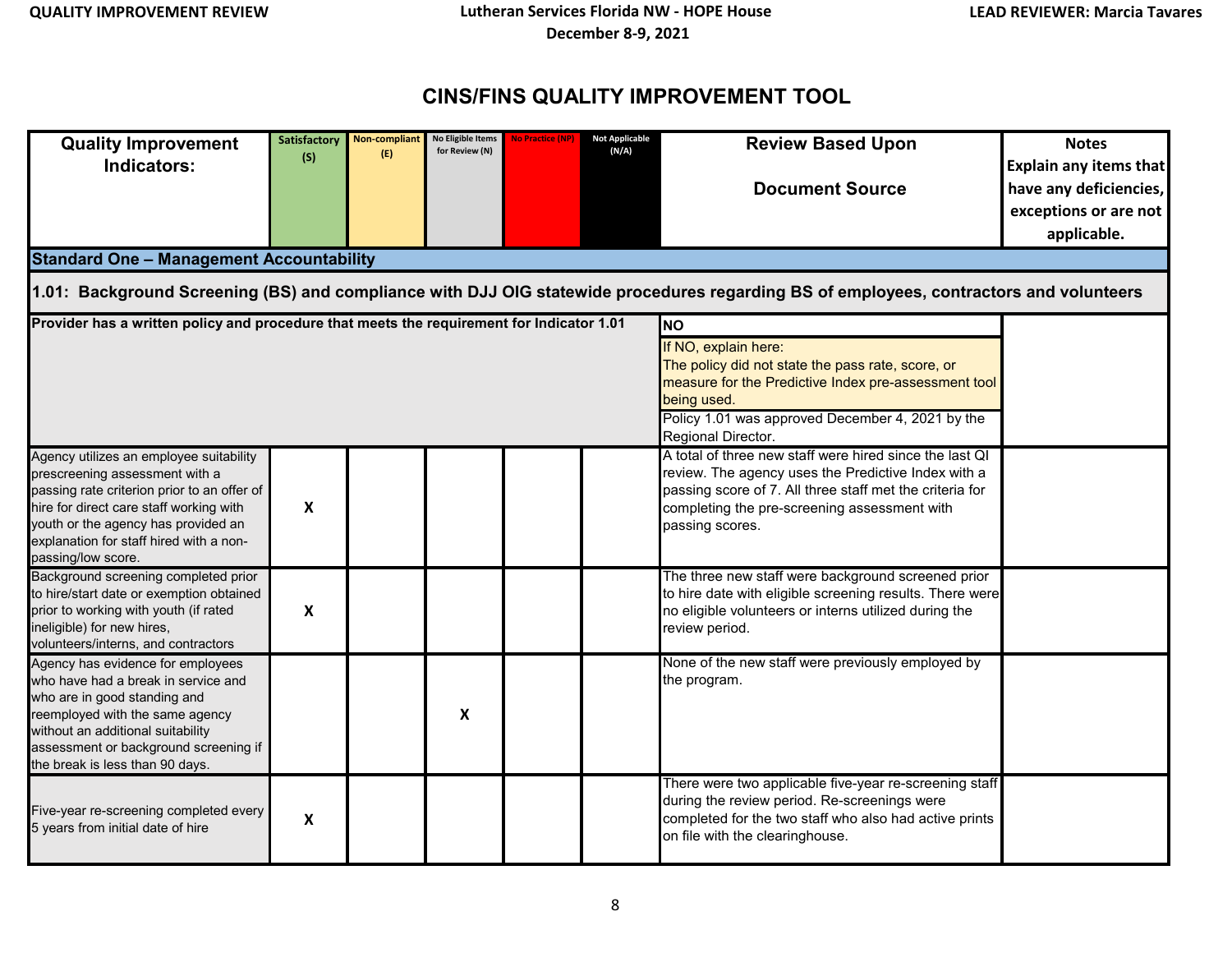| Annual Affidavit of Compliance with<br>Level 2 Screening Standards (Form<br>IG/BSU-006) is completed and sent to<br>BSU by January 31st?<br>Proof of E-Verify for all new employees<br>obtained from the Department of<br><b>Homeland Security</b><br>1.02: Provision of an abuse free environment to ensure safety and abuse free environment for youth in care<br>Provider has a written policy and | $\pmb{\mathsf{X}}$<br>X | The agency submitted the Annual Affidavit of<br>Compliance with Level 2 Screening via fax to the<br>Background Screening Unit on 1/07/2021.<br>Documentation of approval of E-Verify work eligibility<br>was provided for all three new staff hired.<br><b>YES</b><br>If NO, explain here: |                                        |                    |                       |                                                                                                                                                                                                                                              |  |
|-------------------------------------------------------------------------------------------------------------------------------------------------------------------------------------------------------------------------------------------------------------------------------------------------------------------------------------------------------------------------------------------------------|-------------------------|--------------------------------------------------------------------------------------------------------------------------------------------------------------------------------------------------------------------------------------------------------------------------------------------|----------------------------------------|--------------------|-----------------------|----------------------------------------------------------------------------------------------------------------------------------------------------------------------------------------------------------------------------------------------|--|
|                                                                                                                                                                                                                                                                                                                                                                                                       |                         |                                                                                                                                                                                                                                                                                            |                                        |                    |                       | Policy 1.02 was approved December 4, 2021 by the<br>Regional Director.                                                                                                                                                                       |  |
| <b>Rating Criteria</b>                                                                                                                                                                                                                                                                                                                                                                                | <b>Satisfactory</b>     | <b>Non-compliant</b>                                                                                                                                                                                                                                                                       | <b>No Eligible Items</b><br>for Review | <b>No Practice</b> | <b>Not Applicable</b> |                                                                                                                                                                                                                                              |  |
| <b>Abuse Free Environment</b>                                                                                                                                                                                                                                                                                                                                                                         |                         |                                                                                                                                                                                                                                                                                            |                                        |                    |                       |                                                                                                                                                                                                                                              |  |
| Agency has a code of conduct of policy<br>and there is evidence that staff are<br>aware of agency's code of conduct.                                                                                                                                                                                                                                                                                  | X                       |                                                                                                                                                                                                                                                                                            |                                        |                    |                       | The program maintains a code of conduct policy<br>which prohibits the use of physical abuse, profanity,<br>threats, or intimidation that all staff must adhere to.<br>Policy is reviewed with staff at hire.                                 |  |
| Child Abuse Registry telephone number<br>is visible to youth and posted common<br>areas of the facility                                                                                                                                                                                                                                                                                               | X                       |                                                                                                                                                                                                                                                                                            |                                        |                    |                       | Child Abuse Registry Phone number was observed<br>during the tour to be posted in the dayroom of the<br>shelter.                                                                                                                             |  |
| Youth were informed of the Abuse and<br>Contact Number (see youth survey<br>results)                                                                                                                                                                                                                                                                                                                  | $\pmb{\mathsf{X}}$      |                                                                                                                                                                                                                                                                                            |                                        |                    |                       | A review of five residential files confirmed youth were<br>informed of the Abuse Hotline number during<br>orientation. The youth initialed and signed the<br>orientation checklist documenting a review of the<br>Abuse Hotline information. |  |
| Management takes immediate action to<br>address any incidents of threats or<br>abuse                                                                                                                                                                                                                                                                                                                  |                         |                                                                                                                                                                                                                                                                                            | $\pmb{\chi}$                           |                    |                       | The program reported there were no<br>incidents of abuse or threats identified and/<br>or reported during the review period<br>needing management action.                                                                                    |  |
| <b>Grievance Process</b>                                                                                                                                                                                                                                                                                                                                                                              |                         |                                                                                                                                                                                                                                                                                            |                                        |                    |                       |                                                                                                                                                                                                                                              |  |
| Agency has a formal grievance process                                                                                                                                                                                                                                                                                                                                                                 | X                       |                                                                                                                                                                                                                                                                                            |                                        |                    |                       | A review of the program's policy confirmed the<br>agency has a formal grievance process in place.                                                                                                                                            |  |
| Locked box accessible to only<br>management and available to youth in a<br>common area                                                                                                                                                                                                                                                                                                                | X                       |                                                                                                                                                                                                                                                                                            |                                        |                    |                       | During the tour it was observed that the program has<br>an accessible grievance box that is locked and<br>located in the dayroom. The Quality Services<br>Supervisor has a key to the box.                                                   |  |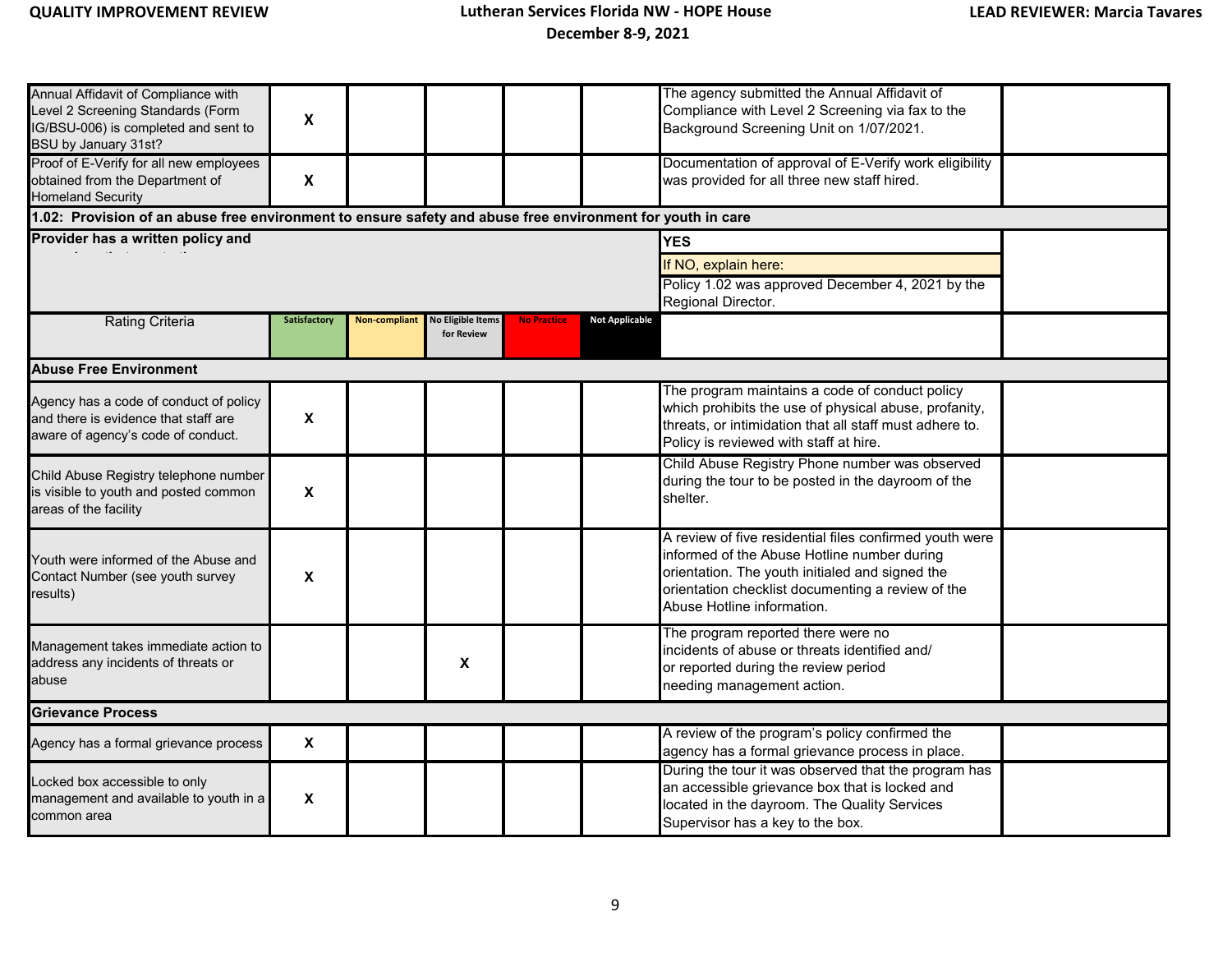| Direct care does not handle the<br>complaint/grievance unless assistance<br>is asked for by the youth. Program<br>director/supervisor will have access to<br>and manage grievances unless it is<br>towards themselves.<br>72-hour resolution requirement by | $\pmb{\mathsf{X}}$        |                      |                                 |                    |                       | The program reported seven grievances filed by youth<br>during the review period; five involved other youth and<br>two involved staff. All grievances were resolved by<br>the supervisor.<br>All seven grievances were resolved within the |                                                                                                                                |  |  |  |  |
|-------------------------------------------------------------------------------------------------------------------------------------------------------------------------------------------------------------------------------------------------------------|---------------------------|----------------------|---------------------------------|--------------------|-----------------------|--------------------------------------------------------------------------------------------------------------------------------------------------------------------------------------------------------------------------------------------|--------------------------------------------------------------------------------------------------------------------------------|--|--|--|--|
| management. If this does NOT occur<br>within the 72 hour period, there is<br>sufficient documentation explaining the<br>cause for the delay in resolution.                                                                                                  | X                         |                      |                                 |                    |                       | required 72-hour timeframe.                                                                                                                                                                                                                |                                                                                                                                |  |  |  |  |
| 1.03: Incident Reporting                                                                                                                                                                                                                                    |                           |                      |                                 |                    |                       |                                                                                                                                                                                                                                            |                                                                                                                                |  |  |  |  |
| Provider has a written policy and procedure that meets the requirement for Indicator 1.03<br><b>YES</b>                                                                                                                                                     |                           |                      |                                 |                    |                       |                                                                                                                                                                                                                                            |                                                                                                                                |  |  |  |  |
|                                                                                                                                                                                                                                                             |                           |                      |                                 |                    | If NO, explain here:  |                                                                                                                                                                                                                                            |                                                                                                                                |  |  |  |  |
|                                                                                                                                                                                                                                                             |                           |                      |                                 |                    |                       | Policy 1.03 was approved December 4, 2021 by the<br>Regional Director.                                                                                                                                                                     |                                                                                                                                |  |  |  |  |
| <b>Rating Criteria</b>                                                                                                                                                                                                                                      | Satisfactory              | <b>Non-compliant</b> | lo Eligible Items<br>for Review | <b>No Practice</b> | <b>Not Applicable</b> |                                                                                                                                                                                                                                            |                                                                                                                                |  |  |  |  |
| During the past 6 months, the<br>program notified the Department's<br><b>CCC</b> (Central Communication<br>Center) no later than two hours after<br>any reportable incident occurred or<br>within two hours of the program<br>learning of the incident      | X                         |                      |                                 |                    |                       | There were twelve reportable incidents reported to the<br>CCC during the review period. All twelve incidents<br>were reported within the required two-hour time<br>frame.                                                                  |                                                                                                                                |  |  |  |  |
| The program completes follow-up<br>communication tasks/special<br>instructions as required by the CCC                                                                                                                                                       | $\pmb{\mathsf{X}}$        |                      |                                 |                    |                       | All CCC incidents requiring follow up tasks<br>documented they were completed and reports were<br>successfully closed.                                                                                                                     |                                                                                                                                |  |  |  |  |
| Incidents are documented in the<br>program logs and on incident reporting<br>forms                                                                                                                                                                          | $\boldsymbol{\mathsf{X}}$ |                      |                                 |                    |                       | All twelve incidents were documented in the program<br>logs and on incident reporting forms.                                                                                                                                               |                                                                                                                                |  |  |  |  |
| All incident reports are reviewed and<br>signed by program supervisors/directors                                                                                                                                                                            |                           | X                    |                                 |                    |                       | All twelve incident reports reviewed were signed by<br>the staff member completing the report.                                                                                                                                             | Exception:<br>Reviewer was unable to<br>verify supervisor's<br>signature and review<br>dates for incident reports<br>reviewed. |  |  |  |  |
|                                                                                                                                                                                                                                                             |                           |                      |                                 |                    |                       | 1.04: Training Requirements (Staff receives training in the necessary and essential skills required to provide CINS/FINS services and perform specific job functions)                                                                      |                                                                                                                                |  |  |  |  |
| Provider has a written policy and procedure that meets the requirement for Indicator 1.04<br><b>YES</b>                                                                                                                                                     |                           |                      |                                 |                    |                       |                                                                                                                                                                                                                                            |                                                                                                                                |  |  |  |  |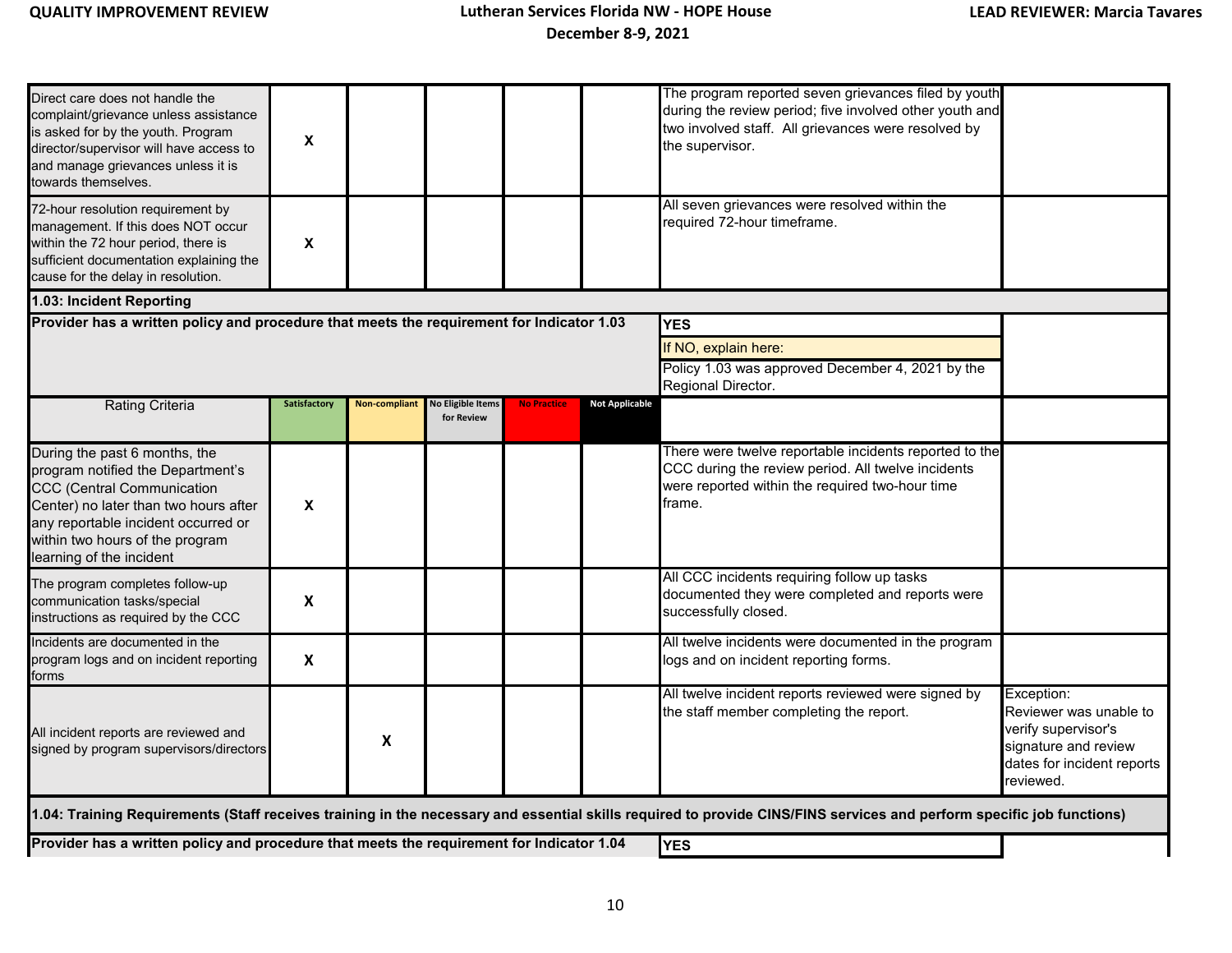|                                                                                                                                                                                                                                                                   |                     |               |                                        |                    |                       | If NO, explain here:                                                                                                                                                                                                                                                |                                                                                                                                                                                                                                                                                                                                                                                                                                                                      |
|-------------------------------------------------------------------------------------------------------------------------------------------------------------------------------------------------------------------------------------------------------------------|---------------------|---------------|----------------------------------------|--------------------|-----------------------|---------------------------------------------------------------------------------------------------------------------------------------------------------------------------------------------------------------------------------------------------------------------|----------------------------------------------------------------------------------------------------------------------------------------------------------------------------------------------------------------------------------------------------------------------------------------------------------------------------------------------------------------------------------------------------------------------------------------------------------------------|
|                                                                                                                                                                                                                                                                   |                     |               |                                        |                    |                       | Policy 1.04 was approved December 4, 2021 by the<br>Regional Director.                                                                                                                                                                                              |                                                                                                                                                                                                                                                                                                                                                                                                                                                                      |
| <b>Rating Criteria</b>                                                                                                                                                                                                                                            | <b>Satisfactory</b> | Non-compliant | <b>No Eligible Items</b><br>for Review | <b>No Practice</b> | <b>Not Applicable</b> |                                                                                                                                                                                                                                                                     |                                                                                                                                                                                                                                                                                                                                                                                                                                                                      |
| <b>First Year Direct Care Staff</b>                                                                                                                                                                                                                               |                     |               |                                        |                    |                       |                                                                                                                                                                                                                                                                     |                                                                                                                                                                                                                                                                                                                                                                                                                                                                      |
| All staff completed the United States<br>Department of Justice (DOJ) Civil<br>Rights & Federal Funds training within<br>30 days from date of hire. (Staff hired<br>before January 1 <sup>st</sup> were required to<br>complete no later than December 31,<br>2020 |                     | X             |                                        |                    |                       | Two applicable first year training records were<br>reviewed. The two staff were hired after January 1,<br>2021 but did not complete the DOJ Civil Rights<br>training within the required time-frame.                                                                | Limited Exception:<br>Two staff members hired<br>after January 1, 2021<br>failed to complete DOJ<br>Civil Rights and Federal<br>Funds Training within the<br>required 30 day time<br>frame.                                                                                                                                                                                                                                                                          |
| All staff receives all mandatory training<br>during the first 90 days of employment<br>from date of hire.                                                                                                                                                         |                     | X             |                                        |                    |                       | There were two staff training files reviewed for first<br>year training requirements within 90 days of hire. Both Both new hires did not<br>staff have exceeded the first 90 days but did not<br>complete all mandatory trainings required during the<br>timeframe. | Limited Exception:<br>complete a significant<br>number of trainings<br>required during the 90-<br>day timeframe.<br>One of the staff did not<br>meet the 90 day<br>timeframe for 14 of the 27<br>required trainings and the<br>other staff was also late<br>completing 11 of the 26<br>required trainings.<br>Additionally, each staff<br>was still missing a<br>required training,<br>Understanding<br>Youth/Adolescent<br>Development and<br>SSMHSA, respectively. |
| Non-licensed Mental Health Clinical Shelter Staff (within first year of employment)                                                                                                                                                                               |                     |               |                                        |                    |                       |                                                                                                                                                                                                                                                                     |                                                                                                                                                                                                                                                                                                                                                                                                                                                                      |
| Non-licensed mental health clinical<br>shelter staff Assessment of Suicide Risk<br>Training                                                                                                                                                                       |                     |               | X                                      |                    |                       | There were no new non-licensed clinical staff hired<br>during the review period.                                                                                                                                                                                    |                                                                                                                                                                                                                                                                                                                                                                                                                                                                      |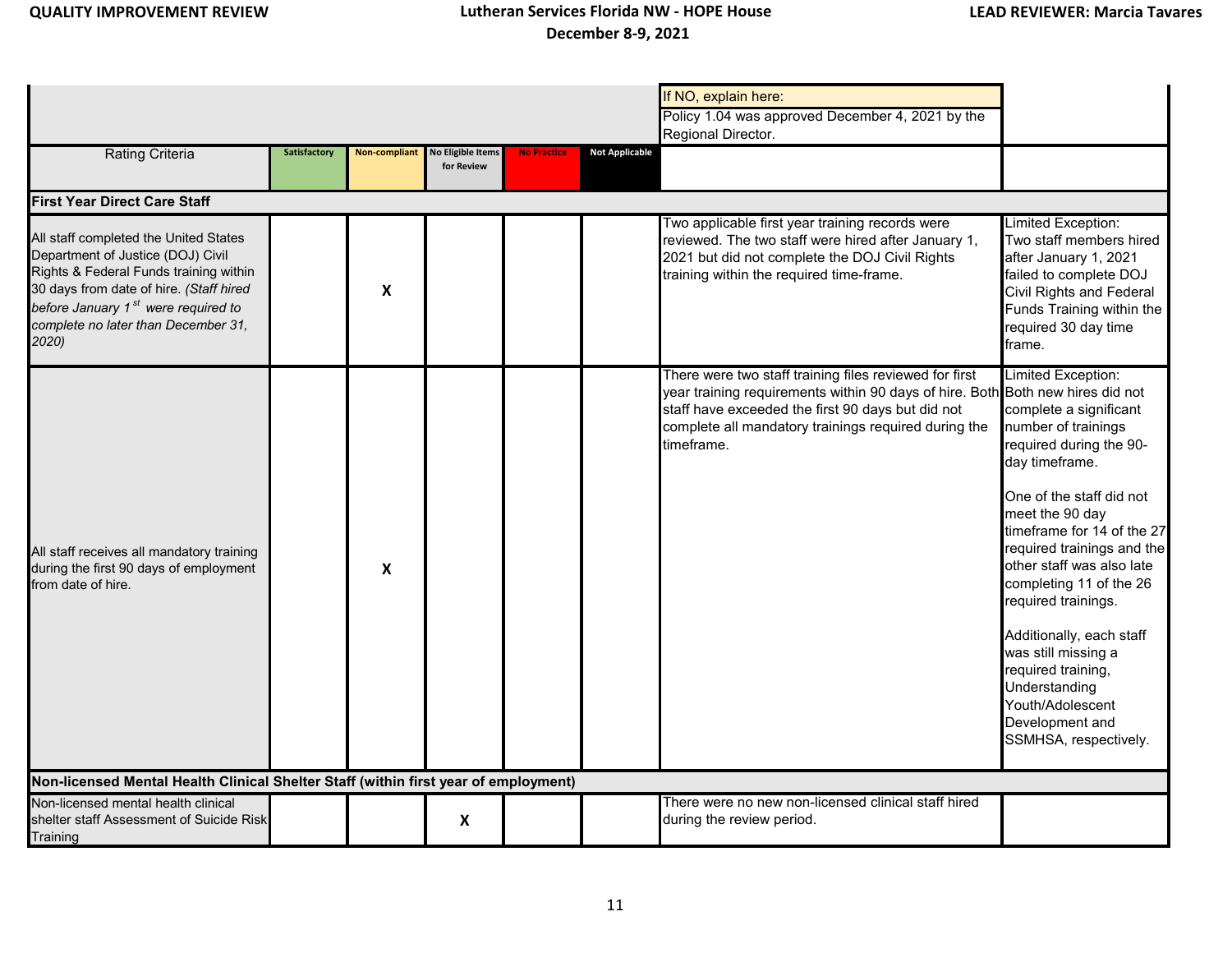| Documentation of non-licensed mental                                                                                                                                                                                                                                           |   |                           |                           |  | No eligible non-licensed clinical staff requiring                                                                                                                                                                                                          |                                                                                                                                                                                                                                                                                                                                                                                                                                                                                               |
|--------------------------------------------------------------------------------------------------------------------------------------------------------------------------------------------------------------------------------------------------------------------------------|---|---------------------------|---------------------------|--|------------------------------------------------------------------------------------------------------------------------------------------------------------------------------------------------------------------------------------------------------------|-----------------------------------------------------------------------------------------------------------------------------------------------------------------------------------------------------------------------------------------------------------------------------------------------------------------------------------------------------------------------------------------------------------------------------------------------------------------------------------------------|
| health clinical staff person's training in<br>Assessment of Suicide Risk form or<br>written confirmation by a licensed<br>mental health professional of training<br>(includes date, signature and license<br>number of the licensed mental health<br>professional supervisor). |   |                           | $\boldsymbol{\mathsf{x}}$ |  | training.                                                                                                                                                                                                                                                  |                                                                                                                                                                                                                                                                                                                                                                                                                                                                                               |
| <b>In-Service Direct Care Staff</b>                                                                                                                                                                                                                                            |   |                           |                           |  |                                                                                                                                                                                                                                                            |                                                                                                                                                                                                                                                                                                                                                                                                                                                                                               |
| Direct care staff completes 24 hours of<br>mandatory refresher Florida Network,<br>SkillPro, and job-related training<br>annually (40 hours if the program has a<br>DCF child caring license).                                                                                 |   | $\boldsymbol{\mathsf{X}}$ |                           |  | There were four staff training files reviewed for in-<br>service training requirements. Two of the four staff<br>documented more than the required 40 hours of<br>annual training and all required annual trainings.                                       | Limited Exception:<br>Two of four staff did not<br>complete all trainings<br>during the required<br>timeframes. One staff<br>member had not<br>completed biennial PREA<br>& Sexual Harassment<br>training, last completed<br>9/27/19 and 7/22/19,<br>respectively, and annual<br>child abuse training.<br>Another staff member's<br>Suicide Part 2 annual<br>training was last<br>completed 3/27/2019 and<br>annual child abuse<br>training is overdue since<br>last completed<br>10/12/2020. |
| <b>Required Training Documentation</b>                                                                                                                                                                                                                                         |   |                           |                           |  |                                                                                                                                                                                                                                                            |                                                                                                                                                                                                                                                                                                                                                                                                                                                                                               |
| The program maintains an individual<br>training file for each staff, which<br>includes an annual employee training<br>hours tracking form and related<br>documentation, such as certificates,<br>sign-in sheets, and agendas for each<br>training attended.                    | X |                           |                           |  | All six training files contained a spreadsheet<br>documenting all trainings, dates completed, and<br>training hours. Also, training files included any related<br>documentation such as training certificates, sign-in<br>sheets, and training worksheets. |                                                                                                                                                                                                                                                                                                                                                                                                                                                                                               |
| Provider has a written policy and procedure that meets the requirement for Indicator 1.05                                                                                                                                                                                      |   |                           |                           |  | <b>YES</b>                                                                                                                                                                                                                                                 |                                                                                                                                                                                                                                                                                                                                                                                                                                                                                               |
|                                                                                                                                                                                                                                                                                |   |                           |                           |  | If NO, explain here:                                                                                                                                                                                                                                       |                                                                                                                                                                                                                                                                                                                                                                                                                                                                                               |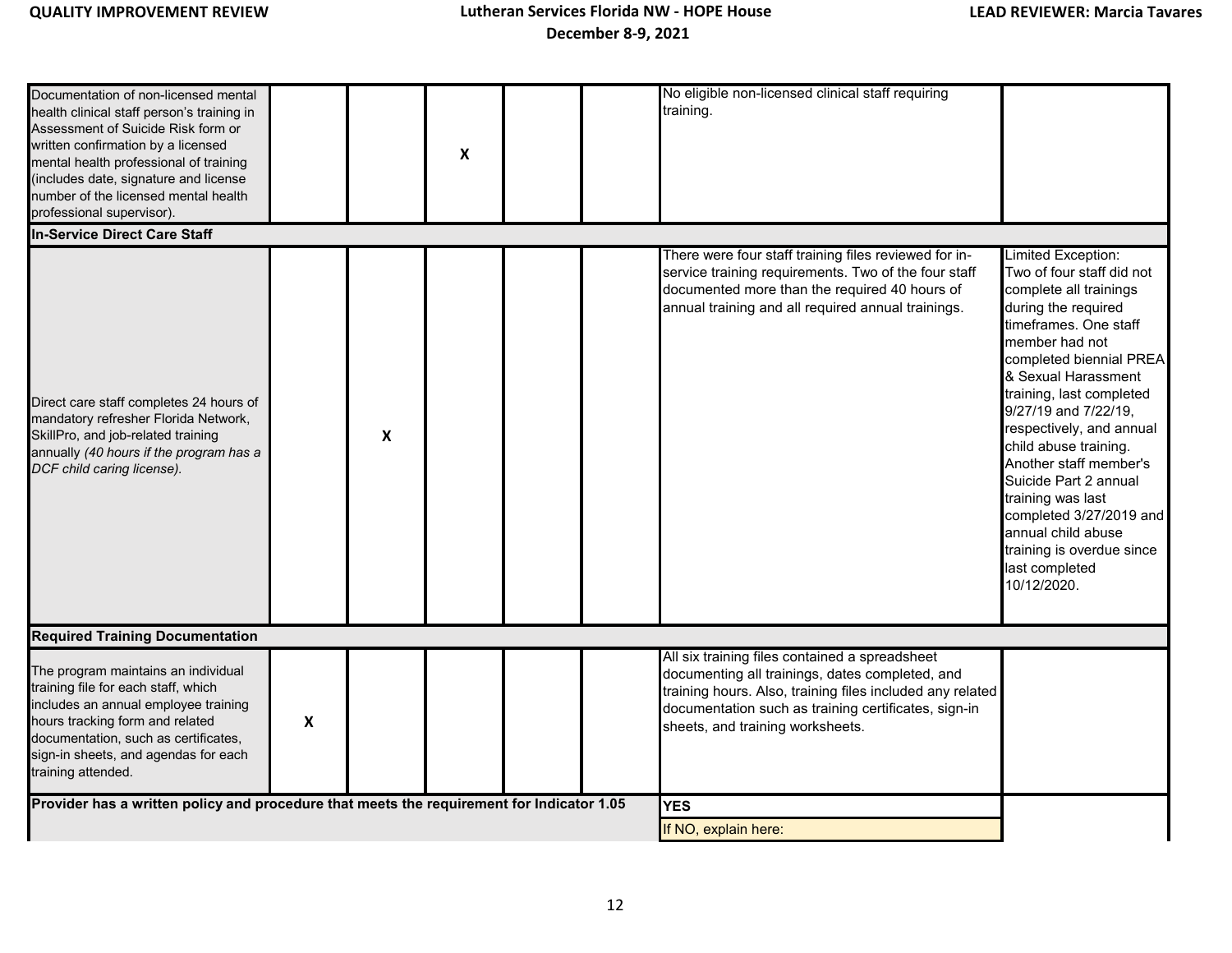|                                                                                                                                                                                                                                                                                                                                          |                           |               |                                        |             |                       | Policy 1.05 was approved December 4, 2021 by the<br>Regional Director.                                                                                                                                                                          |                                                                                                                                                                                                          |
|------------------------------------------------------------------------------------------------------------------------------------------------------------------------------------------------------------------------------------------------------------------------------------------------------------------------------------------|---------------------------|---------------|----------------------------------------|-------------|-----------------------|-------------------------------------------------------------------------------------------------------------------------------------------------------------------------------------------------------------------------------------------------|----------------------------------------------------------------------------------------------------------------------------------------------------------------------------------------------------------|
| <b>Rating Criteria</b>                                                                                                                                                                                                                                                                                                                   | Satisfactory              | Non-compliant | <b>No Eligible Items</b><br>for Review | No Practice | <b>Not Applicable</b> |                                                                                                                                                                                                                                                 |                                                                                                                                                                                                          |
| Case record review reports demonstrate<br>reviews are conducted quarterly, at a<br>minimum                                                                                                                                                                                                                                               |                           | X             |                                        |             |                       | The residential program conducted quarterly case<br>records for the past two quarters, reviewing a total of<br>43 records.                                                                                                                      | Limited Exception:<br>No evidence of<br>community counseling<br>record reviews were<br>observed for the last 2<br>quarters.                                                                              |
| The program conducts reviews of<br>incidents, accidents, and grievances<br>quarterly, at a minimum                                                                                                                                                                                                                                       |                           | X             |                                        |             |                       | Quarterly review of incidents/accidents was not<br>evident. Grievances were reported once during the<br>review period, on the CQI Program Report, for HOPE<br>House in September 2021 and in June 2021 for the<br>community counseling program. | Limited Exception:<br>Quarterly reviews of<br>incidents/accidents were<br>not conducted during the<br>review period.<br>Additionally, reviews of<br>grievances were missing<br>for one quarterly period. |
| The program conducts an annual review<br>of customer satisfaction data                                                                                                                                                                                                                                                                   | $\boldsymbol{\mathsf{x}}$ |               |                                        |             |                       | Customer satisfaction data was reported on the June<br>2021 annual Companion Report.                                                                                                                                                            |                                                                                                                                                                                                          |
| The program conducts an annual review<br>of outcome data and (if applicable) there<br>is evidence of annual reconciliation that<br>occurs through communication from the<br>Florida Network via email or phone call<br>when corrections are needed and the<br>information is corrected and submitted<br>within the requested timeframes. | X                         |               |                                        |             |                       | Outcome data is reviewed during monthly staff<br>meetings. An email from the Florida Network's<br>Program Information Manager in May 2021 confirmed<br>receipt of the provider's annual JJIS reconciliation.                                    |                                                                                                                                                                                                          |
| The program conducts a monthly review<br>of NetMIS data reports. The program<br>submits NetMIS invoices by the fourth<br>business day of the following reporting<br>month.                                                                                                                                                               |                           | X             |                                        |             |                       | The program documents review of NetMIS reports on<br>staff meeting agendas. Staff meeting were conducted<br>in May, July, September, and October 2021.                                                                                          | <b>Limited Exception:</b><br>Monthly reviews of<br>NetMIS data reports were<br>not observed to be<br>conducted regularly and<br>was evident only on 2 of<br>4 staff meetings<br>reviewed.                |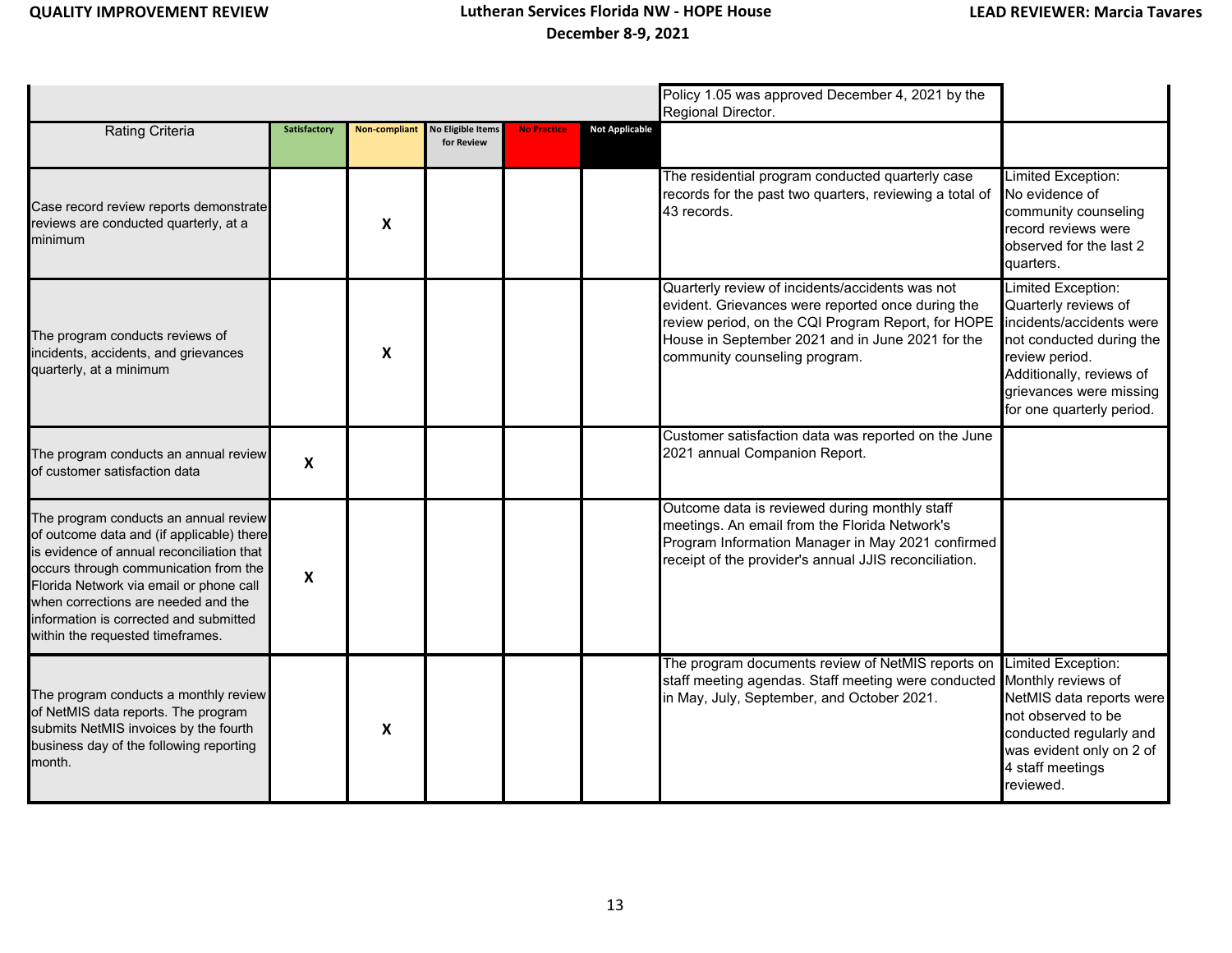| The Florida Network conducts monthly<br>reconciliation by comparing NetMIS<br>data to JJIS data. Agency has evidence<br>that they have reconciled any<br>differences noted.                                                                                                                                               | $\boldsymbol{x}$          |   |  | A review of monthly email communication with the<br>Florida Network's Program Information Manager<br>supported practice of conducting monthly NetMIS and<br>JJIS reconciliation as required.          |                                                                                                                                           |
|---------------------------------------------------------------------------------------------------------------------------------------------------------------------------------------------------------------------------------------------------------------------------------------------------------------------------|---------------------------|---|--|-------------------------------------------------------------------------------------------------------------------------------------------------------------------------------------------------------|-------------------------------------------------------------------------------------------------------------------------------------------|
| The program has a process in place to<br>review and improve accuracy of data<br>entry & collection                                                                                                                                                                                                                        | $\boldsymbol{\mathsf{x}}$ |   |  | The Clinical Director reviews information in JJIS and<br>NetMIS monthly to ensure accuracy of data entry and<br>collection. Any differences are reconciled at that time<br>by the Clinical Director.  |                                                                                                                                           |
| There is documentation that findings are<br>regularly reviewed by management and<br>communicated to staff and<br>stakeholders.                                                                                                                                                                                            | X                         |   |  | There was documentation observed in staff meeting<br>minutes that findings are communicated to staff and<br>stakeholders.                                                                             |                                                                                                                                           |
| There is evidence the program<br>demonstrates that critical performance<br>data reports are shared with the Board<br>of Directors frequently. All final reports<br>that include a Limited or Failed score is<br>submitted electronically or by mail to the<br>providers Executive Committee on the<br>Board of Directors. |                           | X |  | The Regional Director indicated program information<br>is presented at Board Meetings; however, evidence of There is no evidence of<br>sharing critical program performance data was not<br>provided. | Limited Exception:<br>the program<br>communicating critical<br>performance data to the<br>Board of Directors during<br>the review period. |
| There is evidence that strengths and<br>weaknesses are identified,<br>improvements are implemented or<br>modified, and staff are informed and<br>involved throughout the process.                                                                                                                                         | X                         |   |  | There is evidence in monthly YCS meeting minutes<br>that strengths and weaknesses are identified,<br>improvements are implemented, and staff are<br>informed and involved throughout the process.     |                                                                                                                                           |
|                                                                                                                                                                                                                                                                                                                           |                           |   |  | <b>YES</b>                                                                                                                                                                                            |                                                                                                                                           |
| Provider has a written policy and procedure that meets the requirement for Indicator 1.06                                                                                                                                                                                                                                 |                           |   |  | If NO, explain here:<br>Policy 1.06 was approved December 4, 2021 by the<br>Regional Director.                                                                                                        |                                                                                                                                           |
| Approved agency drivers are agency<br>staff approved by administrative<br>personnel to drive client(s) in agency or<br>approved private vehicle                                                                                                                                                                           | X                         |   |  | The program provided a list of staff approved to<br>transport youth.                                                                                                                                  |                                                                                                                                           |
| Approved agency drivers are<br>documented as having a valid Florida<br>driver's license and are covered under<br>company insurance policy                                                                                                                                                                                 | $\pmb{\mathsf{X}}$        |   |  | There was documentation all drivers had a valid<br>Florida driver's license and are covered under the<br>agency's insurance policy.                                                                   |                                                                                                                                           |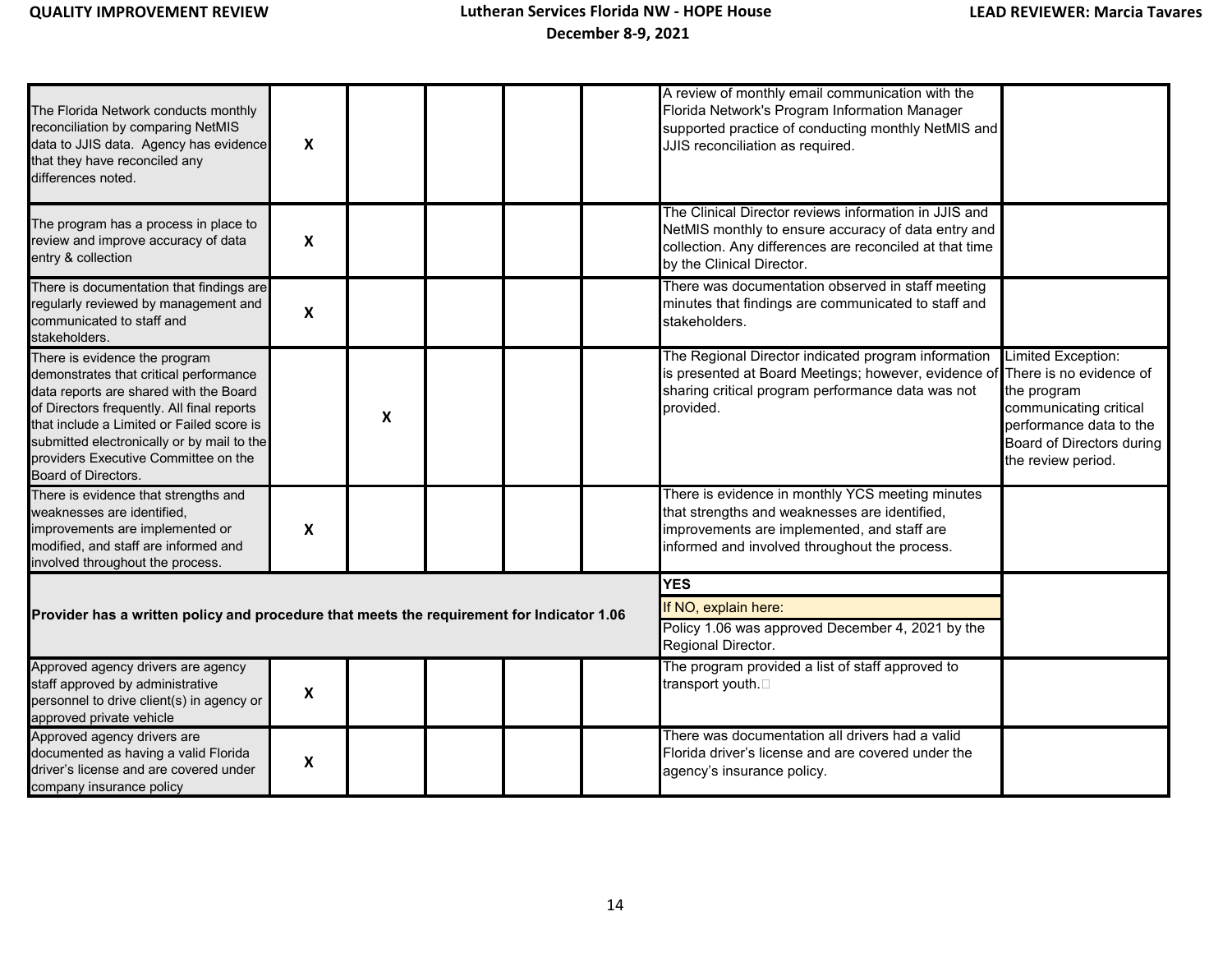| Agency's Transportation policy prohibit<br>transporting a client without maintaining<br>at least one other passenger in the<br>vehicle during the trip and include<br>exceptions in the event that a 3 $^{\sf rd}$ party<br>is NOT present in the vehicle while<br>transporting | $\mathsf{x}$              |                      |                                        |                    |                       | The program's policy titled 1.06 Client Transportation<br>prohibits transporting a youth without another<br>passenger in the vehicle. There are provisions in<br>place in case a 3rd party is not present in the vehicle.                                                                              |                                                                                                                                         |
|---------------------------------------------------------------------------------------------------------------------------------------------------------------------------------------------------------------------------------------------------------------------------------|---------------------------|----------------------|----------------------------------------|--------------------|-----------------------|--------------------------------------------------------------------------------------------------------------------------------------------------------------------------------------------------------------------------------------------------------------------------------------------------------|-----------------------------------------------------------------------------------------------------------------------------------------|
| In the event that a 3rd party cannot be<br>obtained for transport, the agency's<br>supervisor or managerial personnel<br>consider the clients' history, evaluation,<br>and recent behavior                                                                                      | $\mathsf{x}$              |                      |                                        |                    |                       | Transportation logs and logbook entries were<br>reviewed for the last six months. There were ten<br>single client transports reviewed. There was<br>documentation of supervisor's approval, prior to the<br>transport taking place, documented on the<br>Transportation Logs and also in the log book. |                                                                                                                                         |
| The 3 <sup>rd</sup> party an approved volunteer,<br>intern, agency staff, or other youth                                                                                                                                                                                        | $\mathbf x$               |                      |                                        |                    |                       | The 3rd party present on transports reviewed for the<br>last six months was either an agency<br>staff member or another youth.                                                                                                                                                                         |                                                                                                                                         |
| There is documentation of use of<br>vehicle that notes name or initials of<br>driver, date and time, mileage, number<br>of passengers, purpose of travel and<br>ocation.                                                                                                        | $\boldsymbol{\mathsf{x}}$ |                      |                                        |                    |                       | Transportation logs reviewed for the last six<br>months documented the date, time, mileage,<br>number of passengers, destination, and drivers<br>initials. All transportation logs were completed as<br>required.                                                                                      |                                                                                                                                         |
|                                                                                                                                                                                                                                                                                 |                           |                      |                                        |                    |                       | <b>YES</b>                                                                                                                                                                                                                                                                                             |                                                                                                                                         |
| Provider has a written policy and procedure that meets the requirement for Indicator 1.07                                                                                                                                                                                       |                           |                      |                                        |                    |                       | If NO, explain here:                                                                                                                                                                                                                                                                                   |                                                                                                                                         |
|                                                                                                                                                                                                                                                                                 |                           |                      |                                        |                    |                       | Policy 1.07 was approved December 4, 2021 by the<br>Regional Director.                                                                                                                                                                                                                                 |                                                                                                                                         |
| <b>Rating Criteria</b>                                                                                                                                                                                                                                                          | Satisfactory              | <b>Non-compliant</b> | <b>No Eligible Items</b><br>for Review | <b>No Practice</b> | <b>Not Applicable</b> |                                                                                                                                                                                                                                                                                                        |                                                                                                                                         |
| The program has a lead staff member<br>designated to participate in local DJJ<br>board and council meetings with<br>evidence that includes minutes of the<br>event or other verification of staff<br>participation                                                              | X                         |                      |                                        |                    |                       | Meeting minutes and agendas were provided to show<br>a staff member from the program attends the local<br>DJJ Board and Council Meeting.                                                                                                                                                               |                                                                                                                                         |
| Outreach and prevention services are<br>provided by designated staff and include<br>increasing community awareness,<br>offering informational and educational<br>CINS/FINS services to youth and<br>families.                                                                   |                           | X                    |                                        |                    |                       | An interview with outreach staff member was<br>conducted and flyers for community events were<br>provided; however, verification of engagement was<br>not presented.                                                                                                                                   | Exception:<br>Documentation of DJJ<br>Meetings (email invite &<br>Zoom Links) were<br>provided but attendance<br>could not be verified. |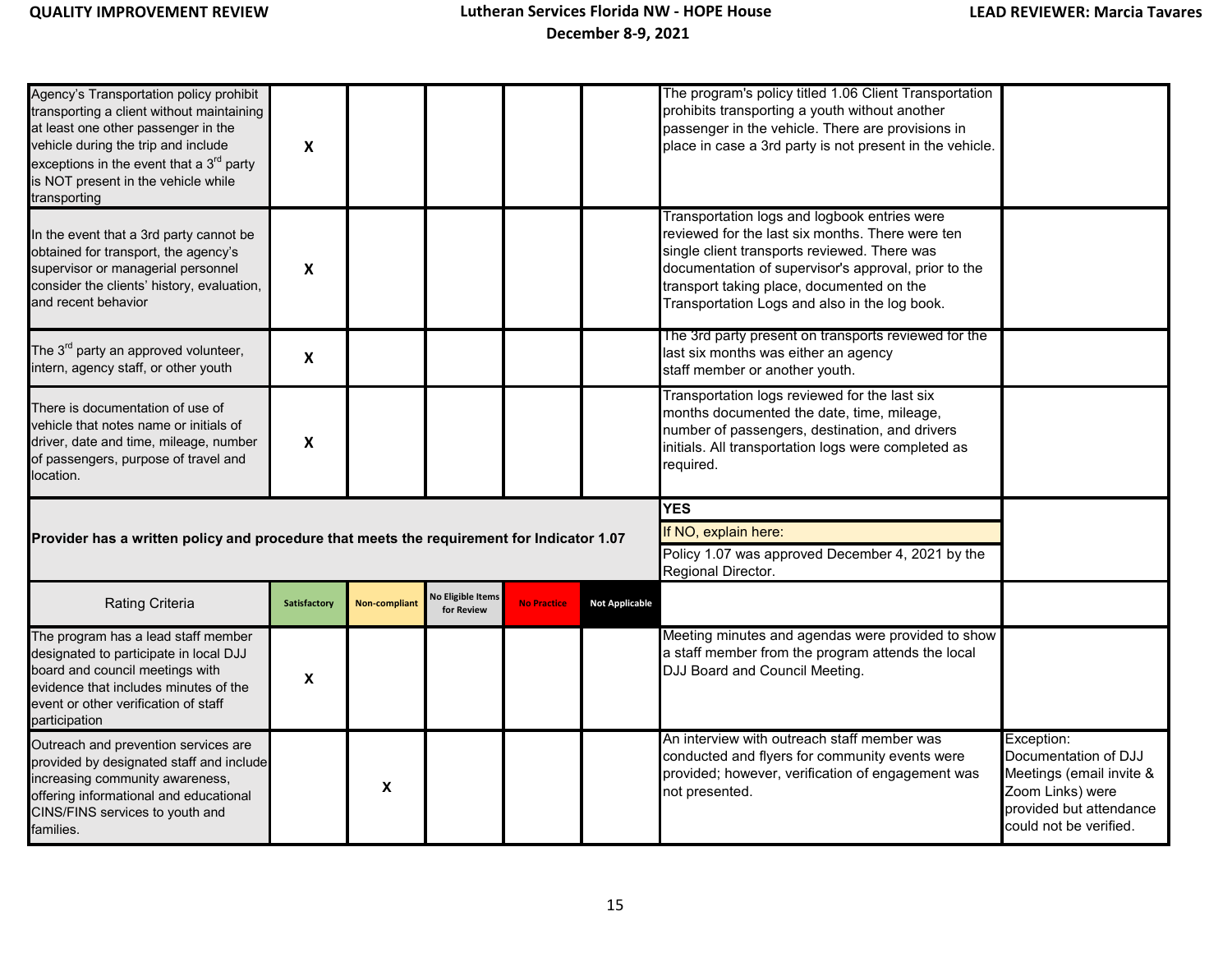| The program maintains written<br>agreements with other community<br>partners which include services<br>provided and a comprehensive referral<br>process.                                                                                                                              | X                   |                      |                                        |                                                                                                              |                       | The program provided fourteen interagency<br>agreements. The agreements include collaborative<br>services with law enforcement, runaway switchboard,<br>counseling, emergency shelter, mental health, and<br>mentorship.                                                                                                                                                                                                                        |  |
|---------------------------------------------------------------------------------------------------------------------------------------------------------------------------------------------------------------------------------------------------------------------------------------|---------------------|----------------------|----------------------------------------|--------------------------------------------------------------------------------------------------------------|-----------------------|-------------------------------------------------------------------------------------------------------------------------------------------------------------------------------------------------------------------------------------------------------------------------------------------------------------------------------------------------------------------------------------------------------------------------------------------------|--|
| Provider has a written policy and procedure that meets the requirement for Indicator 2.01                                                                                                                                                                                             |                     |                      |                                        | <b>YES</b><br>If NO, explain here:<br>Policy 2.01 was approved December 4, 2021 by the<br>Regional Director. |                       |                                                                                                                                                                                                                                                                                                                                                                                                                                                 |  |
| <b>Rating Criteria</b>                                                                                                                                                                                                                                                                | <b>Satisfactory</b> | <b>Non-compliant</b> | <b>No Eligible Items</b><br>for Review | <b>No Practice</b>                                                                                           | <b>Not Applicable</b> |                                                                                                                                                                                                                                                                                                                                                                                                                                                 |  |
| <b>Shelter youth:</b> Eligibility screening is<br>completed immediately for all shelter<br>placement inquiries. If staff on duty<br>cannot complete the screening, an on-<br>call supervisor is contacted and<br>eligibility is determined within 30<br>minutes from initial inquiry. | X                   |                      |                                        |                                                                                                              |                       | Five residential files were reviewed, two open and<br>three closed. All screenings were completed<br>immediately upon contact with the referral source.<br>Eligibility was determined immediately upon referral.                                                                                                                                                                                                                                |  |
| <b>Community counseling: Eligibility</b><br>screening is completed within 3<br>business days of referral by a trained<br>staff using the NetMIS form                                                                                                                                  | X                   |                      |                                        |                                                                                                              |                       | Five community counseling files were reviewed, two<br>open and three closed. All screenings were<br>completed immediately upon contact with the referral<br>source. Eligibility was determined immediately upon<br>referral.                                                                                                                                                                                                                    |  |
| There is evidence all referrals for<br>service is screened for eligibility and is<br>logged in NetMIS within 72 hours of<br>screening completion.                                                                                                                                     | X                   |                      |                                        |                                                                                                              |                       | Of the ten files reviewed, all screenings were<br>completed immediately upon contact with the referral<br>source. Eligibility was determined immediately upon<br>referral. Upon reviewing the screenings in the file,<br>they all had NetMIS IDs documented on the screening<br>and were logged in NetMIS within 72 hours of<br>screening completion.                                                                                           |  |
| Youth and parents/guardians receive<br>the following in writing:<br>a. Available service options<br>b. Rights and responsibilities of youth<br>and parents/guardians                                                                                                                  | X                   |                      |                                        |                                                                                                              |                       | All ten files reviewed included both a youth and<br>parent/guardian rights and responsibilities form which<br>was signed by youth and parent/guardian. The youth<br>are given an informed consent and introduction to<br>services form that details available services. After<br>interviewing the QA manager it was also learned that<br>parent/guardians are given a written packet of<br>information detailing the available service options. |  |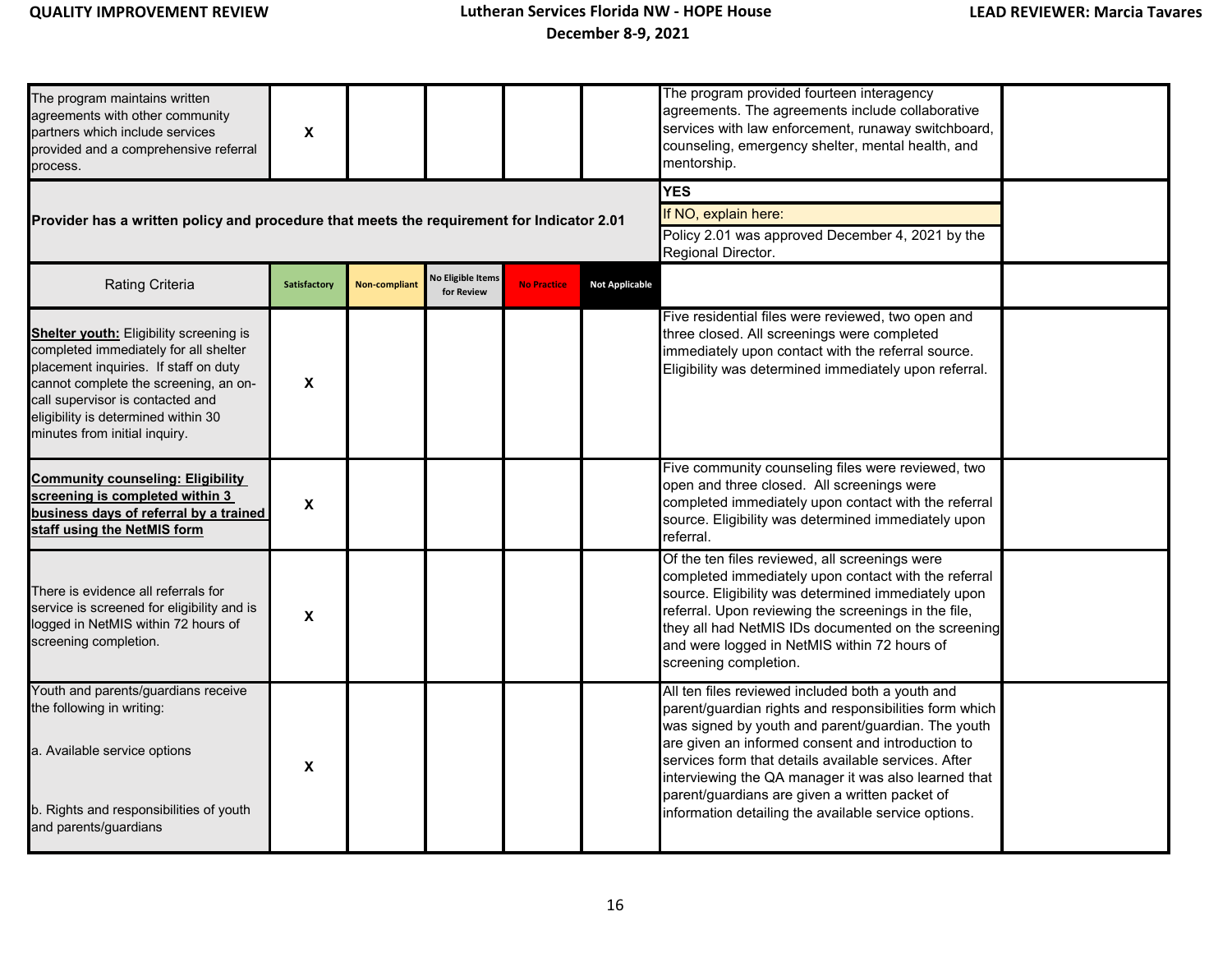| The following is also available to the<br>youth and parents/guardians:<br>a. Possible actions occurring through<br>involvement with CINS/FINS services<br>(case staffing committee, CINS petition,<br>CINS adjudication)<br>b. Grievance procedures |                           | X                    |                                 |                    |                       | Of the ten files reviewed, only five files included a<br>check in a box indicating that the family received a<br>CINS/FINS pamphlet. All ten files included a signed<br>form that detailed the grievance procedure. This form<br>was signed by the youth. After interviewing the QA<br>manager, it was reported that CINS/FINS brochures<br>are given to parent/guardians. It was also reported<br>that parent/guardians are given a written packet of<br>information that includes grievance procedures. | Exception:<br>Five of the ten files<br>reviewed do not include a<br>parent/guardian signature<br>indicating receipt of the<br>CINS/FINS Packet to<br>inform them of possible<br>actions occurring through<br>involvement with<br>CINS/FINS. |
|-----------------------------------------------------------------------------------------------------------------------------------------------------------------------------------------------------------------------------------------------------|---------------------------|----------------------|---------------------------------|--------------------|-----------------------|-----------------------------------------------------------------------------------------------------------------------------------------------------------------------------------------------------------------------------------------------------------------------------------------------------------------------------------------------------------------------------------------------------------------------------------------------------------------------------------------------------------|---------------------------------------------------------------------------------------------------------------------------------------------------------------------------------------------------------------------------------------------|
| Provider has a written policy and procedure that meets the requirement for Indicator 2.02                                                                                                                                                           |                           |                      |                                 |                    |                       | <b>YES</b><br>If NO, explain here:<br>Policy 2.02 was approved December 4, 2021 by the                                                                                                                                                                                                                                                                                                                                                                                                                    |                                                                                                                                                                                                                                             |
|                                                                                                                                                                                                                                                     |                           |                      |                                 |                    |                       | Regional Director.                                                                                                                                                                                                                                                                                                                                                                                                                                                                                        |                                                                                                                                                                                                                                             |
| <b>Rating Criteria</b>                                                                                                                                                                                                                              | Satisfactory              | <b>Non-compliant</b> | No Eligible Items<br>for Review | <b>No Practice</b> | <b>Not Applicable</b> |                                                                                                                                                                                                                                                                                                                                                                                                                                                                                                           |                                                                                                                                                                                                                                             |
| <b>Completion of Needs Assessment</b>                                                                                                                                                                                                               |                           |                      |                                 |                    |                       |                                                                                                                                                                                                                                                                                                                                                                                                                                                                                                           |                                                                                                                                                                                                                                             |
| Shelter Youth: Needs Assessment<br>initiated within 72 hours of admission                                                                                                                                                                           | $\pmb{\chi}$              |                      |                                 |                    |                       | Needs assessments were initiated within 72 hours of<br>admission in all five residential files reviewed. Many<br>were initiated before 72 hours.                                                                                                                                                                                                                                                                                                                                                          |                                                                                                                                                                                                                                             |
| Non-Residential youth: Needs<br>Assessment is done within 2 to 3 face-<br>to-face contacts after the initial intake<br>OR updated, if most recent assessment<br>is over 6 months old                                                                | $\boldsymbol{\mathsf{X}}$ |                      |                                 |                    |                       | Needs assessments were completed within 2 to 3<br>face-to-face contacts in all five community counseling<br>files reviewed.                                                                                                                                                                                                                                                                                                                                                                               |                                                                                                                                                                                                                                             |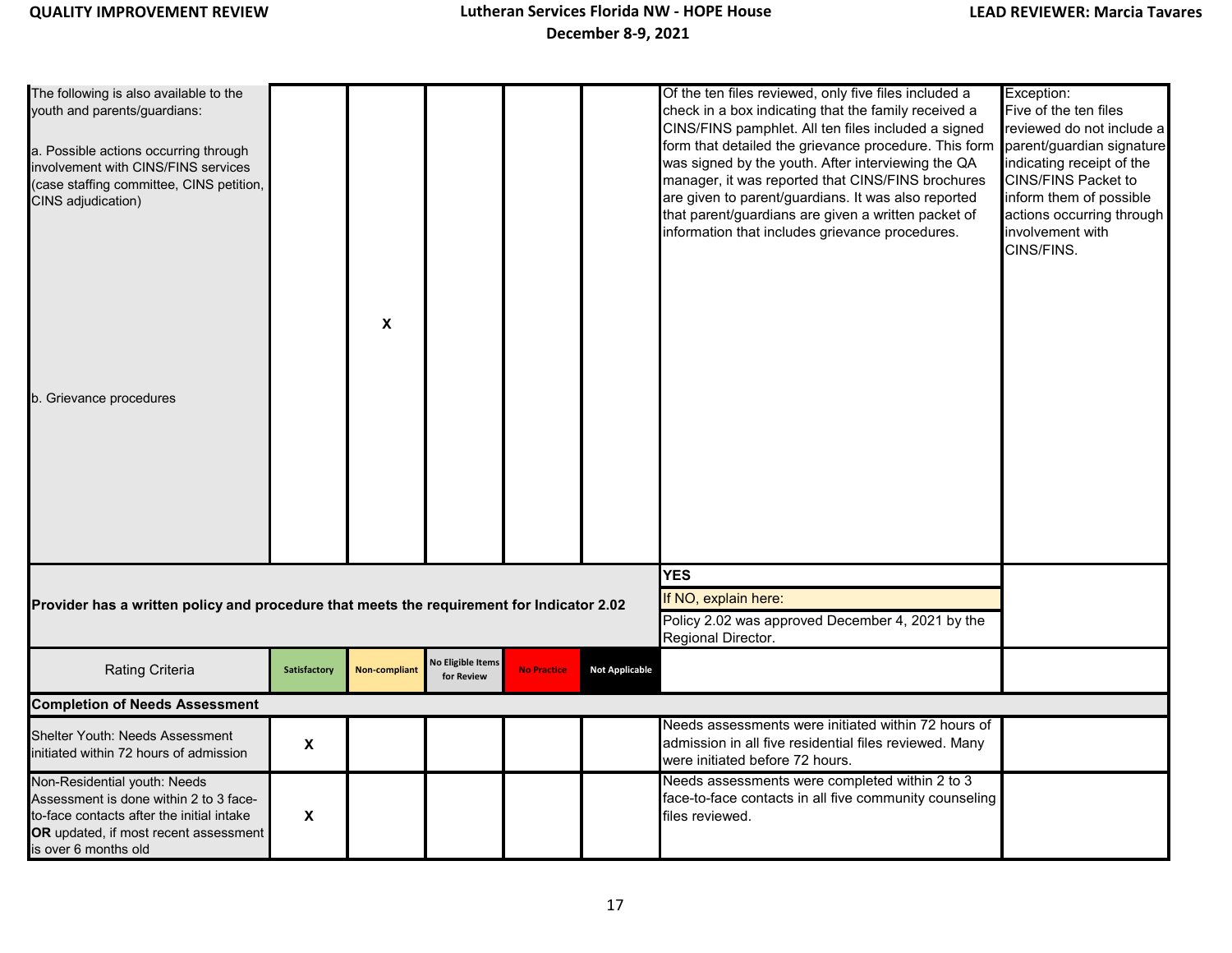| Needs Assessment is conducted by a<br>bachelor's or master's level staff<br>member<br>Needs Assessment includes a<br>supervisor's review signature upon<br>completion                                                                                                                                                                                                                  | $\pmb{\mathsf{X}}$<br>X   |                      |                                        |                    |                                                                        | All ten needs assessments were conducted by a<br>master's level staff member.<br>A supervisor's review signature was included on the<br>needs assessment form in the ten files reviewed.                                                                                                                                                                                                                                                                                                                                                                                                                                                            |                                                                                                        |
|----------------------------------------------------------------------------------------------------------------------------------------------------------------------------------------------------------------------------------------------------------------------------------------------------------------------------------------------------------------------------------------|---------------------------|----------------------|----------------------------------------|--------------------|------------------------------------------------------------------------|-----------------------------------------------------------------------------------------------------------------------------------------------------------------------------------------------------------------------------------------------------------------------------------------------------------------------------------------------------------------------------------------------------------------------------------------------------------------------------------------------------------------------------------------------------------------------------------------------------------------------------------------------------|--------------------------------------------------------------------------------------------------------|
| Suicide Risk as a Result of the Needs Assessment                                                                                                                                                                                                                                                                                                                                       |                           |                      |                                        |                    |                                                                        |                                                                                                                                                                                                                                                                                                                                                                                                                                                                                                                                                                                                                                                     |                                                                                                        |
| Youth was identified with an elevated<br>risk of suicide as a result of the Needs<br>Assessment                                                                                                                                                                                                                                                                                        | $\boldsymbol{\mathsf{x}}$ |                      |                                        |                    |                                                                        | Of the 10 files reviewed, all files were correctly<br>screened for elevated risk of suicide. Five files were<br>identified as having elevated risk of suicidality.                                                                                                                                                                                                                                                                                                                                                                                                                                                                                  |                                                                                                        |
| If yes, the youth was referred for an<br>Assessment of Suicide Risk conducted<br>by or under the direct supervision of a<br>licensed mental health professional                                                                                                                                                                                                                        | $\pmb{\mathsf{X}}$        |                      |                                        |                    |                                                                        | Of the 5 files reviewed with elevated suicide risk, all<br>were correctly assessed for suicide risk.                                                                                                                                                                                                                                                                                                                                                                                                                                                                                                                                                |                                                                                                        |
|                                                                                                                                                                                                                                                                                                                                                                                        |                           |                      |                                        |                    |                                                                        | <b>YES</b>                                                                                                                                                                                                                                                                                                                                                                                                                                                                                                                                                                                                                                          |                                                                                                        |
| Provider has a written policy and procedure that meets the requirement for Indicator 2.03                                                                                                                                                                                                                                                                                              |                           |                      |                                        |                    |                                                                        | If NO, explain here:                                                                                                                                                                                                                                                                                                                                                                                                                                                                                                                                                                                                                                |                                                                                                        |
|                                                                                                                                                                                                                                                                                                                                                                                        |                           |                      |                                        |                    | Policy 2.03 was approved December 4, 2021 by the<br>Regional Director. |                                                                                                                                                                                                                                                                                                                                                                                                                                                                                                                                                                                                                                                     |                                                                                                        |
| Rating Criteria                                                                                                                                                                                                                                                                                                                                                                        | Satisfactory              | <b>Non-compliant</b> | <b>No Eligible Items</b><br>for Review | <b>No Practice</b> | <b>Not Applicable</b>                                                  |                                                                                                                                                                                                                                                                                                                                                                                                                                                                                                                                                                                                                                                     |                                                                                                        |
| Case/Service plan is developed within 7<br>working days of Needs Assessment                                                                                                                                                                                                                                                                                                            | $\boldsymbol{\mathsf{X}}$ |                      |                                        |                    |                                                                        | All ten files had a Service Plan developed within<br>seven working days of the needs assessment.                                                                                                                                                                                                                                                                                                                                                                                                                                                                                                                                                    |                                                                                                        |
| Case plan service Plan includes:<br>1. Individualized and prioritized need(s)<br>and goal(s) identified by the Needs<br>Assessment<br>2. Service type, frequency, location<br>3. Person(s) responsible<br>4. Target date(s) for completion and<br>Actual completion date(s)<br>5. Signature of youth, parent/ guardian,<br>counselor, and supervisor<br>6. Date the plan was initiated |                           | X                    |                                        |                    |                                                                        | All ten files reviewed included individualized and/or<br>prioritized needs and goals, service type,<br>frequency/location, person(s) responsible, target<br>date(s) for completion, signature of<br>counselor/supervisor, and the date the plan was<br>initiated. Two of the files did not include a youth<br>signature; however, one was too young to sign and<br>the other youth refused to sign. Four of the files did<br>not include an actual physical parent/guardian<br>signature but it was documented that the case plan<br>was reviewed with the parent over the phone. Of the<br>six closed files reviewed, three files were missing one | Exception:<br>Three closed files<br>reviewed were missing<br>one or multiple goal<br>completion dates. |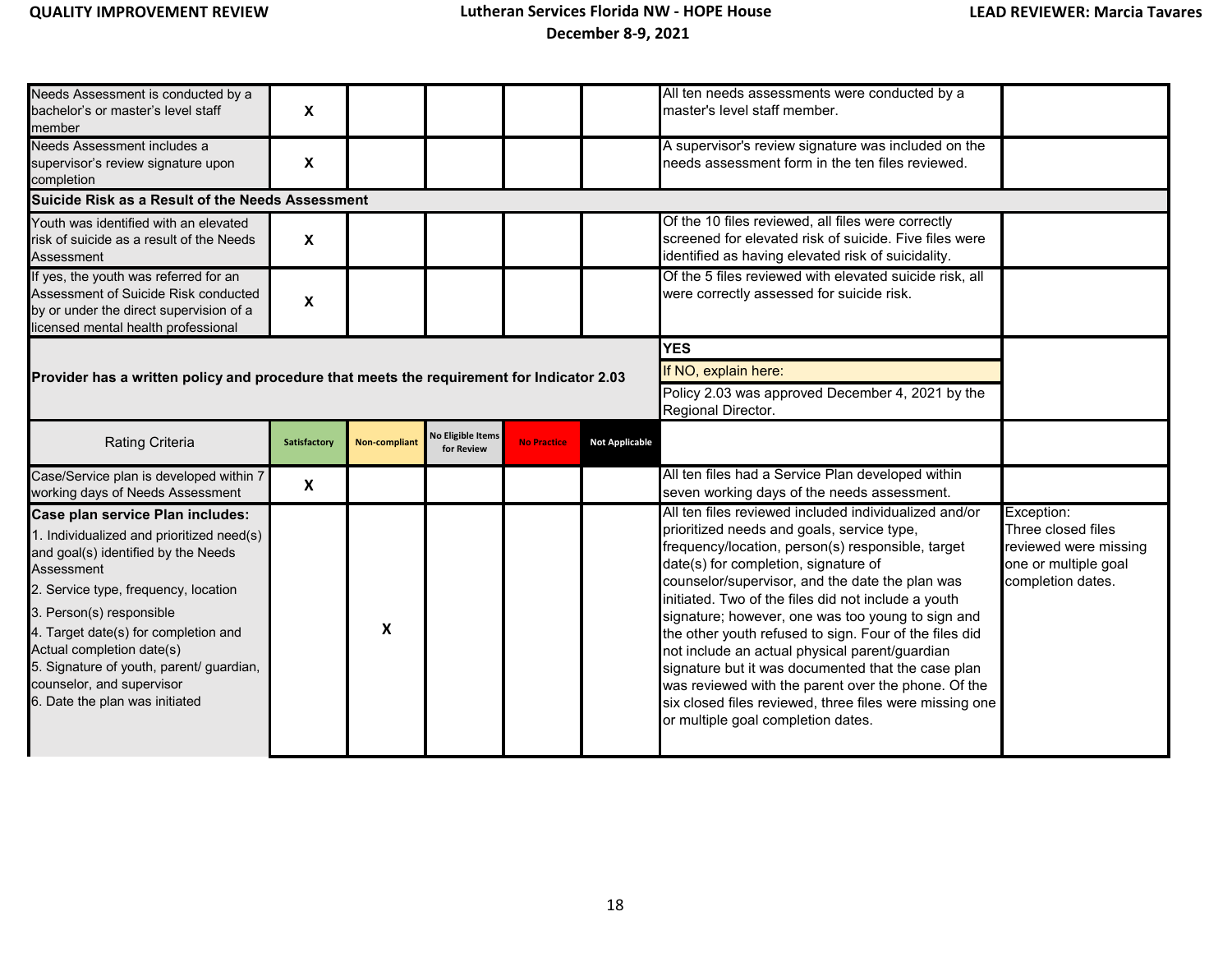| Case/service plans are reviewed for<br>progress/revised by counselor and<br>parent (if available) every 30 days for<br>the first three months and every 6<br>months after                                                                                                                                                                                                                                                                                                                                                                                                                                                                                                                                                                                                                                          |              | X                    |                                        |                    |                       | Seven of the ten files reviewed required a service<br>plan review and five of the seven included all required For one residential file, a<br>reviews. Two files did not include one or multiple<br>reviews and evidence was not noted elsewhere in the<br>files.                                                                                                                                                                                                                                                                                                                                                                                                                                                                                                                            | Exception:<br>30 and 60 day case plan<br>review was not<br>documented on the case<br>plan. A 30-day case plan<br>review was not<br>documented on the case<br>plan in the second<br>residential file. |
|--------------------------------------------------------------------------------------------------------------------------------------------------------------------------------------------------------------------------------------------------------------------------------------------------------------------------------------------------------------------------------------------------------------------------------------------------------------------------------------------------------------------------------------------------------------------------------------------------------------------------------------------------------------------------------------------------------------------------------------------------------------------------------------------------------------------|--------------|----------------------|----------------------------------------|--------------------|-----------------------|---------------------------------------------------------------------------------------------------------------------------------------------------------------------------------------------------------------------------------------------------------------------------------------------------------------------------------------------------------------------------------------------------------------------------------------------------------------------------------------------------------------------------------------------------------------------------------------------------------------------------------------------------------------------------------------------------------------------------------------------------------------------------------------------|------------------------------------------------------------------------------------------------------------------------------------------------------------------------------------------------------|
| Provider has a written policy and procedure that meets the requirement for Indicator 2.04                                                                                                                                                                                                                                                                                                                                                                                                                                                                                                                                                                                                                                                                                                                          |              |                      |                                        |                    |                       | <b>YES</b><br>If NO, explain here:<br>Policy 2.04 was approved December 4, 2021 by the<br>Regional Director.                                                                                                                                                                                                                                                                                                                                                                                                                                                                                                                                                                                                                                                                                |                                                                                                                                                                                                      |
| Rating Criteria                                                                                                                                                                                                                                                                                                                                                                                                                                                                                                                                                                                                                                                                                                                                                                                                    | Satisfactory | <b>Non-compliant</b> | <b>Jo Eligible Items</b><br>for Review | <b>No Practice</b> | <b>Not Applicable</b> |                                                                                                                                                                                                                                                                                                                                                                                                                                                                                                                                                                                                                                                                                                                                                                                             |                                                                                                                                                                                                      |
| Counselor/Case Manager is assigned                                                                                                                                                                                                                                                                                                                                                                                                                                                                                                                                                                                                                                                                                                                                                                                 | X            |                      |                                        |                    |                       | All ten files reviewed had a counselor assigned.                                                                                                                                                                                                                                                                                                                                                                                                                                                                                                                                                                                                                                                                                                                                            |                                                                                                                                                                                                      |
| The Counselor/Case Manager<br>completes the following as applicable:<br>1. Establishes referral needs and<br>coordinates referrals to services based<br>upon the on-going assessment of the<br>youth's/family's problems and needs<br>2. Coordinates service plan<br>implementation<br>3. Monitors youth's/family's progress in<br>services<br>4. Provides support for families<br>5. Monitors out-of-home placement (if<br>necessary)<br>6. Makes referrals to the case staffing to<br>address problems and needs of the<br>youth/family<br>7. Accompanies youth and<br>parent/guardian to court hearings and<br>related appointments<br>8. Refers the youth/family for additional<br>services when appropriate<br>9. Provides case monitoring and<br>reviews court orders<br>10. Provides case termination notes | X            |                      |                                        |                    |                       | Referral needs were established and services were<br>coordinated based on the assessment in five<br>applicable closed files. All ten files showed evidence<br>of coordinated service plan implementation,<br>monitoring of youth's/family's progress in service, and<br>support provided to families. Out-of-home placements<br>were monitored for five applicable residential files.<br>None of the files needed referrals to case staffing<br>committee. Staff accompanied youth to related<br>appointment for one applicable file. All ten files<br>provided case monitoring and reviews. All six closed<br>files included termination documentation. There were<br>three files applicable for 30 and 60 day follow-ups<br>post exit. All follow-up calls were completed as<br>required. |                                                                                                                                                                                                      |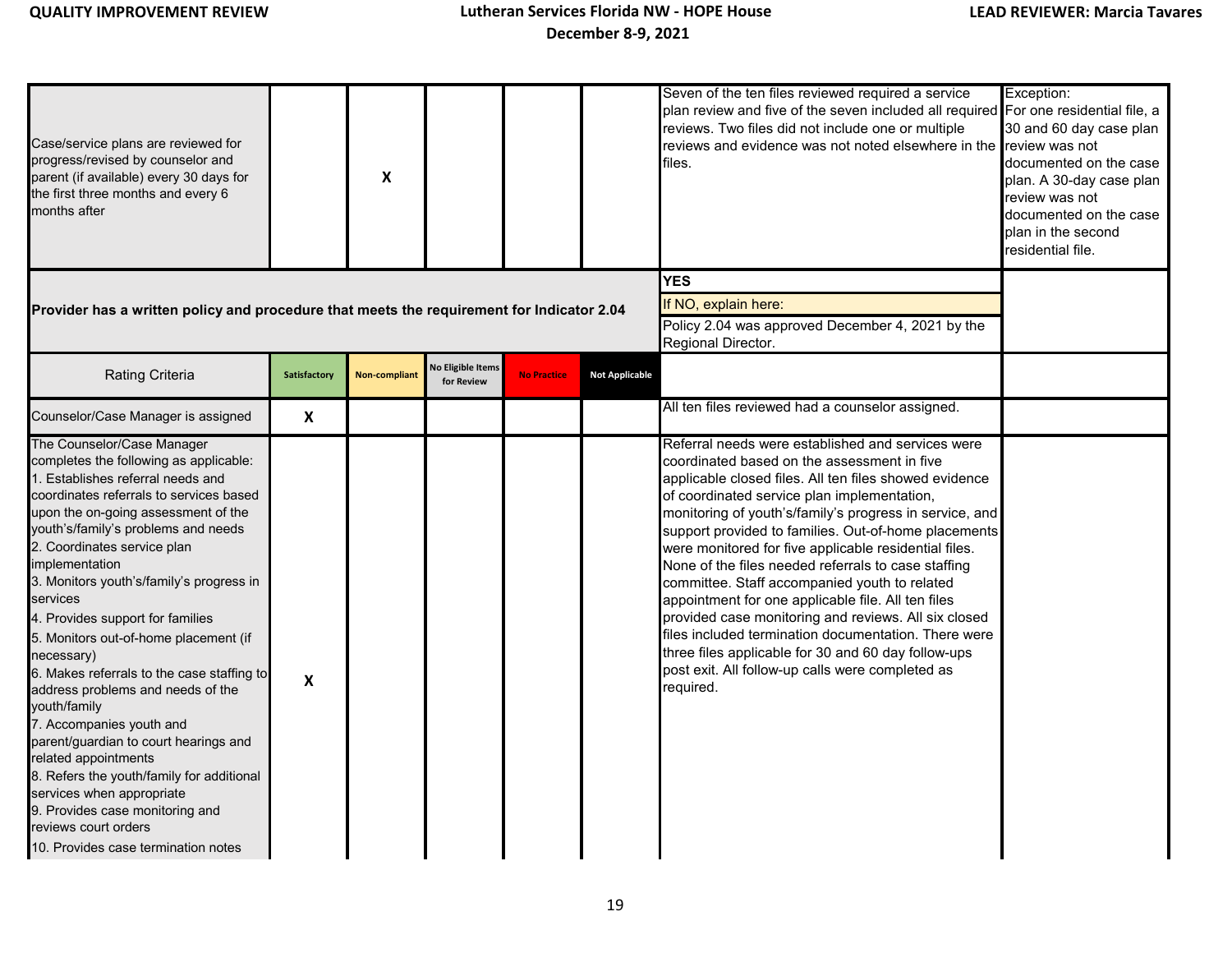| 11. Provides follow-up after 30 days of<br>exit<br>12. Provides follow-up after 60 days of<br>exit<br>The program maintains written<br>agreements with other community<br>partners that include services provided<br>and a comprehensive referral process | X            |                      |                                        |                    |                                                                                                              | The program has written agreements with Okaloosa<br>Walton First Call for Help, Healthy Families Santa<br>Rosa/Walton, C.O.P.E. Center, Big Brothers/Big<br>Sisters, Children's Home Society, Bridgeway Center<br>Emergency Services Unit, and various local police<br>departments. Agreements included services provided<br>and a comprehensive referral process.                                                                                                                                                                                         |  |
|-----------------------------------------------------------------------------------------------------------------------------------------------------------------------------------------------------------------------------------------------------------|--------------|----------------------|----------------------------------------|--------------------|--------------------------------------------------------------------------------------------------------------|------------------------------------------------------------------------------------------------------------------------------------------------------------------------------------------------------------------------------------------------------------------------------------------------------------------------------------------------------------------------------------------------------------------------------------------------------------------------------------------------------------------------------------------------------------|--|
| Provider has a written policy and procedure that meets the requirement for Indicator 2.05                                                                                                                                                                 |              |                      |                                        |                    | <b>YES</b><br>If NO, explain here:<br>Policy 2.05 was approved December 4, 2021 by the<br>Regional Director. |                                                                                                                                                                                                                                                                                                                                                                                                                                                                                                                                                            |  |
| <b>Rating Criteria</b>                                                                                                                                                                                                                                    | Satisfactory | <b>Non-compliant</b> | <b>Vo Eligible Items</b><br>for Review | <b>No Practice</b> | <b>Not Applicable</b>                                                                                        |                                                                                                                                                                                                                                                                                                                                                                                                                                                                                                                                                            |  |
| Youth and families receive counseling<br>services, in accordance with the youth's<br>case/service plan, to address needs<br>identified during the assessment<br>process                                                                                   | X            |                      |                                        |                    |                                                                                                              | Of the 10 files reviewed, 9 received some<br>combination of group, individual, and family services.<br>Several files only completed 1-2 individual or family<br>counseling sessions; however, several attempts were<br>made to schedule and reschedule sessions. One<br>residential file documented that the youth/family only<br>attended the case planning and assessment sessions<br>but multiple attempts were made to schedule<br>individual/family sessions. All sessions were relevant<br>to the needs identified during the assessment<br>process. |  |
| <b>Shelter Program</b>                                                                                                                                                                                                                                    |              |                      |                                        |                    |                                                                                                              |                                                                                                                                                                                                                                                                                                                                                                                                                                                                                                                                                            |  |
| Shelter programs provides individual<br>and family counseling                                                                                                                                                                                             | X            |                      |                                        |                    |                                                                                                              | All five residential files reviewed demonstrated<br>individual and/or family counseling was offered.                                                                                                                                                                                                                                                                                                                                                                                                                                                       |  |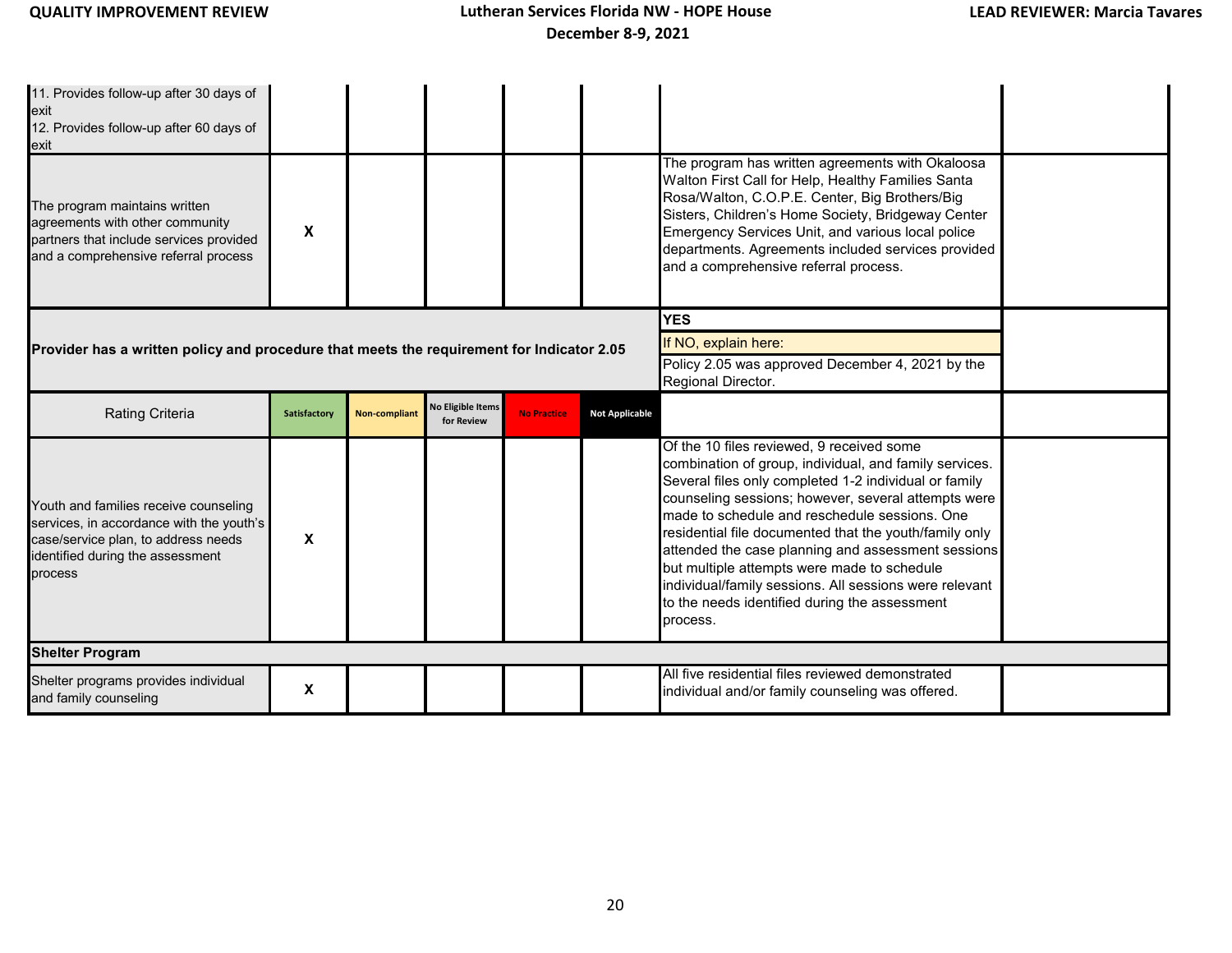| Group counseling sessions held a<br>minimum of five days per week                                                                                                                                                                                                                                                                                                                                                                  |   | X |  | After reviewing the group log for June 2021 until the<br>beginning of December 2021, group was not<br>documented as being held 5 days per week.                                                                                                                                                                                                                                                                                                                                                                      | Limited Exception:<br>A review of group logs<br>between June and<br>December 2021 revealed<br>groups were not held 5<br>days per week during the<br>following weeks: 05/31,<br>6/14, 6/28, 7/5, 7/26, 8/9,<br>8/16, 8/23, 8/30, 9/6,<br>9/27, 10/4, 10/11, 11/8,<br>11/22, and 11/29/2021. |
|------------------------------------------------------------------------------------------------------------------------------------------------------------------------------------------------------------------------------------------------------------------------------------------------------------------------------------------------------------------------------------------------------------------------------------|---|---|--|----------------------------------------------------------------------------------------------------------------------------------------------------------------------------------------------------------------------------------------------------------------------------------------------------------------------------------------------------------------------------------------------------------------------------------------------------------------------------------------------------------------------|--------------------------------------------------------------------------------------------------------------------------------------------------------------------------------------------------------------------------------------------------------------------------------------------|
| Group counseling sessions consist of:<br>a. Length of at least 30 minutes<br>b. Opportunity for youth engagement<br>c. Clear and relevant topic<br>(informational/developmental/<br>educational)<br>d. Clear leader or facilitator                                                                                                                                                                                                 | X |   |  | A group log/schedule provided by the agency<br>indicated that all group are held at either 4:00 pm or<br>7:00 pm depending on the content scheduled for that<br>day. Groups provided during the review period were<br>held for 30 minutes. All topics were documented on<br>this calendar and included topics such as anger<br>management, conflict resolution, and<br>psychoeducation about drug use/substance abuse.<br>Every group session has the initials of the leader and<br>the youth participants included. |                                                                                                                                                                                                                                                                                            |
| <b>Community Counseling</b>                                                                                                                                                                                                                                                                                                                                                                                                        |   |   |  |                                                                                                                                                                                                                                                                                                                                                                                                                                                                                                                      |                                                                                                                                                                                                                                                                                            |
| Community counseling programs<br>provide therapeutic community-based<br>services designed to provide the<br>intervention necessary to stabilize the<br>family. Services are provided in the<br>youth's home, a community location, the<br>local provider's counseling office or<br>virtually if written documentation is<br>provided in the youth's file for reasons<br>why it is in the best interest of the youth<br>and family. | X |   |  | Of the 5 community counseling files reviewed, all<br>provided community-based counseling services to<br>provide family stabilization. Services in these files<br>were primarily provided at local provider's office.<br>There were no virtual services provided in any of the<br>files reviewed. A review of agency policy # 2.05<br>indicated that community counseling is provided in<br>office, in clients' homes, in schools, libraries,<br>churches, etc.                                                       |                                                                                                                                                                                                                                                                                            |
| <b>Counseling Services</b>                                                                                                                                                                                                                                                                                                                                                                                                         |   |   |  |                                                                                                                                                                                                                                                                                                                                                                                                                                                                                                                      |                                                                                                                                                                                                                                                                                            |
| Reflect all case files for coordination<br>between presenting problem(s),<br>psychosocial assessment, case/service<br>plan, case/service plan reviews, case<br>management, and follow-up                                                                                                                                                                                                                                           | X |   |  | All ten files reviewed documented coordination<br>between presenting problems, the needs<br>assessment, service plan, service plan reviews, case<br>management, and follow-up.                                                                                                                                                                                                                                                                                                                                       |                                                                                                                                                                                                                                                                                            |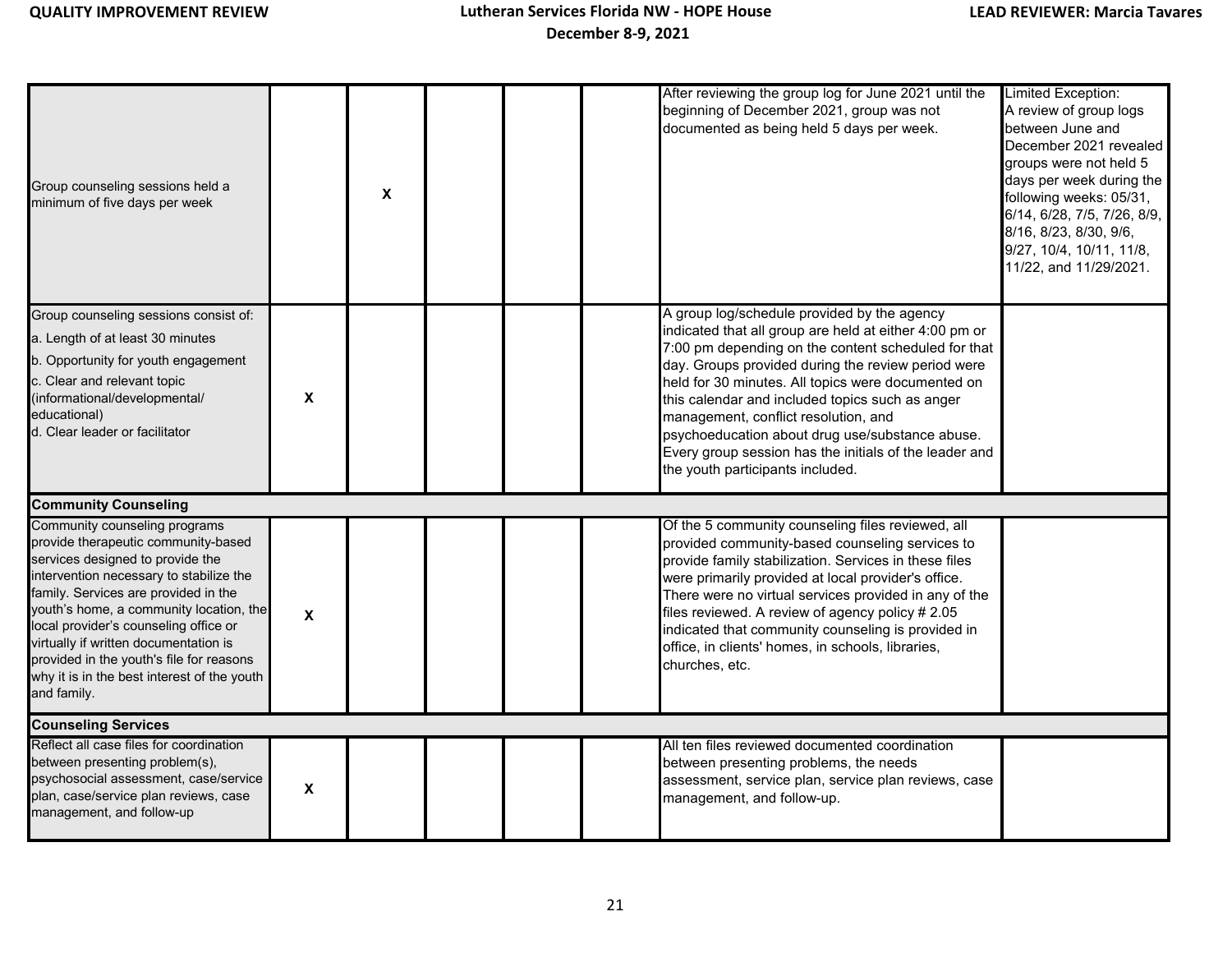| Maintain individual case files on all<br>youth and adhere to all laws regarding<br>confidentiality                                                                                                                                                                           | $\boldsymbol{\mathsf{X}}$ |                      |                                        |                    |                       | An individual file was maintained for each youth. All<br>files reviewed were marked with a confidential stamp.<br>Files are kept in a confidential and locked filing<br>cabinet and room, or kept in an opaque box for<br>transport. |  |
|------------------------------------------------------------------------------------------------------------------------------------------------------------------------------------------------------------------------------------------------------------------------------|---------------------------|----------------------|----------------------------------------|--------------------|-----------------------|--------------------------------------------------------------------------------------------------------------------------------------------------------------------------------------------------------------------------------------|--|
| Case notes maintained for all<br>counseling services provided and<br>documents youth's progress                                                                                                                                                                              | $\boldsymbol{\mathsf{X}}$ |                      |                                        |                    |                       | Case notes were documented for all 10 files<br>reviewed.                                                                                                                                                                             |  |
| On-going internal process that ensures<br>clinical reviews of case records and<br>staff performance                                                                                                                                                                          | $\boldsymbol{\mathsf{X}}$ |                      |                                        |                    |                       | Regular staffing meetings are held with the Clinical<br>Director and documented on a staffing form.                                                                                                                                  |  |
|                                                                                                                                                                                                                                                                              |                           |                      |                                        |                    |                       | <b>YES</b>                                                                                                                                                                                                                           |  |
| Provider has a written policy and procedure that meets the requirement for Indicator 2.06                                                                                                                                                                                    |                           |                      |                                        |                    |                       | If NO, explain here:                                                                                                                                                                                                                 |  |
|                                                                                                                                                                                                                                                                              |                           |                      |                                        |                    |                       | Policy 2.06 was approved December 4, 2021 by the<br>Regional Director.                                                                                                                                                               |  |
| <b>Rating Criteria</b>                                                                                                                                                                                                                                                       | Satisfactory              | <b>Non-compliant</b> | <b>No Eligible Items</b><br>for Review | <b>No Practice</b> | <b>Not Applicable</b> |                                                                                                                                                                                                                                      |  |
| <b>Case Staffing Initiation and Notifications</b>                                                                                                                                                                                                                            |                           |                      |                                        |                    |                       |                                                                                                                                                                                                                                      |  |
| If parent/guardian initiates, staffing is<br>held within 7 days                                                                                                                                                                                                              |                           |                      | $\boldsymbol{\mathsf{X}}$              |                    |                       | Three case staffing records were reviewed. None of<br>the three files reviewed were initiated by the parent.                                                                                                                         |  |
| The youth, family and case staffing<br>committee are contacted within a<br>minimum of five working days<br>a. Notification to youth/family no less<br>than 5 working days prior to staffing<br>b. Notification to committee no less than<br>5 working days prior to staffing | $\boldsymbol{\mathsf{x}}$ |                      |                                        |                    |                       | Of the 3 files reviewed, all indicated that family/case<br>staffing committee members were notified of the<br>date/time of the case staffing within a minimum of five<br>working days of the staffing                                |  |
| <b>Case Staffing Committee</b>                                                                                                                                                                                                                                               |                           |                      |                                        |                    |                       |                                                                                                                                                                                                                                      |  |
| Must include:<br>a. DJJ rep. or CINS/FINS provider<br>b. Local school district representative                                                                                                                                                                                | $\boldsymbol{\mathsf{x}}$ |                      |                                        |                    |                       | The three case staffings held included a DJJ and<br>school district representative on the case staffing<br>committee.                                                                                                                |  |
| Other members may include:                                                                                                                                                                                                                                                   |                           |                      |                                        |                    |                       | Each case staffing meeting held had at least one                                                                                                                                                                                     |  |
| a. State Attorney's Office                                                                                                                                                                                                                                                   |                           |                      |                                        |                    |                       | additional member requested by youth/family.                                                                                                                                                                                         |  |
| b. Others requested by youth/ family                                                                                                                                                                                                                                         |                           |                      |                                        |                    |                       |                                                                                                                                                                                                                                      |  |
| c. Substance abuse representative                                                                                                                                                                                                                                            | $\boldsymbol{\mathsf{X}}$ |                      |                                        |                    |                       |                                                                                                                                                                                                                                      |  |
| d. Law enforcement representative                                                                                                                                                                                                                                            |                           |                      |                                        |                    |                       |                                                                                                                                                                                                                                      |  |
| e. DCF representative                                                                                                                                                                                                                                                        |                           |                      |                                        |                    |                       |                                                                                                                                                                                                                                      |  |
| f. Mental health representative                                                                                                                                                                                                                                              |                           |                      |                                        |                    |                       |                                                                                                                                                                                                                                      |  |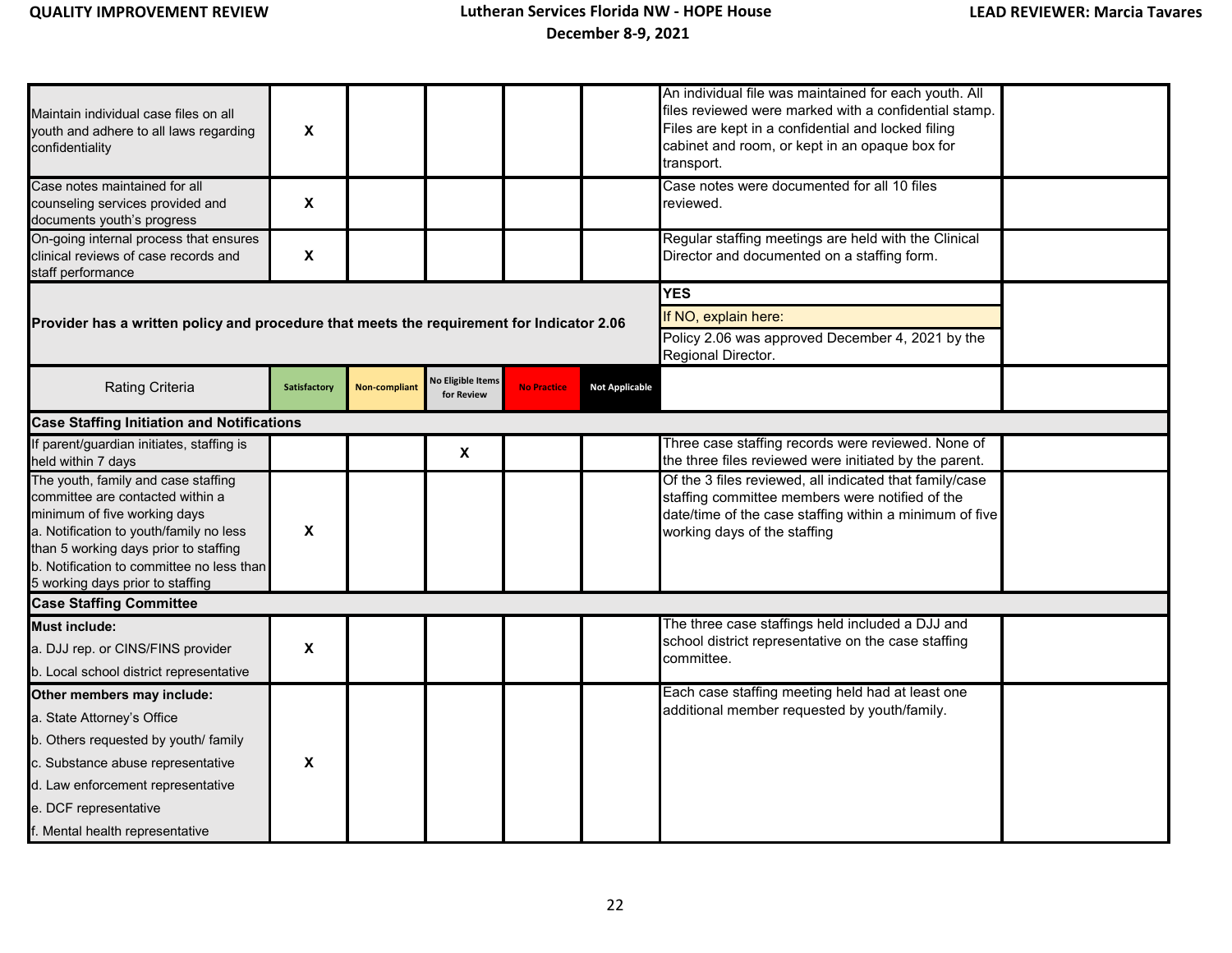| The program has an established case<br>staffing committee, and has regular<br>communication with committee<br>members                                                      | $\pmb{\chi}$              |                      |                                        |                    |                       | The program has an established committee that<br>meets on a regular basis.                                                                                                                                                                                                                                                                                                                   |  |
|----------------------------------------------------------------------------------------------------------------------------------------------------------------------------|---------------------------|----------------------|----------------------------------------|--------------------|-----------------------|----------------------------------------------------------------------------------------------------------------------------------------------------------------------------------------------------------------------------------------------------------------------------------------------------------------------------------------------------------------------------------------------|--|
| The program has an internal procedure<br>for the case staffing process, including a<br>schedule for committee meetings                                                     | $\boldsymbol{\mathsf{x}}$ |                      |                                        |                    |                       | A review of agency policy # 2.06 details that a<br>membership roster is kept of each county's case<br>staffing committee. Those members are contacted<br>when a case staffing committee meeting is<br>scheduled.                                                                                                                                                                             |  |
| As a result of the Case Staffing                                                                                                                                           |                           |                      |                                        |                    |                       |                                                                                                                                                                                                                                                                                                                                                                                              |  |
| The youth and family are provided a<br>new or revised plan for services                                                                                                    | $\boldsymbol{\mathsf{X}}$ |                      |                                        |                    |                       | All 3 files included a revised plan for services on the<br>case staffing committee recommendations form.                                                                                                                                                                                                                                                                                     |  |
| Written report is provided to the<br>parent/guardian within 7 days of the<br>case staffing meeting, outlining<br>recommendations and reasons behind<br>the recommendations | X                         |                      |                                        |                    |                       | A case staffing committee recommendations form is<br>included in each of the 3 files. They are all signed by<br>the parent/guardian. A review of agency policy # 2.06<br>indicates that the parent is given this form at the end<br>of the case staffing meeting. If the provider is unable<br>to give the parent the form at the end of the meeting,<br>it is mailed to them within 7 days. |  |
| If applicable, the program works with<br>the circuit court for judicial intervention<br>for the youth/family                                                               |                           |                      | X                                      |                    |                       | This was not applicable to any of the files. A review of<br>agency policy # 2.06 indicates that the program does<br>work with the circuit court for judicial intervention, if<br>applicable.                                                                                                                                                                                                 |  |
| Case Manager/Counselor completes a<br>review summary prior to the court<br>hearing                                                                                         |                           |                      | X                                      |                    |                       | This was not applicable to any of the files reviewed.                                                                                                                                                                                                                                                                                                                                        |  |
|                                                                                                                                                                            |                           |                      |                                        |                    |                       | <b>YES</b>                                                                                                                                                                                                                                                                                                                                                                                   |  |
| Provider has a written policy and procedure that meets the requirement for Indicator 2.07                                                                                  |                           |                      |                                        |                    |                       | If NO, explain here:                                                                                                                                                                                                                                                                                                                                                                         |  |
|                                                                                                                                                                            |                           |                      |                                        |                    |                       | Policy 2.07 was approved December 4, 2021 by the<br>Regional Director.                                                                                                                                                                                                                                                                                                                       |  |
| Rating Criteria                                                                                                                                                            | Satisfactory              | <b>Non-compliant</b> | <b>No Eligible Items</b><br>for Review | <b>No Practice</b> | <b>Not Applicable</b> |                                                                                                                                                                                                                                                                                                                                                                                              |  |
| All records are clearly marked<br>'confidential'.                                                                                                                          | $\boldsymbol{\mathsf{x}}$ |                      |                                        |                    |                       | All ten youth files reviewed were clearly marked with a<br>confidential stamp.                                                                                                                                                                                                                                                                                                               |  |
| All records are kept in a secure room or<br>locked in a file cabinet that is marked<br>"confidential"                                                                      | $\boldsymbol{\mathsf{x}}$ |                      |                                        |                    |                       | A tour of the facility revealed files are kept in a secure<br>room in a locked file cabinet.                                                                                                                                                                                                                                                                                                 |  |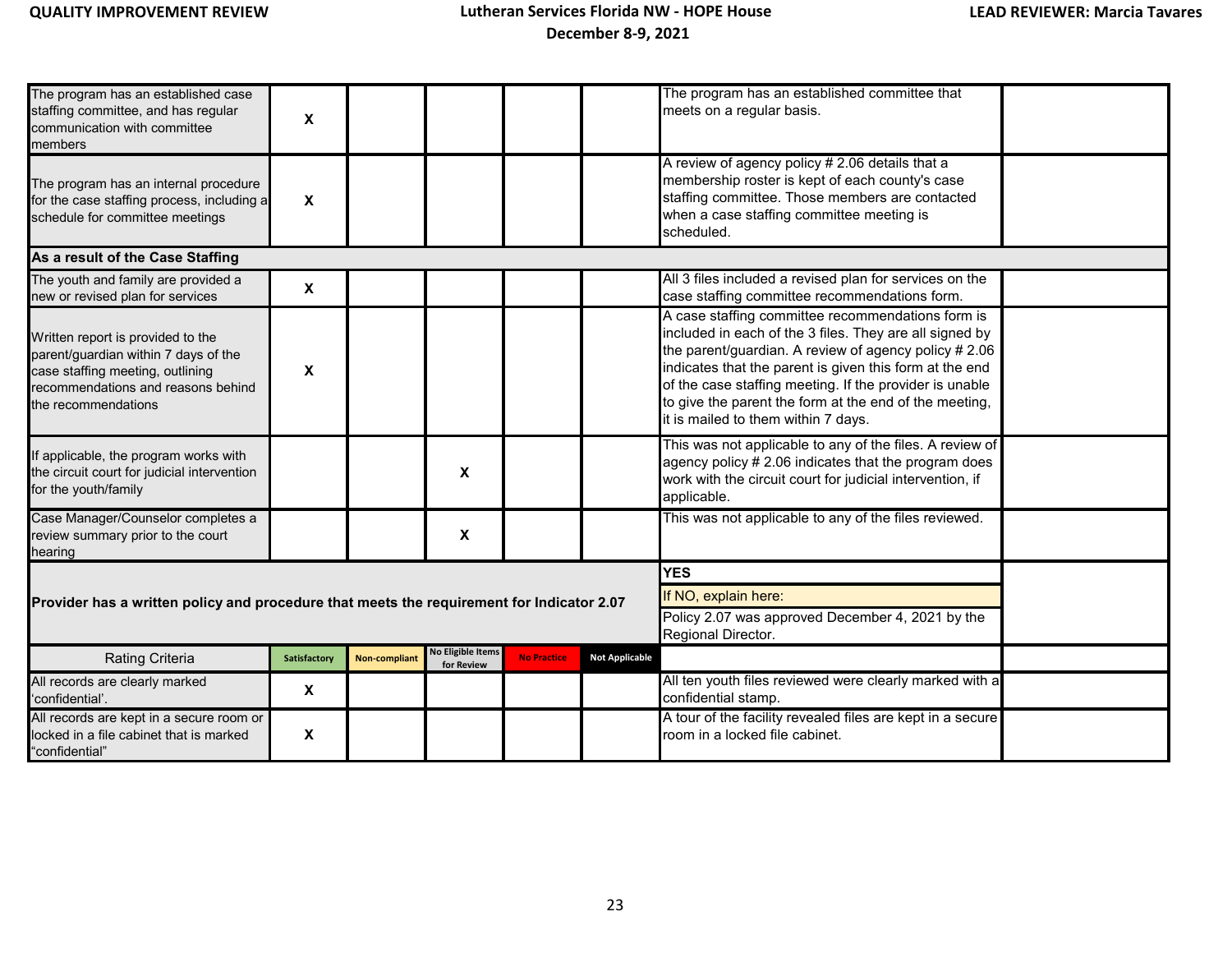| When in transport, all records are<br>locked in an opaque container marked<br>"confidential"                                                                                                                                                                         |                           | X                    |                                        |                    |                                                                                                       | When in transport, records are locked in an opaque<br>container (opaque rolling banker/lock box with<br>numerical code). However, a confidential stamp/label<br>was not clearly identified on this container.                                                                                                                             | Exception:<br>Container used to<br>transport files offsite was<br>not observed to be<br>stamped/labeled<br>"confidential" as required. |
|----------------------------------------------------------------------------------------------------------------------------------------------------------------------------------------------------------------------------------------------------------------------|---------------------------|----------------------|----------------------------------------|--------------------|-------------------------------------------------------------------------------------------------------|-------------------------------------------------------------------------------------------------------------------------------------------------------------------------------------------------------------------------------------------------------------------------------------------------------------------------------------------|----------------------------------------------------------------------------------------------------------------------------------------|
| All records are maintained in a neat and<br>orderly manner so that staff can quickly<br>and easily access information                                                                                                                                                | $\boldsymbol{\mathsf{X}}$ |                      |                                        |                    |                                                                                                       | All files were maintained in a consistent manner and<br>were neat and orderly.                                                                                                                                                                                                                                                            |                                                                                                                                        |
| Provider has a written policy and procedure that meets the requirement for Indicator 2.08                                                                                                                                                                            |                           |                      |                                        |                    | <b>YES</b><br>If NO, explain here:<br>Policy 2.08 was approved 12/4/2021 by the Regional<br>Director. |                                                                                                                                                                                                                                                                                                                                           |                                                                                                                                        |
| <b>Rating Criteria</b>                                                                                                                                                                                                                                               | Satisfactory              | <b>Non-compliant</b> | <b>No Eligible Items</b><br>for Review | <b>No Practice</b> | <b>Not Applicable</b>                                                                                 |                                                                                                                                                                                                                                                                                                                                           |                                                                                                                                        |
| Use of youth's preferred name/<br>pronoun:<br>a. Youth are addressed according to<br>their preferred name and gender<br>pronouns<br>b. Youth's preferred name and gender<br>pronouns are used in logbook and on all<br>outward-facing documents and census<br>boards |                           |                      | X                                      |                    |                                                                                                       | The provider has policy 2.08 in place to ensure all<br>youth are provided a safe environment and<br>therapeutic case planning regardless of the youth's<br>actual or perceived sexual orientation, gender identity,<br>or gender expression.<br>The program did not serve any youth who met the<br>criteria for review of this indicator. |                                                                                                                                        |
| Youth in need of specialized support is<br>referred to qualified resources (as<br>applicable)                                                                                                                                                                        |                           |                      | X                                      |                    |                                                                                                       | No eligible youth served.                                                                                                                                                                                                                                                                                                                 |                                                                                                                                        |
| Youth preference is considered and<br>documented for room assignment and<br>youth is not roomed in isolation due to<br>sexual orientation, gender identity, or<br>gender expression                                                                                  |                           |                      | X                                      |                    |                                                                                                       | No eligible youth served.                                                                                                                                                                                                                                                                                                                 |                                                                                                                                        |
| Youth is provided hygiene products,<br>undergarments and clothing that affirms<br>their gender identity or gender<br>expression                                                                                                                                      |                           |                      | X                                      |                    |                                                                                                       | No eligible youth served.                                                                                                                                                                                                                                                                                                                 |                                                                                                                                        |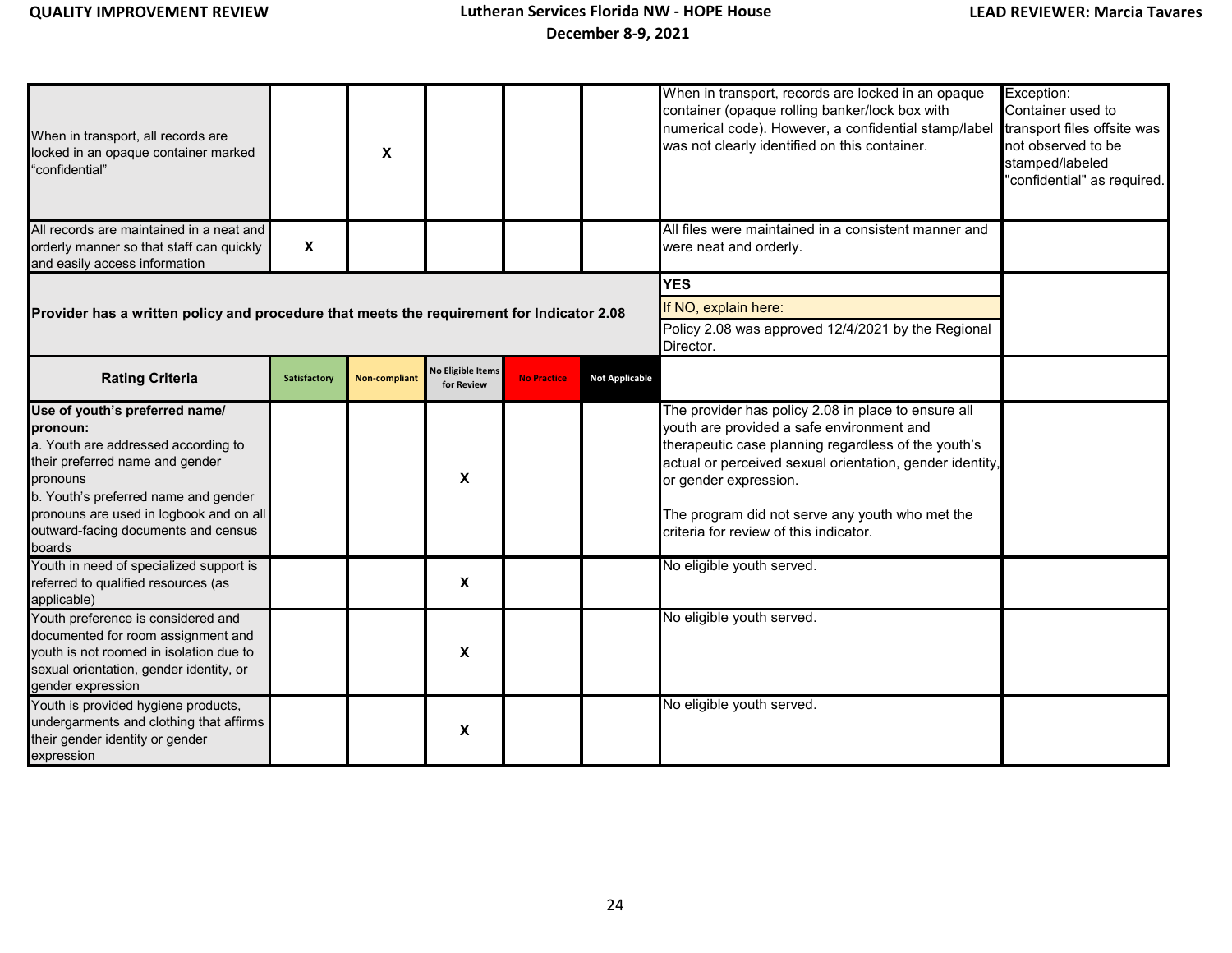| The agency has signage and<br>brochures/publication placed in common<br>areas indicating that all youth are<br>welcome regardless of sexual<br>orientation, gender identity, and gender<br>expression                    |                           | X             |                               |                    |                                                                                                       | A tour of the facility showed signage only in the youth Exception:<br>care station and not other visible or common areas of<br>the facility. | SOGIE signage was not<br>posted in multiple and/or<br>visible locations including<br>the facility entrance and<br>common youth areas. |
|--------------------------------------------------------------------------------------------------------------------------------------------------------------------------------------------------------------------------|---------------------------|---------------|-------------------------------|--------------------|-------------------------------------------------------------------------------------------------------|----------------------------------------------------------------------------------------------------------------------------------------------|---------------------------------------------------------------------------------------------------------------------------------------|
| Provider has a written policy and procedure that meets the requirement for Indicator 2.09                                                                                                                                |                           |               |                               |                    | <b>YES</b><br>If NO, explain here:<br>Policy 2.09 was approved 12/4/2021 by the Regional<br>Director. |                                                                                                                                              |                                                                                                                                       |
| <b>Rating Criteria</b>                                                                                                                                                                                                   | <b>Satisfactory</b>       | Non-compliant | No Eligible<br>ems for Review | <b>No Practice</b> | <b>Not Applicable</b>                                                                                 |                                                                                                                                              |                                                                                                                                       |
| <b>Staff Secure</b>                                                                                                                                                                                                      |                           |               |                               |                    |                                                                                                       |                                                                                                                                              |                                                                                                                                       |
| Does the agency have any cases in<br>the last 6 months or since the last<br>onsite QI review was conducted? (If<br>no, select rating "No eligible items<br>for review")                                                  |                           |               | <b>NO</b>                     |                    |                                                                                                       | The provider has not served any youth meeting the<br>criteria for staff secure since the last QI review.                                     |                                                                                                                                       |
| <b>Staff Secure policy and procedure</b><br>outlines the following:<br>a. In-depth orientation on admission<br>b. Assessment and service planning                                                                        |                           |               |                               |                    |                                                                                                       | Reviewed Staff Secure policy # 2.09. The policy<br>addresses the requirement of the indicator.                                               |                                                                                                                                       |
| c. Enhanced supervision and security<br>with emphasis on control and<br>appropriate level of physical<br>intervention                                                                                                    | $\boldsymbol{\mathsf{X}}$ |               |                               |                    |                                                                                                       |                                                                                                                                              |                                                                                                                                       |
| d. Parental involvement                                                                                                                                                                                                  |                           |               |                               |                    |                                                                                                       |                                                                                                                                              |                                                                                                                                       |
| e. Collaborative aftercare<br>Program only accept youth that meet<br>legal requirements of F.S. 984 for<br>being formally court ordered in to<br><b>Staff Secure Services</b>                                            |                           |               | X                             |                    |                                                                                                       | No applicable staff secure youth were served during<br>the QI review period.                                                                 |                                                                                                                                       |
| <b>Staff Assigned:</b>                                                                                                                                                                                                   |                           |               |                               |                    |                                                                                                       | No applicable youth were served during the QI review                                                                                         |                                                                                                                                       |
| a. One staff secure bed and assigned<br>staff supervision to one staff secure<br>youth at any given time<br>b. Program assign specific staff<br>during each shift to monitor location/<br>movement of staff secure youth |                           |               | χ                             |                    |                                                                                                       | period.                                                                                                                                      |                                                                                                                                       |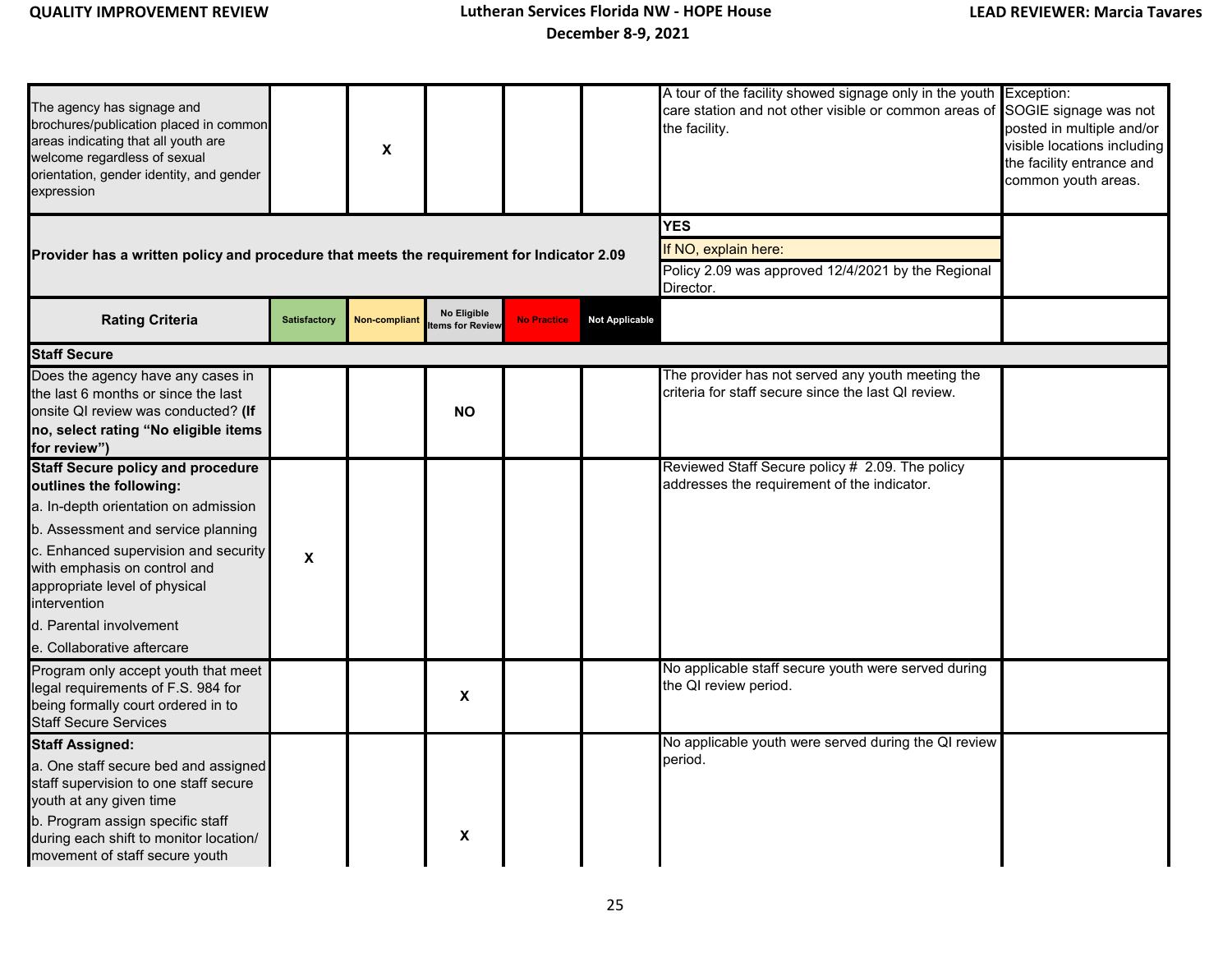| c. Agency clearly documents the<br>specific staff person assigned to the<br>staff secure youth in the logbook or<br>any other means on each shift                                                                 |              |               |                                |                    |                       |                                                                                                  |  |
|-------------------------------------------------------------------------------------------------------------------------------------------------------------------------------------------------------------------|--------------|---------------|--------------------------------|--------------------|-----------------------|--------------------------------------------------------------------------------------------------|--|
| Agency provides a written report for<br>any court proceedings regarding the<br>youth's progress                                                                                                                   |              |               | X                              |                    |                       | No applicable youth were served during the QI review<br>period.                                  |  |
| <b>Domestic Minor Sex Trafficking (DMST)</b>                                                                                                                                                                      |              |               |                                |                    |                       |                                                                                                  |  |
| Does the agency have any cases in<br>the last 6 months or since the last<br>onsite QI review was conducted? (If<br>no, select rating "No eligible items<br>for review")                                           |              |               | <b>NO</b>                      |                    |                       | The provider has not served any youth meeting the<br>criteria for DMST since the last QI review. |  |
| <b>Rating Criteria</b>                                                                                                                                                                                            | Satisfactory | Non-compliant | No Eligible<br>tems for Review | <b>No Practice</b> | <b>Not Applicable</b> |                                                                                                  |  |
| Agency has evidence that the FNYFS<br>was contacted for approval prior to<br>admission for all Domestic Minor Sex<br>Trafficking (DMST) placements.                                                               |              |               | X                              |                    |                       | No applicable DMST youth were served during the QI<br>review period.                             |  |
| There is evidence the youth was<br>entered into NetMIS as a Special<br>Populations youth at admission and a<br>Human Trafficking Screening Tool<br>(HTST) was completed.                                          |              |               | X                              |                    |                       | No applicable youth were served during the QI review<br>period.                                  |  |
| Services provided to these youth<br>specifically designated services<br>designed to serve DMST youth                                                                                                              |              |               | $\boldsymbol{\mathsf{x}}$      |                    |                       | No applicable youth were served during the QI review<br>period.                                  |  |
| Did the placement of DMST youth<br>require additional supervision for the<br>safety of the youth or the program? If<br>so, did the agency provide the<br>appropriate level of supervision and<br>safety measures? |              |               | $\boldsymbol{\mathsf{X}}$      |                    |                       | No applicable youth were served during the QI review<br>period.                                  |  |
| Length of Stay:<br>a. Youth in program do not have<br>length of stay in DMST placement<br>that exceeds seven (7) days                                                                                             |              |               |                                |                    |                       | No applicable youth were served during the QI review<br>period.                                  |  |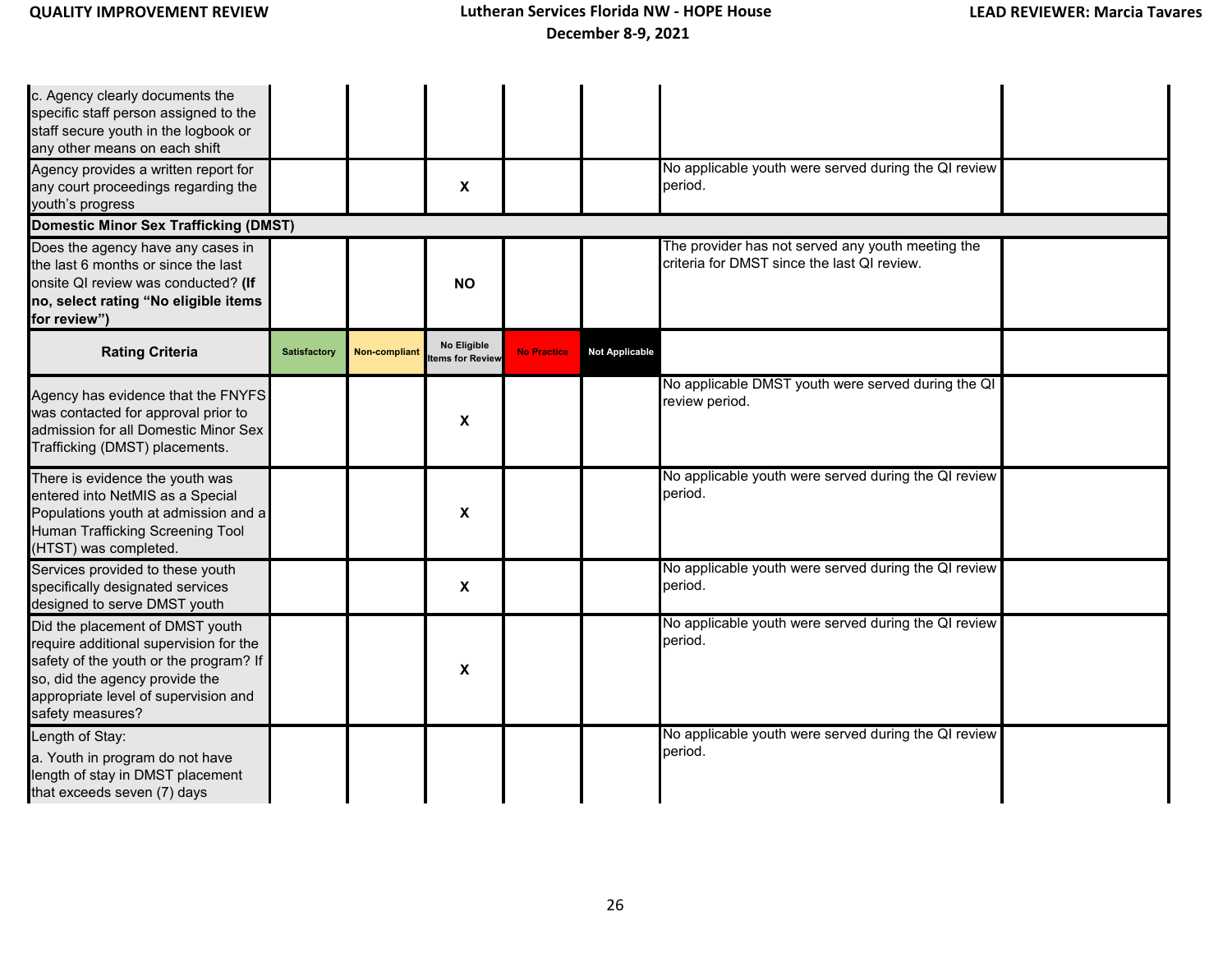| b. Agency has approval for stays and<br>support beyond seven (7) days for<br>DMST placements that are obtained<br>on a case-by-case basis? (If<br>applicable.)                                                                                   |                           |                      | X                              |                    |                       |                                                                                                                                                                                               |                                                                                                                |
|--------------------------------------------------------------------------------------------------------------------------------------------------------------------------------------------------------------------------------------------------|---------------------------|----------------------|--------------------------------|--------------------|-----------------------|-----------------------------------------------------------------------------------------------------------------------------------------------------------------------------------------------|----------------------------------------------------------------------------------------------------------------|
| Agency has evidence that staff<br>assigned to DMST youth under this<br>provision are to enhance the regular<br>services available through direct<br>engagement in positive activities<br>designed to encourage the youth to<br>remain in shelter |                           |                      | X                              |                    |                       | No applicable youth were served during the QI review<br>period.                                                                                                                               |                                                                                                                |
| All other services provided to DMST<br>youth are consistent with all other<br>general CINS/FINS program<br>requirements                                                                                                                          |                           |                      | X                              |                    |                       | No applicable youth were served during the QI review<br>period.                                                                                                                               |                                                                                                                |
| <b>Domestic Violence</b>                                                                                                                                                                                                                         |                           |                      |                                |                    |                       |                                                                                                                                                                                               |                                                                                                                |
| Does the agency have any cases in<br>the last 6 months or since the last<br>onsite QI review was conducted? (If<br>no, select rating "No eligible items<br>for review")                                                                          | <b>YES</b>                |                      |                                |                    |                       |                                                                                                                                                                                               |                                                                                                                |
| <b>Rating Criteria</b>                                                                                                                                                                                                                           | Satisfactory              | <b>Non-compliant</b> | No Eligible<br>tems for Review | <b>No Practice</b> | <b>Not Applicable</b> |                                                                                                                                                                                               |                                                                                                                |
| Youth admitted to DV Respite<br>placement have a pending DV charge<br>and have evidence of being screened<br>by JAC/Detention, but do not meet<br>criteria for secure detention                                                                  | $\boldsymbol{\mathsf{x}}$ |                      |                                |                    |                       | There were three closed files reviewed. All three files<br>had a face sheet indicating a pending DV charge,<br>were screened by JAC, and did not meet criteria for<br>secure detention.       |                                                                                                                |
| Data entry into NetMIS and JJIS<br>within (3) business days of intake and<br>discharge                                                                                                                                                           |                           | X                    |                                |                    |                       | Two of the three files reviewed were entered into<br>NetMIS within 3 business days of intake and<br>discharge. A review of the JJIS prevention module<br>revealed no JJIS lags in data entry. | Exception:<br>One of the three DV<br>vouth records reviewed<br>had a late (1 day) intake<br>entry into NetMIS. |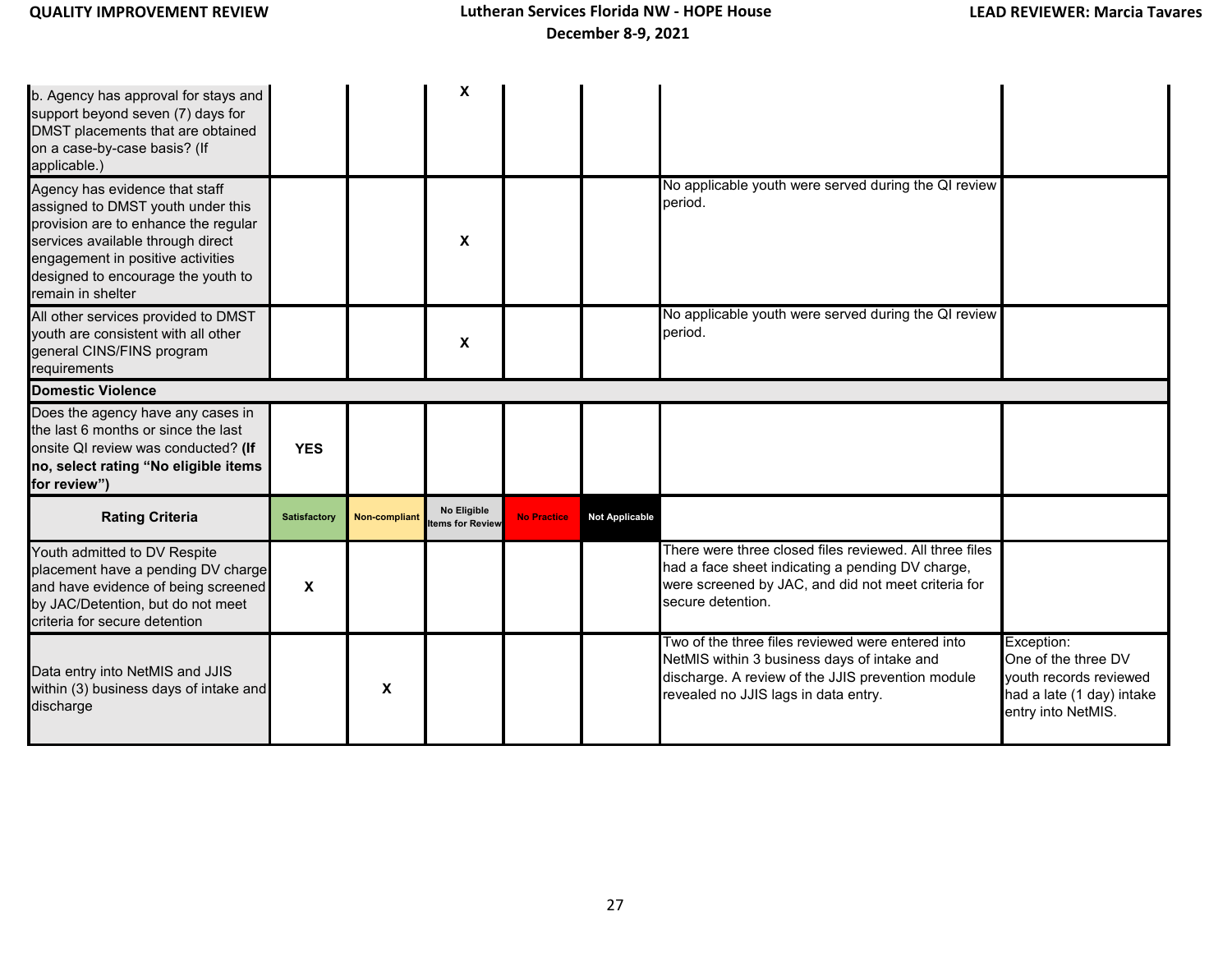| Youth in program do not have length<br>of stay in DV Respite placement that<br>exceeds 21 days. If more than 21<br>days, documentation exists in youth<br>file of transition to CINS/FINS or<br>Probation Respite placement, if<br>applicable. | X                         |               |                                      |                    |                       | None of the three files reviewed exceed 21 days in<br>the program.                                                                                                                                                                                              |  |
|------------------------------------------------------------------------------------------------------------------------------------------------------------------------------------------------------------------------------------------------|---------------------------|---------------|--------------------------------------|--------------------|-----------------------|-----------------------------------------------------------------------------------------------------------------------------------------------------------------------------------------------------------------------------------------------------------------|--|
| Case plan in file reflects goals<br>focusing aggression management,<br>family coping skills, or other<br>intervention design to reduce<br>reoccurrence of violence in the home                                                                 | X                         |               |                                      |                    |                       | One of the three files had a Service Plan that focused<br>on anger management and family coping skills. The<br>remaining two records were discharged prior to<br>development of the service plans because the youth<br>ran away the following day after intake. |  |
| All other services provided to<br>Domestic Violence Respite youth are<br>consistent with all other general<br>CINS/FINS program requirements                                                                                                   | $\boldsymbol{\mathsf{x}}$ |               |                                      |                    |                       | Case notes demonstrate the youth received shelter<br>services consistent with CINS/FINS program<br>requirements.                                                                                                                                                |  |
| <b>Probation Respite</b>                                                                                                                                                                                                                       |                           |               |                                      |                    |                       |                                                                                                                                                                                                                                                                 |  |
| Does the agency have any cases in<br>the last 6 months or since the last<br>onsite QI review was conducted? (If<br>no, select rating "No eligible items<br>for review")                                                                        | <b>YES</b>                |               |                                      |                    |                       |                                                                                                                                                                                                                                                                 |  |
| <b>Rating Criteria</b>                                                                                                                                                                                                                         | <b>Satisfactory</b>       | Non-compliant | <b>No Eligible</b><br>ems for Review | <b>No Practice</b> | <b>Not Applicable</b> |                                                                                                                                                                                                                                                                 |  |
| All probation respite referrals are<br>submitted to the Florida Network.                                                                                                                                                                       | $\boldsymbol{\mathsf{X}}$ |               |                                      |                    |                       | The provider served one eligible youth meeting the<br>criteria for Probation Respite since the last QI review.<br>An email sent to the Florida Network documented<br>approval by the Network.                                                                   |  |
| Probation Respite Referral come<br>from DJJ Probation and are all youth<br>referred on probation regardless of<br>adjudication status                                                                                                          | X                         |               |                                      |                    |                       | The program provided an email copy showing name<br>of JPO referring youth for services.                                                                                                                                                                         |  |
| Data entry into NetMIS and JJIS<br>within (3) business days of intake and<br>discharge                                                                                                                                                         | $\boldsymbol{\mathsf{X}}$ |               |                                      |                    |                       | A review of the Data Entry Lag Report and DJJ<br>Probation Module revealed no lags in data entry.                                                                                                                                                               |  |
| Length of stay is no more than<br>fourteen (14) to thirty (30) days?<br>(Placement beyond thirty (30) days<br>requires the approval of the JPO<br>and/or CPO)                                                                                  | X                         |               |                                      |                    |                       | The youth's length of stay did not exceed 30 days.                                                                                                                                                                                                              |  |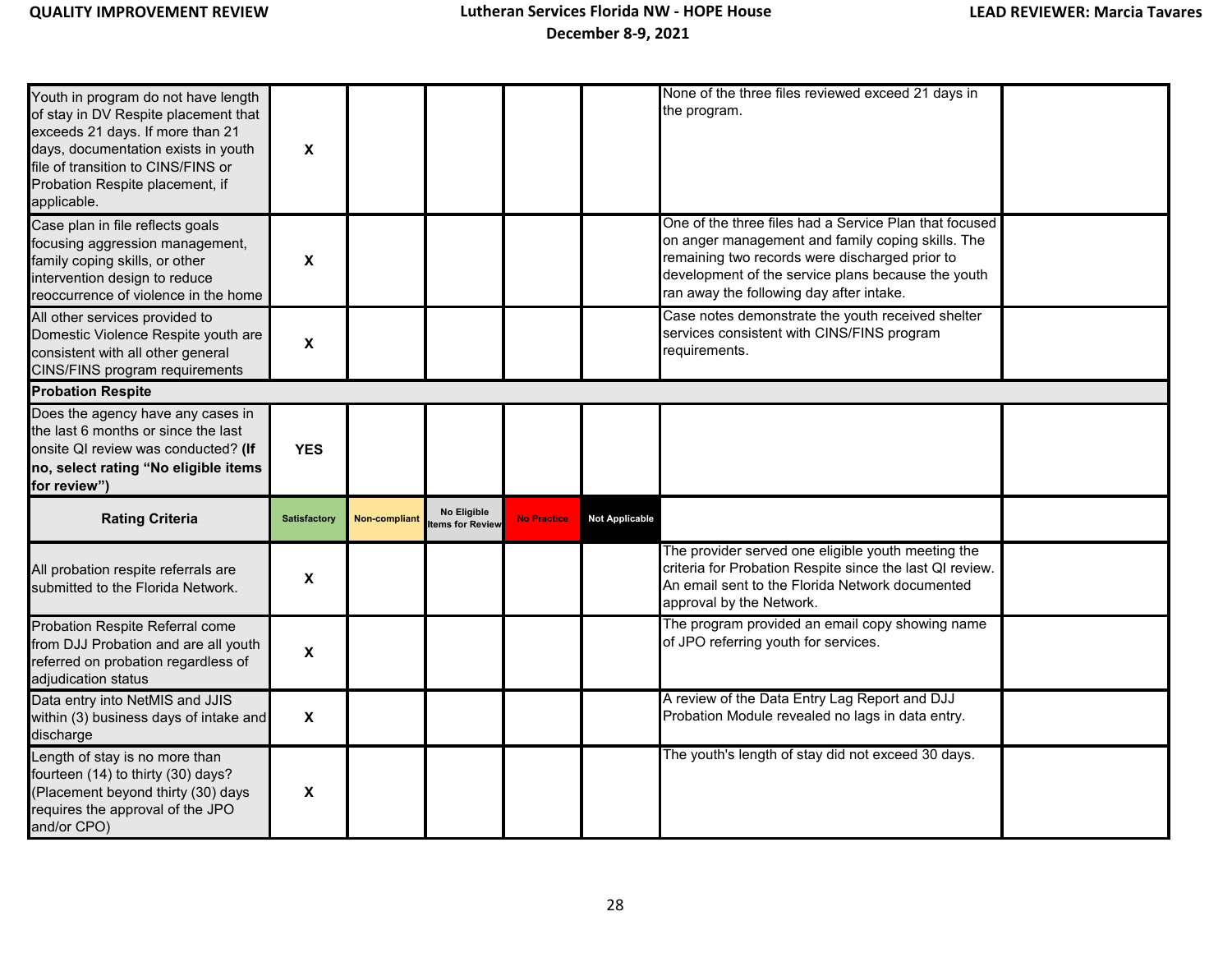| All case management and counseling<br>needs have been considered and<br>addressed                                                                                                                                                                                                                                                                                                                                                  | $\boldsymbol{\mathsf{X}}$ |               |                                |                    |                       | Service Plan demonstrated goals focused on<br>behavior and family coping skills.                                                                                                                                                                                                                                                                                                                                                       |  |  |  |  |
|------------------------------------------------------------------------------------------------------------------------------------------------------------------------------------------------------------------------------------------------------------------------------------------------------------------------------------------------------------------------------------------------------------------------------------|---------------------------|---------------|--------------------------------|--------------------|-----------------------|----------------------------------------------------------------------------------------------------------------------------------------------------------------------------------------------------------------------------------------------------------------------------------------------------------------------------------------------------------------------------------------------------------------------------------------|--|--|--|--|
| All other services provided to<br>Probation Respite youth are<br>consistent with all other general<br>CINS/FINS program requirements                                                                                                                                                                                                                                                                                               | X                         |               |                                |                    |                       | Case notes demonstrate the youth received shelter<br>services consistent with CINS/FINS program<br>requirements.                                                                                                                                                                                                                                                                                                                       |  |  |  |  |
| <b>Intensive Case Management (ICM)</b>                                                                                                                                                                                                                                                                                                                                                                                             |                           |               |                                |                    |                       |                                                                                                                                                                                                                                                                                                                                                                                                                                        |  |  |  |  |
| Does the agency have any cases in<br>the last 6 months or since the last<br>onsite QI review was conducted? (If<br>no, select rating "No eligible items<br>for review")                                                                                                                                                                                                                                                            | <b>YES</b>                |               |                                |                    |                       |                                                                                                                                                                                                                                                                                                                                                                                                                                        |  |  |  |  |
| <b>Rating Criteria</b>                                                                                                                                                                                                                                                                                                                                                                                                             | Satisfactory              | Non-compliant | No Eligible<br>tems for Review | <b>No Practice</b> | <b>Not Applicable</b> |                                                                                                                                                                                                                                                                                                                                                                                                                                        |  |  |  |  |
| Youth receiving services was court<br>ordered                                                                                                                                                                                                                                                                                                                                                                                      | X                         |               |                                |                    |                       | There were three ICM files reviewed, 1 open and 2<br>closed. One of the three youth was referred by the<br>case staffing committee and two court ordered by the<br>truancy court.                                                                                                                                                                                                                                                      |  |  |  |  |
| Services for youth and family<br>include:<br>a. Two (2) direct contacts per<br>month<br>b. Two (2) collateral contacts per<br>week<br>c. Direct and collateral contacts<br>not obtained must have<br>documentation to support<br>attempts made to obtain them. All<br>reasonable attempts (at minimum<br>of three) must be made to reach all<br>contacts (direct and collateral) and<br>documented in the case file and<br>NetMIS. | X                         |               |                                |                    |                       | One of the three youth had two direct contacts per<br>month and the remaining two had only one face-to-<br>face contact; however, three attempts made to make<br>contacts were noted in each record. All three records<br>documented more than eight collateral contacts each<br>month.                                                                                                                                                |  |  |  |  |
| <b>Assessments include:</b><br>a. A Child Behavior Checklist (CBCL)<br>is completed within 14 days of intake<br>and at discharge (if applicable)<br>b. An approved self-report<br>assessment that was completed at<br>intake                                                                                                                                                                                                       | X                         |               |                                |                    |                       | All three files documented a Child Behavior Checklist<br>was completed within fourteen days of intake. All had<br>evidence of a Youth Self-Report assessment<br>completed at intake and one applicable file had one<br>completed every 90 days and at discharge. One<br>family voluntarily terminated services and could not<br>be reached to complete the Self-Report assessment.<br>The open record has been in the program for less |  |  |  |  |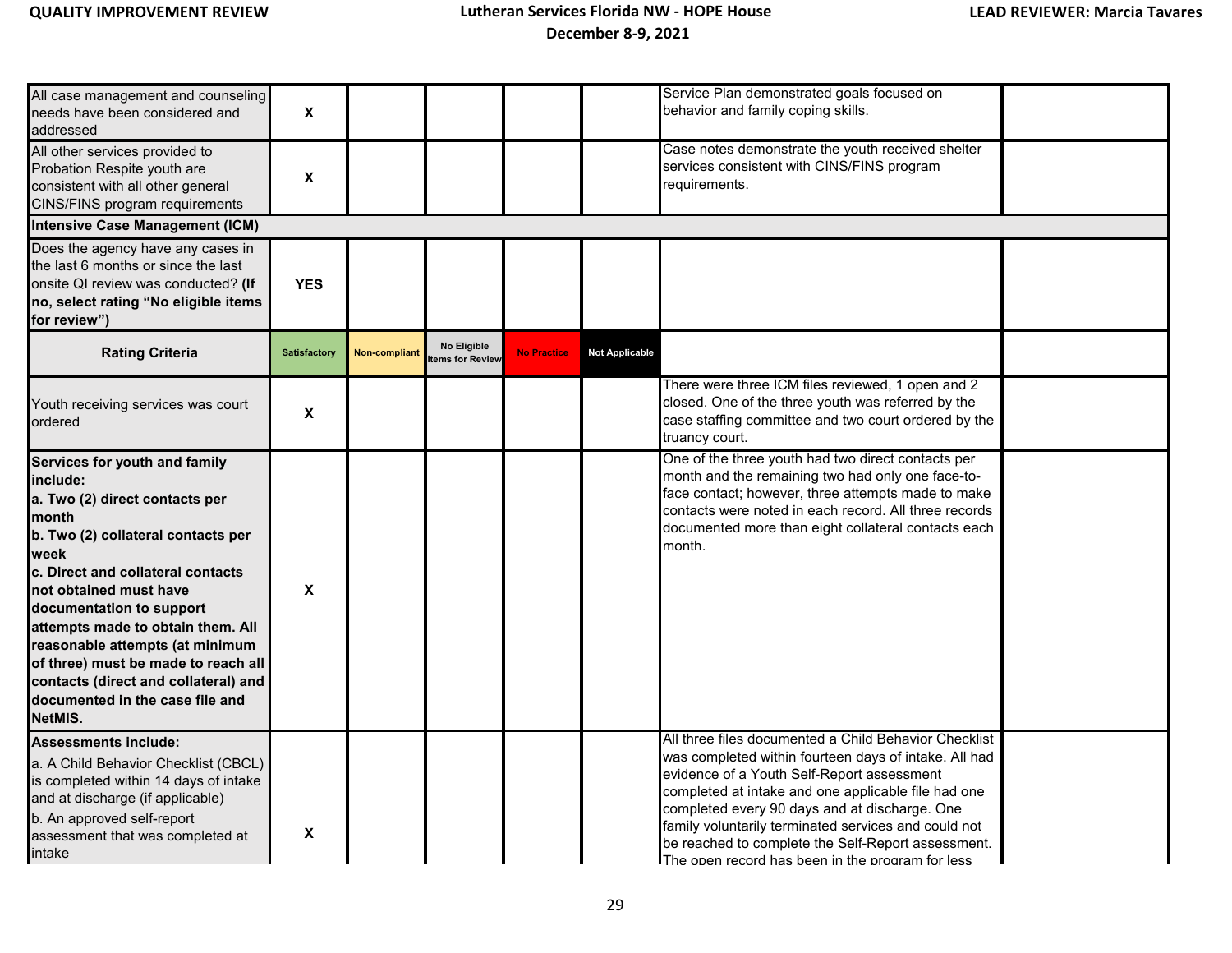| c. An approved self-report<br>assessment that was completed<br>every 90 days following intake and at<br>discharge (if applicable)<br>Case plan demonstrates a strength-<br>based, trauma-informed focus                                                                                                                                                                                                         | $\boldsymbol{\mathsf{X}}$ |                      |                                |                    |                       | ioora mao woon in uno program ior iooo<br>than 90 days.<br>All three case plans demonstrated a strength-based,<br>trauma-informed focus.                                                                                 |  |
|-----------------------------------------------------------------------------------------------------------------------------------------------------------------------------------------------------------------------------------------------------------------------------------------------------------------------------------------------------------------------------------------------------------------|---------------------------|----------------------|--------------------------------|--------------------|-----------------------|--------------------------------------------------------------------------------------------------------------------------------------------------------------------------------------------------------------------------|--|
| Agency has evidence that ICMS has<br>a strength-based perspective in one<br>or more of the following areas;<br>engaging the family, advocating on<br>their behalf, initiating change agent<br>activities, helping to access supports<br>in the community, teaching problem<br>solving skills, modeling productive<br>behaviors, and/or successful<br>completion of youth and family<br>developmental milestones | X                         |                      |                                |                    |                       | All three files contained documentation of engaging<br>the family, advocating on behalf of the family, helping<br>access support in the community, teaching problem<br>solving skills, and modeling productive behavior. |  |
| Family and Youth Respite Aftercare Services (FYRAC)- Non-residential Only                                                                                                                                                                                                                                                                                                                                       |                           |                      |                                |                    |                       |                                                                                                                                                                                                                          |  |
| Does the agency have any cases in<br>the last 6 months or since the last<br>onsite QI review was conducted? (If<br>no, select rating "No eligible items<br>for review")                                                                                                                                                                                                                                         | <b>YES</b>                |                      |                                |                    |                       |                                                                                                                                                                                                                          |  |
| <b>Rating Criteria</b>                                                                                                                                                                                                                                                                                                                                                                                          | <b>Satisfactory</b>       | <b>Non-compliant</b> | No Eligible<br>tems for Review | <b>No Practice</b> | <b>Not Applicable</b> |                                                                                                                                                                                                                          |  |
| Youth is referred by DJJ for a<br>domestic violence arrest on a<br>household member, and/or the youth<br>is on probation regardless of<br>adjudication status and at risk of<br>violating                                                                                                                                                                                                                       | X                         |                      |                                |                    |                       | Two applicable FYRAC youth records were reviewed,<br>one open and one closed. Both youth were referred<br>by DJJ for a domestic violence arrest.                                                                         |  |
| Agency has evidence that all FYRAC<br>referrals have documented approval<br>from the Florida Network office                                                                                                                                                                                                                                                                                                     | X                         |                      |                                |                    |                       | Email approvals from the Florida Network were on file<br>for both FYRAC youth served during the review<br>period.                                                                                                        |  |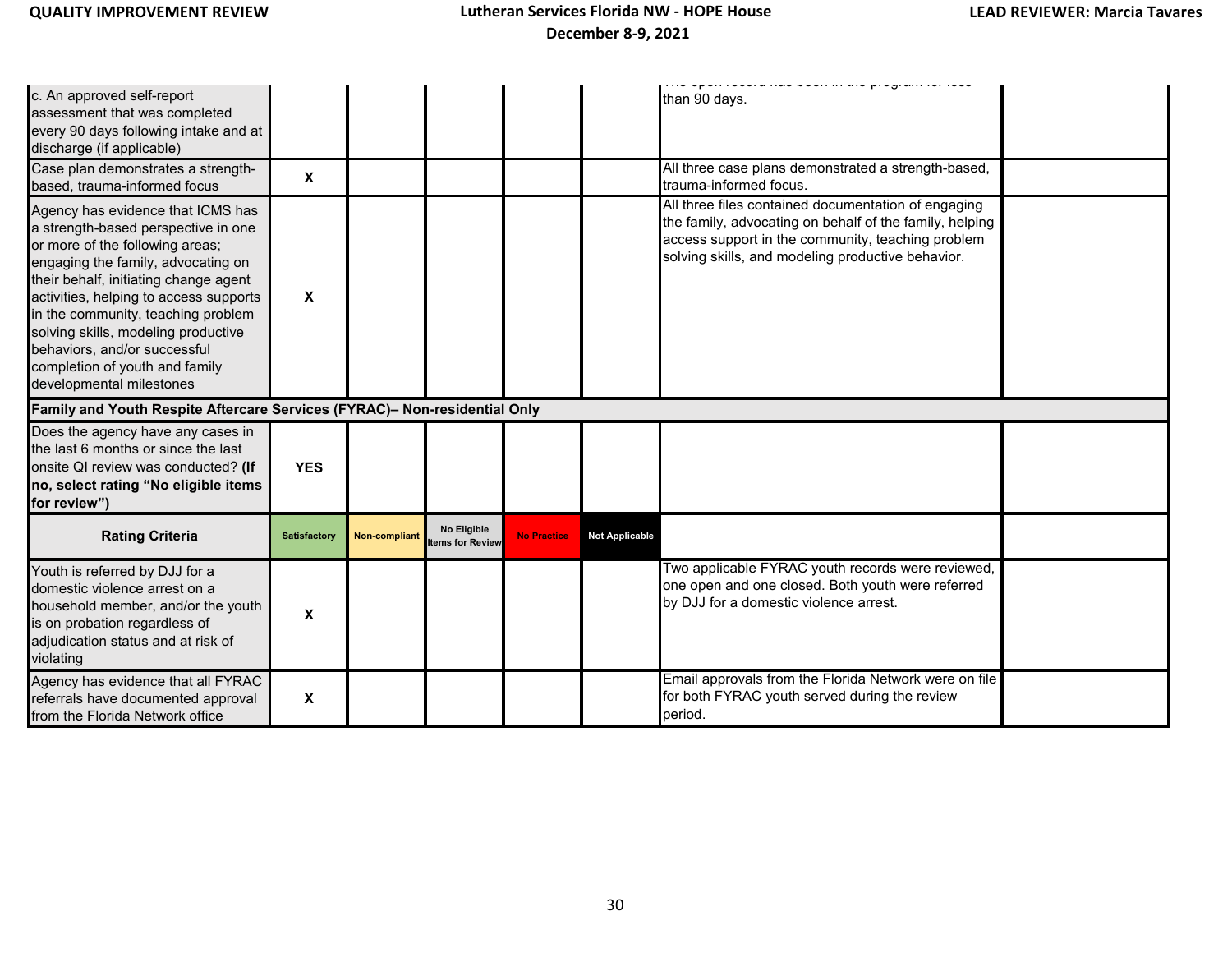| Intake and initial assessment<br>sessions meets the following criteria:<br>a. Face-to-face gathering of family<br>history and demographic information<br>b. Includes development of the<br>service plan and is documented<br>through signature of the youth and<br>his/her parent/guardian as well as<br>orientation to the program                   | X                   |               |             |                                                                                                   | Both records included intake, assessment, and<br>service plan documentation that was completed<br>during a face-to-face intake session.                                                                                                                                                                                                                                                                                               |                                                                                                                                                                    |
|-------------------------------------------------------------------------------------------------------------------------------------------------------------------------------------------------------------------------------------------------------------------------------------------------------------------------------------------------------|---------------------|---------------|-------------|---------------------------------------------------------------------------------------------------|---------------------------------------------------------------------------------------------------------------------------------------------------------------------------------------------------------------------------------------------------------------------------------------------------------------------------------------------------------------------------------------------------------------------------------------|--------------------------------------------------------------------------------------------------------------------------------------------------------------------|
| Life Management Sessions meets the<br>following criteria:<br>a. Sessions are face-to-face, sixty<br>(60) minutes in length and focus on<br>strengthening the family unit<br>b. Individual Sessions are with the<br>youth and family and focus to<br>engage, identify strengths and needs<br>of each member that help to improve<br>family functioning |                     | X             |             |                                                                                                   | The program conducts individual sessions with<br>FYRAC youth and families. As of the review, five<br>sessions were completed for the open record and<br>twelve sessions were completed for the closed record youth were not held for<br>with documentation showing a thirteenth session was<br>canceled by the parent/guardian. Nine of the twelve<br>sessions reviewed in the closed record were held for<br>at least sixty minutes. | Exception:<br>Three of the 12 individual<br>sessions provided to one<br>60 minutes as required;<br>two were for 45 minutes<br>and one was only 30<br>minutes long. |
| <b>Group Sessions:</b><br>a. Focus on the same issues as<br>individual/family sessions with the<br>overall goal of strengthening<br>relationships and prevention<br>domestic violence<br>b. Shall be no more than eight (8)<br>youth at one (1) time and shall be for<br>a minimum of sixty (60) minutes per<br>session                               |                     |               |             | X                                                                                                 | The agency does not conduct group FYRAC<br>sessions, only individual sessions.                                                                                                                                                                                                                                                                                                                                                        |                                                                                                                                                                    |
| Youth and family participate in<br>services for thirteen (13) sessions or<br>ninety (90) consecutive days of<br>services, or there is evidence in the<br>vouth's file that an extension is<br>granted by DJJ circuit Probation staff                                                                                                                  | X                   |               |             |                                                                                                   | The closed record reviewed showed twelve sessions<br>were successfully completed and the family canceled<br>a thirteenth session that was scheduled.                                                                                                                                                                                                                                                                                  |                                                                                                                                                                    |
| 2.10: STOP NOW AND PLAN (SNAP)                                                                                                                                                                                                                                                                                                                        |                     |               |             |                                                                                                   |                                                                                                                                                                                                                                                                                                                                                                                                                                       |                                                                                                                                                                    |
| Provider has a written policy and procedure that meets the requirement for Indicator 2.10                                                                                                                                                                                                                                                             |                     |               |             | N/A<br>If NO, explain here:<br>LSF NW - HOPE House is not contracted to provide<br>SNAP services. |                                                                                                                                                                                                                                                                                                                                                                                                                                       |                                                                                                                                                                    |
| <b>Rating Critoria</b>                                                                                                                                                                                                                                                                                                                                | <b>Satisfactory</b> | Non-compliant | No Eligible |                                                                                                   |                                                                                                                                                                                                                                                                                                                                                                                                                                       |                                                                                                                                                                    |

 **No Practice Not Applicable**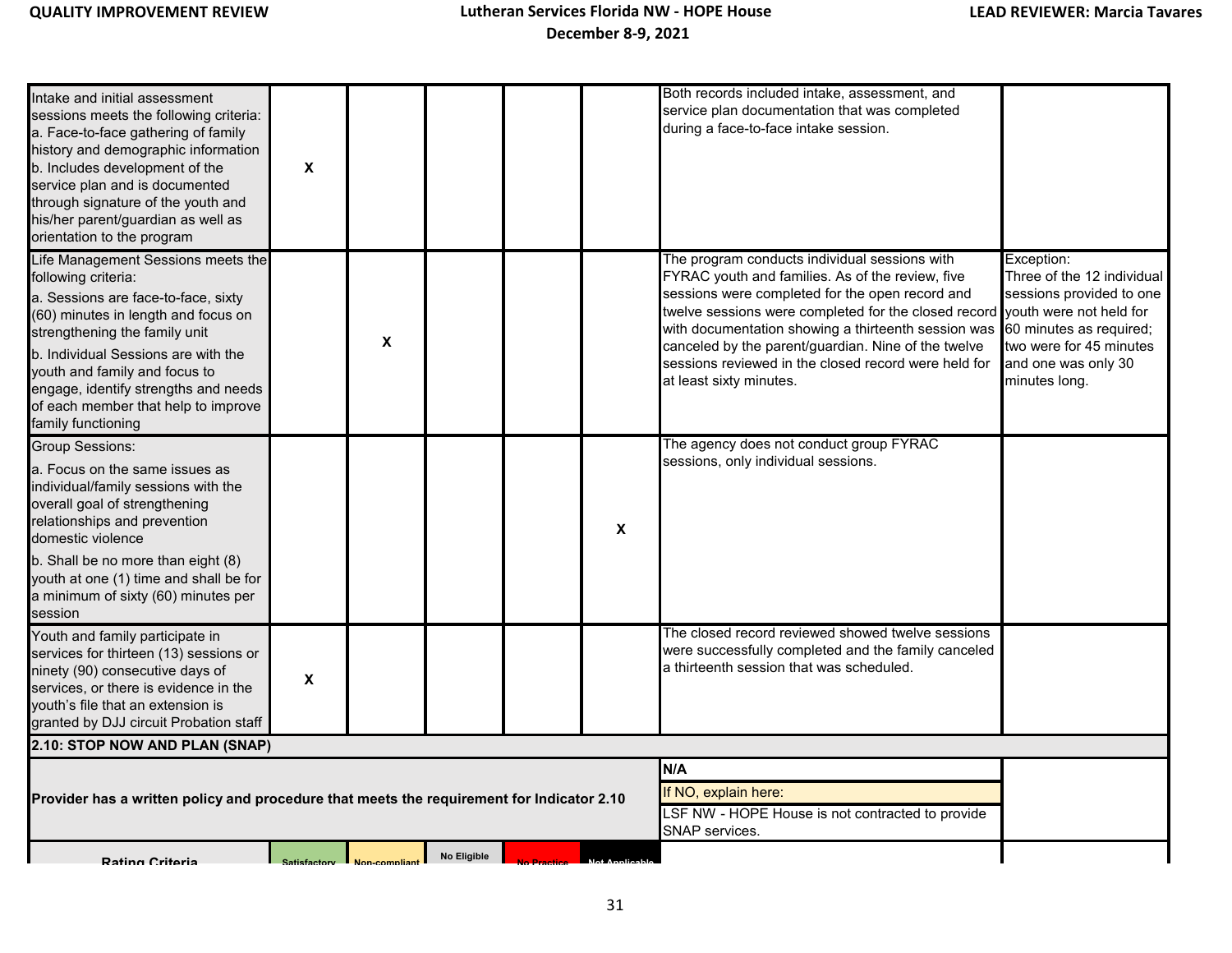| ו ושנוווש שוונסוום                                                                                                                               |                     | nun-uumpnar          | <b>Items for Review</b>        |                    |                           |                      |
|--------------------------------------------------------------------------------------------------------------------------------------------------|---------------------|----------------------|--------------------------------|--------------------|---------------------------|----------------------|
| <b>SNAP Clinical Groups</b>                                                                                                                      |                     |                      |                                |                    |                           |                      |
| Youth are screened to determine<br>eligibility of services                                                                                       |                     |                      |                                |                    | $\boldsymbol{\mathsf{X}}$ | Not a SNAP provider. |
| Needs assessment is completed at<br>initial intake, or within two face-to-<br>face sessions                                                      |                     |                      |                                |                    | $\boldsymbol{\mathsf{X}}$ | Not a SNAP provider. |
| <b>SNAP Assessments</b>                                                                                                                          |                     |                      |                                |                    |                           | Not a SNAP provider. |
| a. Child Behavior Checklist (CBCL) is<br>completed by the caregiver (pre &<br>post)                                                              |                     |                      |                                |                    |                           |                      |
| b. Teacher Report Form (TRF)<br>completed by the teacher (pre & post)                                                                            |                     |                      |                                |                    |                           |                      |
| c. Tool for Parenting Self Efficacy<br>(TOPSE) completed by the caregiver<br>(pre & post)<br>d. Prevention Assessment Tool (PAT)<br>(pre & post) |                     |                      |                                |                    | X                         |                      |
| There must be at least three (3)<br>documented attempts in the youths'<br>file to obtain all pre-assessment<br>(listed above) information.       |                     |                      |                                |                    |                           |                      |
| SNAP discharge report summary                                                                                                                    |                     |                      |                                |                    | $\mathbf{x}$              | Not a SNAP provider. |
| SNAP Boys/SNAP Girls Parent<br><b>Group Evaluation Form</b>                                                                                      |                     |                      |                                |                    | $\boldsymbol{\mathsf{X}}$ | Not a SNAP provider. |
| SNAP Boys/SNAP Girls Child Group<br><b>Evaluation Form</b>                                                                                       |                     |                      |                                |                    | $\boldsymbol{\mathsf{X}}$ | Not a SNAP provider. |
| <b>SNAP for Schools &amp; Communities</b>                                                                                                        |                     |                      |                                |                    |                           |                      |
| <b>Rating Criteria</b>                                                                                                                           | <b>Satisfactory</b> | <b>Non-compliant</b> | No Eligible<br>tems for Review | <b>No Practice</b> | Not Applicable            |                      |
| All cycles conducted outside of the<br>school setting is reviewed by the<br>Florida Network prior to the<br>facilitation of services.            |                     |                      |                                |                    | $\boldsymbol{\mathsf{X}}$ | Not a SNAP provider. |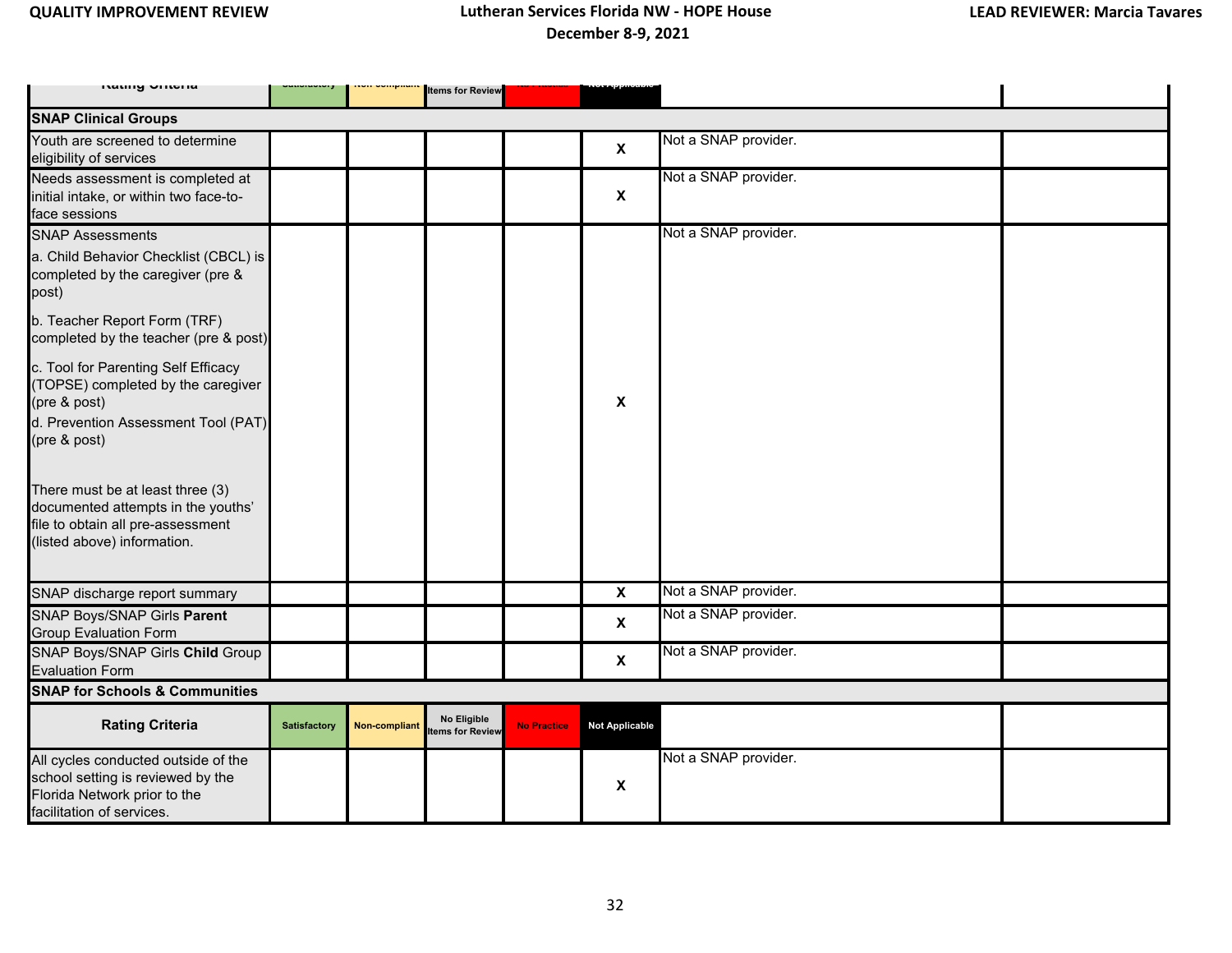| Each classroom or community setting<br>group session has the following: a. a<br>minimum of 45 minutes in length b.<br>children ages 6-11 years of age with<br>a minimum of five (5) children present<br>c. one trained SNAP facilitator as well<br>as a teacher or community facilitator<br>in each session. |                     |               |                                |                    | $\boldsymbol{x}$          | Not a SNAP provider.                                                                                                                                                                                                                                                                 |  |
|--------------------------------------------------------------------------------------------------------------------------------------------------------------------------------------------------------------------------------------------------------------------------------------------------------------|---------------------|---------------|--------------------------------|--------------------|---------------------------|--------------------------------------------------------------------------------------------------------------------------------------------------------------------------------------------------------------------------------------------------------------------------------------|--|
| Weekly attendance sheet with youth<br>names and/or identifying number<br>completed with signatures of teacher<br>and facilitator(s) (For a total of 13<br>attendance sheets)                                                                                                                                 |                     |               |                                |                    | X                         | Not a SNAP provider.                                                                                                                                                                                                                                                                 |  |
| "Class Goal" sheet                                                                                                                                                                                                                                                                                           |                     |               |                                |                    | $\boldsymbol{\mathsf{x}}$ | Not a SNAP provider.                                                                                                                                                                                                                                                                 |  |
| Measure of Classroom Environment<br>(MoCE) (Pre and Post) is used to<br>identify baseline and treatment<br>outcomes of reported classroom<br>dynamics.                                                                                                                                                       |                     |               |                                |                    | X                         | Not a SNAP provider.                                                                                                                                                                                                                                                                 |  |
| Pre and Post Evaluations                                                                                                                                                                                                                                                                                     |                     |               |                                |                    | $\boldsymbol{\mathsf{x}}$ | Not a SNAP provider.                                                                                                                                                                                                                                                                 |  |
| One SNAP® Fidelity Adherence<br>Checklist completed per classroom in<br>a 13 - week SNAP in Schools group<br>and uploaded to Dropbox                                                                                                                                                                         |                     |               |                                |                    | X                         | Not a SNAP provider.                                                                                                                                                                                                                                                                 |  |
|                                                                                                                                                                                                                                                                                                              |                     |               |                                |                    |                           | <b>YES</b>                                                                                                                                                                                                                                                                           |  |
| Provider has a written policy and procedure that meets the requirement for Indicator 3.01                                                                                                                                                                                                                    |                     |               |                                |                    |                           | If NO, explain here:                                                                                                                                                                                                                                                                 |  |
|                                                                                                                                                                                                                                                                                                              |                     |               |                                |                    |                           | Policy 3.01 was approved 12/4/2021 by the Regional<br>Director.                                                                                                                                                                                                                      |  |
| <b>Rating Criteria</b>                                                                                                                                                                                                                                                                                       | <b>Satisfactory</b> | Non-compliant | No Eligible<br>tems for Review | <b>No Practice</b> | <b>Not Applicable</b>     |                                                                                                                                                                                                                                                                                      |  |
| <b>Facility Inspection</b>                                                                                                                                                                                                                                                                                   | X                   |               |                                |                    |                           | A tour of the facility was conducted during the QI<br>Review. Furnishings were in good repair. The<br>program was free of insect infestation. Grounds were<br>landscaped and maintained. Bathrooms were clean<br>and functional. No graffiti was observed. Lighting was<br>adequate. |  |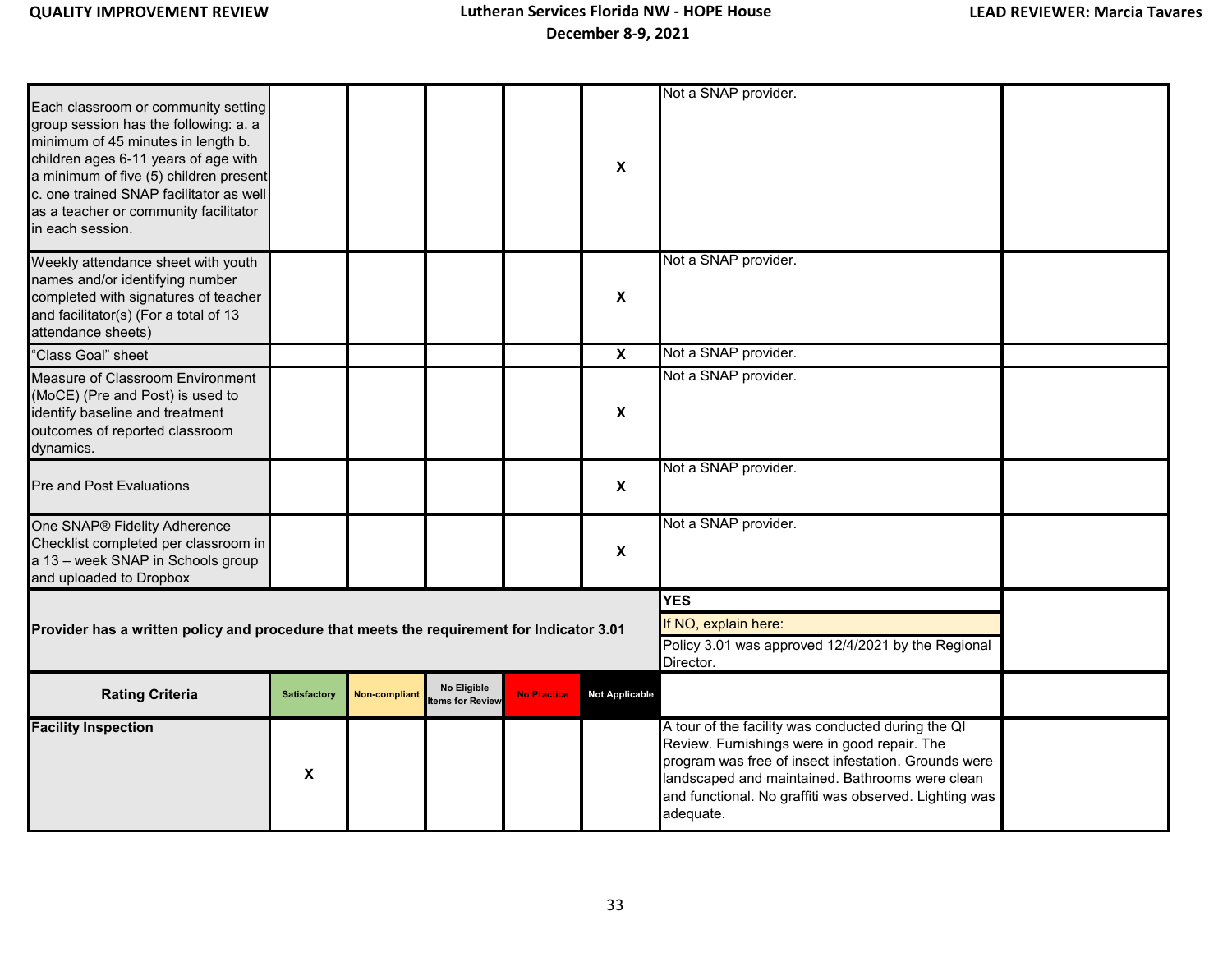| <b>Additional Facility Inspection</b><br>Narrative (if applicable)                                                                                                                                                                                                                         |   | Exterior areas were free of debris and grounds were free of hazards. Dumpster and garbage cans were covered.<br>Doors were secured with key access required. Egress plans were posted in several locations. The client rules, abuse<br>hotline information, and DJJ incident reporting information was posted on a bulletin board in the dayroom. Blank<br>grievance forms were available located next to the locked grievance box in the dayroom. The program has two vans<br>used for transporting youth which were equipped with major safety equipment as required. Interior areas of the vans<br>did not contain contraband and were free of hazardous items. Chemicals were stored behind locks and inventories<br>and MSDS were maintained. The washers and dryers were operational and clean of lint. A current DCF license was<br>displayed. Each youth has their own individual bed with clean, covered mattress, pillow, and sufficient linens. The<br>program has a locked cabinet that serves as a safe place for youth to keep their personal belongings. |                                                                                                                                                                                                                                                                                                                                                                                                                                                                                                                                                                                                                                                                                                               |                                                                                                                                                                                                                                                                                                                           |  |  |  |  |  |  |
|--------------------------------------------------------------------------------------------------------------------------------------------------------------------------------------------------------------------------------------------------------------------------------------------|---|-------------------------------------------------------------------------------------------------------------------------------------------------------------------------------------------------------------------------------------------------------------------------------------------------------------------------------------------------------------------------------------------------------------------------------------------------------------------------------------------------------------------------------------------------------------------------------------------------------------------------------------------------------------------------------------------------------------------------------------------------------------------------------------------------------------------------------------------------------------------------------------------------------------------------------------------------------------------------------------------------------------------------------------------------------------------------|---------------------------------------------------------------------------------------------------------------------------------------------------------------------------------------------------------------------------------------------------------------------------------------------------------------------------------------------------------------------------------------------------------------------------------------------------------------------------------------------------------------------------------------------------------------------------------------------------------------------------------------------------------------------------------------------------------------|---------------------------------------------------------------------------------------------------------------------------------------------------------------------------------------------------------------------------------------------------------------------------------------------------------------------------|--|--|--|--|--|--|
| <b>Fire and Safety Health Hazards</b>                                                                                                                                                                                                                                                      | X |                                                                                                                                                                                                                                                                                                                                                                                                                                                                                                                                                                                                                                                                                                                                                                                                                                                                                                                                                                                                                                                                         | Date of fire inspection(s) reviewed: 8/30/2021<br>All fire and safety equipment was inspected and<br>approved for proper use within the past 12 months.<br>There were 12 fire drills conducted between June<br>2021 and November 2021. Eight out of 12 drills were<br>completed within 2 minutes or less. One of the twelve<br>drills did not have a drill date.<br>Emergency drills are documented on the Episodic<br>Care and Emergency Drill form. One mock drill was<br>submitted titled Annual Hurricane Drill 2021.                                                                                                                                                                                     | Exception:<br>Three of the twelve drills<br>were completed in 3<br>minutes, greater than the<br>2 minutes required.<br>Since June 2021, none of<br>the 3 shifts had<br>completed emergency<br>drills on a quarterly basis<br>and both the first and the<br>third shift completed only<br>1 drill during the<br>timeframe. |  |  |  |  |  |  |
| Youth Engagement                                                                                                                                                                                                                                                                           |   |                                                                                                                                                                                                                                                                                                                                                                                                                                                                                                                                                                                                                                                                                                                                                                                                                                                                                                                                                                                                                                                                         |                                                                                                                                                                                                                                                                                                                                                                                                                                                                                                                                                                                                                                                                                                               |                                                                                                                                                                                                                                                                                                                           |  |  |  |  |  |  |
| a. Youth are engaged in meaningful,<br>structured activities (e.g., education,<br>recreation, counseling services, life<br>and social skill training) seven days a<br>week during awake hours. Idle time is<br>minimal.<br>b. At least one hour of physical<br>activity is provided daily. |   |                                                                                                                                                                                                                                                                                                                                                                                                                                                                                                                                                                                                                                                                                                                                                                                                                                                                                                                                                                                                                                                                         | The daily programming/activity schedule reflects time<br>for groups, recreation and down time 7 days a week<br>including holidays. This schedule is posted on the<br>bulletin board in the day room. The schedule includes<br>time for youth in care to participate in 1 hour of<br>physical activity. Exercise videos are an alternative if<br>going outside is not an option.<br>Bible study and church outings are offered to youth<br>based on their faith. Youth that do not want to<br>participate in faith based activities are allowed to sit in<br>another area to engage in quiet non disruptive<br>activities (reading, coloring, etc.).<br>The program allows time for vouth in care to complete! |                                                                                                                                                                                                                                                                                                                           |  |  |  |  |  |  |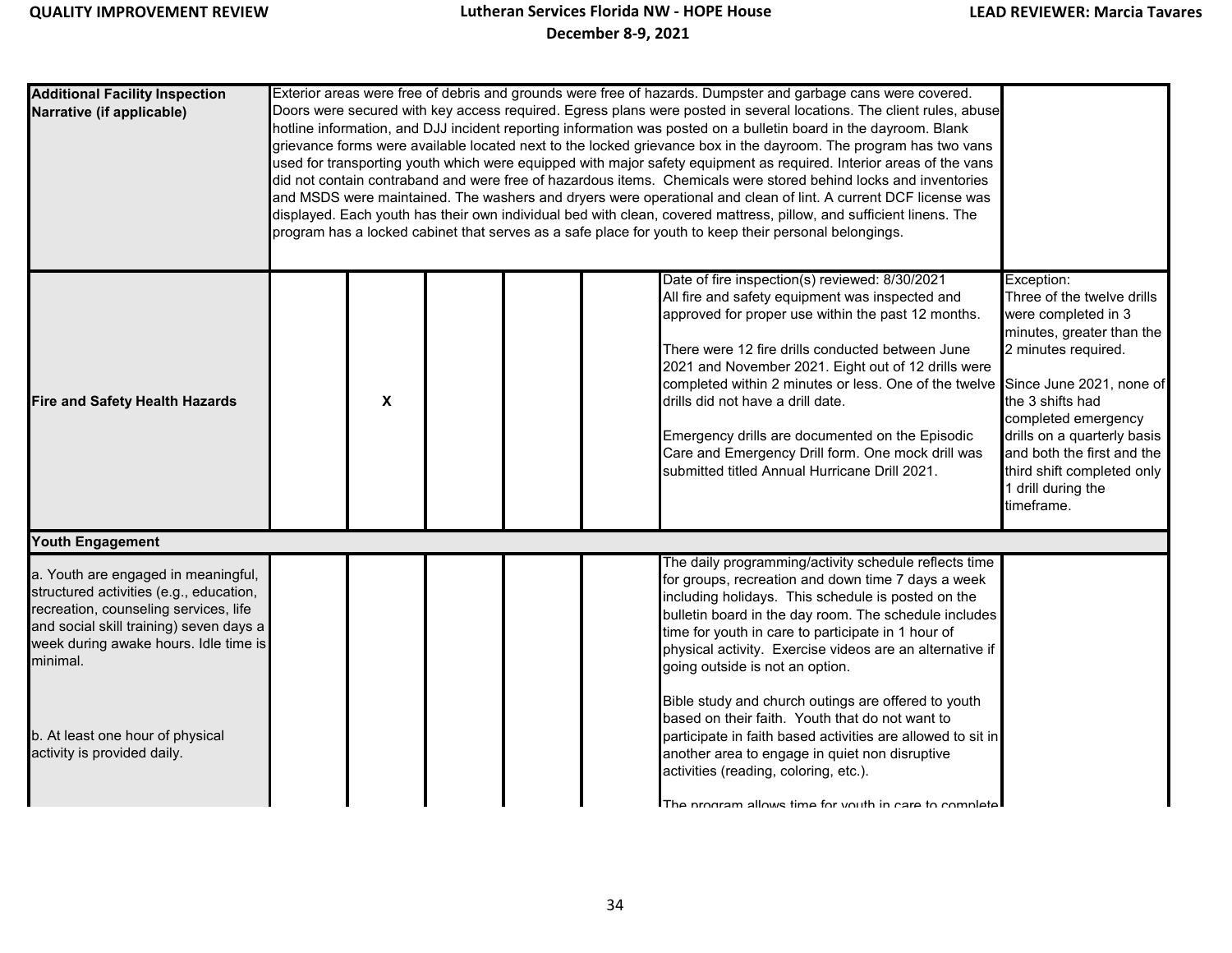| c. Youth are provided the opportunity<br>to participate in a variety of faith-<br>based activities. Non-punitive<br>structured activities are offered to<br>youth who do not choose to<br>participate in faith-based activities.<br>d. Daily programming includes<br>opportunities for youth to complete<br>homework and access a variety of<br>age appropriate, program approved<br>books for reading. Youth are allowed<br>quiet time to read.<br>e. Daily programming schedule is<br>publicly posted and accessible to<br>both staff and youth. | $\boldsymbol{\mathsf{x}}$ |                      |                                |                    |                       | ו ווע פוסקומות מווטאס נווווט וטו פטענורווו טמוט נט טטווופוטנט<br>homework and promote literacy by providing time to<br>read. The day room have an array of age appropriate<br>books to choose from.<br>Programming/activity schedules are posted on the<br>bulletin board in the day room.                                                                           |                                                                                                                                       |
|----------------------------------------------------------------------------------------------------------------------------------------------------------------------------------------------------------------------------------------------------------------------------------------------------------------------------------------------------------------------------------------------------------------------------------------------------------------------------------------------------------------------------------------------------|---------------------------|----------------------|--------------------------------|--------------------|-----------------------|----------------------------------------------------------------------------------------------------------------------------------------------------------------------------------------------------------------------------------------------------------------------------------------------------------------------------------------------------------------------|---------------------------------------------------------------------------------------------------------------------------------------|
|                                                                                                                                                                                                                                                                                                                                                                                                                                                                                                                                                    |                           |                      |                                |                    |                       | YES                                                                                                                                                                                                                                                                                                                                                                  |                                                                                                                                       |
| Provider has a written policy and procedure that meets the requirement for Indicator 3.02                                                                                                                                                                                                                                                                                                                                                                                                                                                          |                           |                      |                                |                    |                       | If NO, explain here:                                                                                                                                                                                                                                                                                                                                                 |                                                                                                                                       |
|                                                                                                                                                                                                                                                                                                                                                                                                                                                                                                                                                    |                           |                      |                                |                    |                       | Policy 3.02 was approved 12/4/2021 by the Regional<br>Director.                                                                                                                                                                                                                                                                                                      |                                                                                                                                       |
| <b>Rating Criteria</b>                                                                                                                                                                                                                                                                                                                                                                                                                                                                                                                             | <b>Satisfactory</b>       | <b>Non-compliant</b> | No Eligible<br>tems for Review | <b>No Practice</b> | <b>Not Applicable</b> |                                                                                                                                                                                                                                                                                                                                                                      |                                                                                                                                       |
| Youth received a comprehensive<br>orientation and handbook provided<br>within 24 hours                                                                                                                                                                                                                                                                                                                                                                                                                                                             |                           | X                    |                                |                    |                       | There were four residential files reviewed, two closed<br>and two open. An orientation checklist was observed<br>in three of the four files reviewed and completed on<br>the day of admission.                                                                                                                                                                       | Exception:<br>One of four youth records<br>reviewed did not contain<br>evidence of a completion<br>of a comprehensive<br>orientation. |
| Orientation includes the following:<br>a. Youth is given a list of<br>contraband items<br>b. Disciplinary action is<br>explained<br>c. Dress code explained<br>Review of access to<br>d.<br>medical and mental health<br>services<br>e. Procedures for visitation,<br>mail and telephone                                                                                                                                                                                                                                                           | X                         |                      |                                |                    |                       | The orientation checklist was completed in three of<br>the four files reviewed and documented all required<br>topics were covered. Although one file was missing<br>the orientation checklist, reviewer observed<br>documentation in the file that supported all orientation<br>topics, with the exception of disciplinary actions, were<br>reviewed with the youth. |                                                                                                                                       |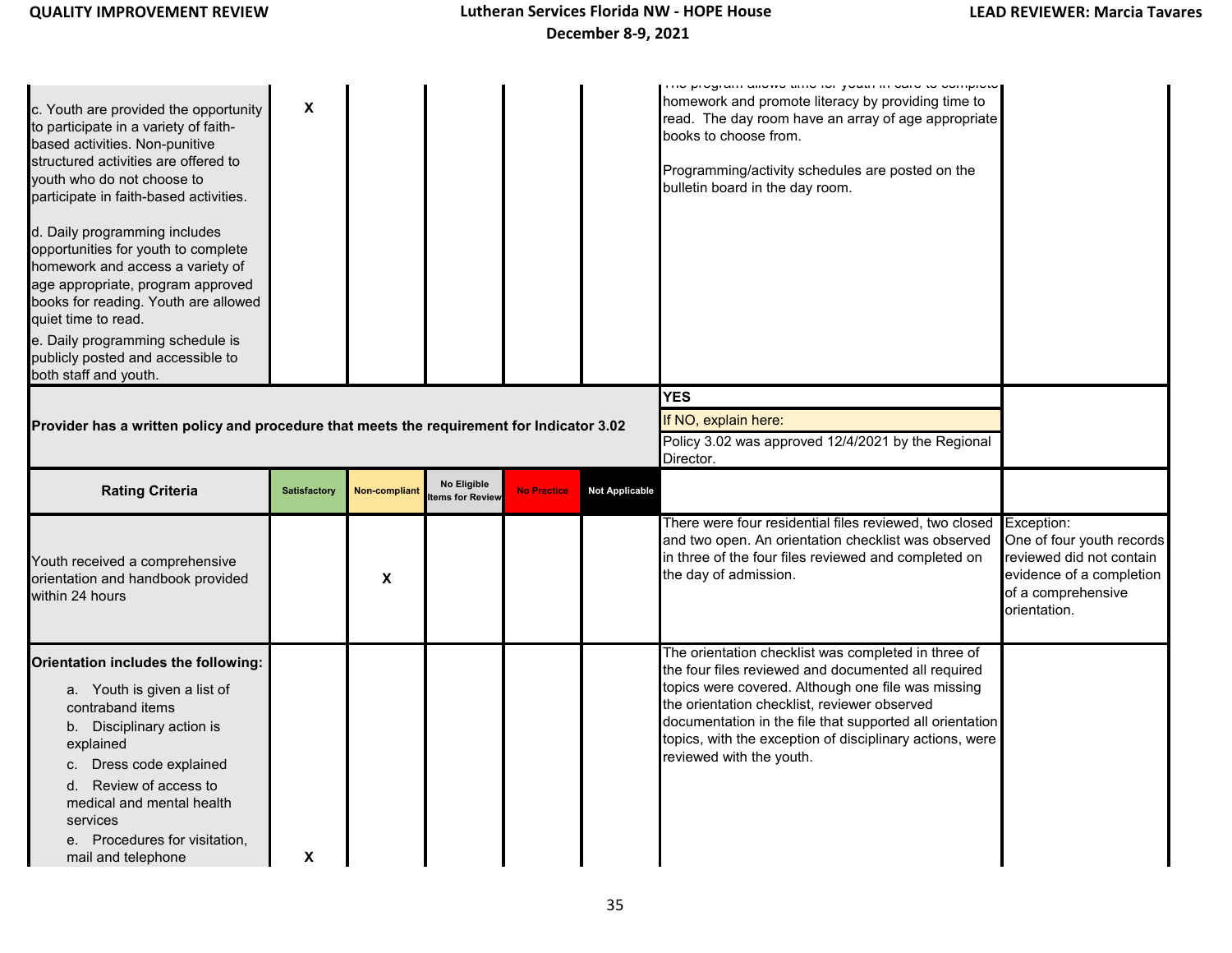| Grievance procedure<br>t.<br>Disaster preparedness<br>g.<br>instructions<br>h. Physical layout of the<br>facility<br>i. Sleeping room assignment<br>and introductions<br>Suicide prevention- alerting<br>staff of feelings or awareness of<br>others having suicidal thoughts<br>Documentation of each component of<br>orientation, including orientation |                     |               |                                        |                    |                                                                                                | The three orientation checklists reviewed included all<br>orientation components and were signed and dated                                                                                                                                                                   |  |
|-----------------------------------------------------------------------------------------------------------------------------------------------------------------------------------------------------------------------------------------------------------------------------------------------------------------------------------------------------------|---------------------|---------------|----------------------------------------|--------------------|------------------------------------------------------------------------------------------------|------------------------------------------------------------------------------------------------------------------------------------------------------------------------------------------------------------------------------------------------------------------------------|--|
| topics and dates of presentation, as<br>well as signatures of the youth and<br>staff involved is maintained in the<br>individual youth record                                                                                                                                                                                                             | X                   |               |                                        |                    |                                                                                                | by the youth and staff.                                                                                                                                                                                                                                                      |  |
| Provider has a written policy and procedure that meets the requirement for Indicator 3.03                                                                                                                                                                                                                                                                 |                     |               |                                        |                    | YES<br>If NO, explain here:<br>Policy 3.03 was approved 12/4/2021 by the Regional<br>Director. |                                                                                                                                                                                                                                                                              |  |
| <b>Rating Criteria</b>                                                                                                                                                                                                                                                                                                                                    | <b>Satisfactory</b> | Non-compliant | No Eligible<br><b>Items for Review</b> | <b>No Practice</b> | <b>Not Applicable</b>                                                                          |                                                                                                                                                                                                                                                                              |  |
| A process is in place that includes an initial classification of the youths, to include:                                                                                                                                                                                                                                                                  |                     |               |                                        |                    |                                                                                                |                                                                                                                                                                                                                                                                              |  |
| a. Review of available<br>information about the youth's<br>history, status and exposure to<br>trauma                                                                                                                                                                                                                                                      |                     |               |                                        |                    |                                                                                                | There were four residential files reviewed, two closed<br>and two open. The program utilizes the Shelter Intake<br>Assessment Form to document the initial<br>classification process and room assignment. All four<br>files included this form completed in its entirety and |  |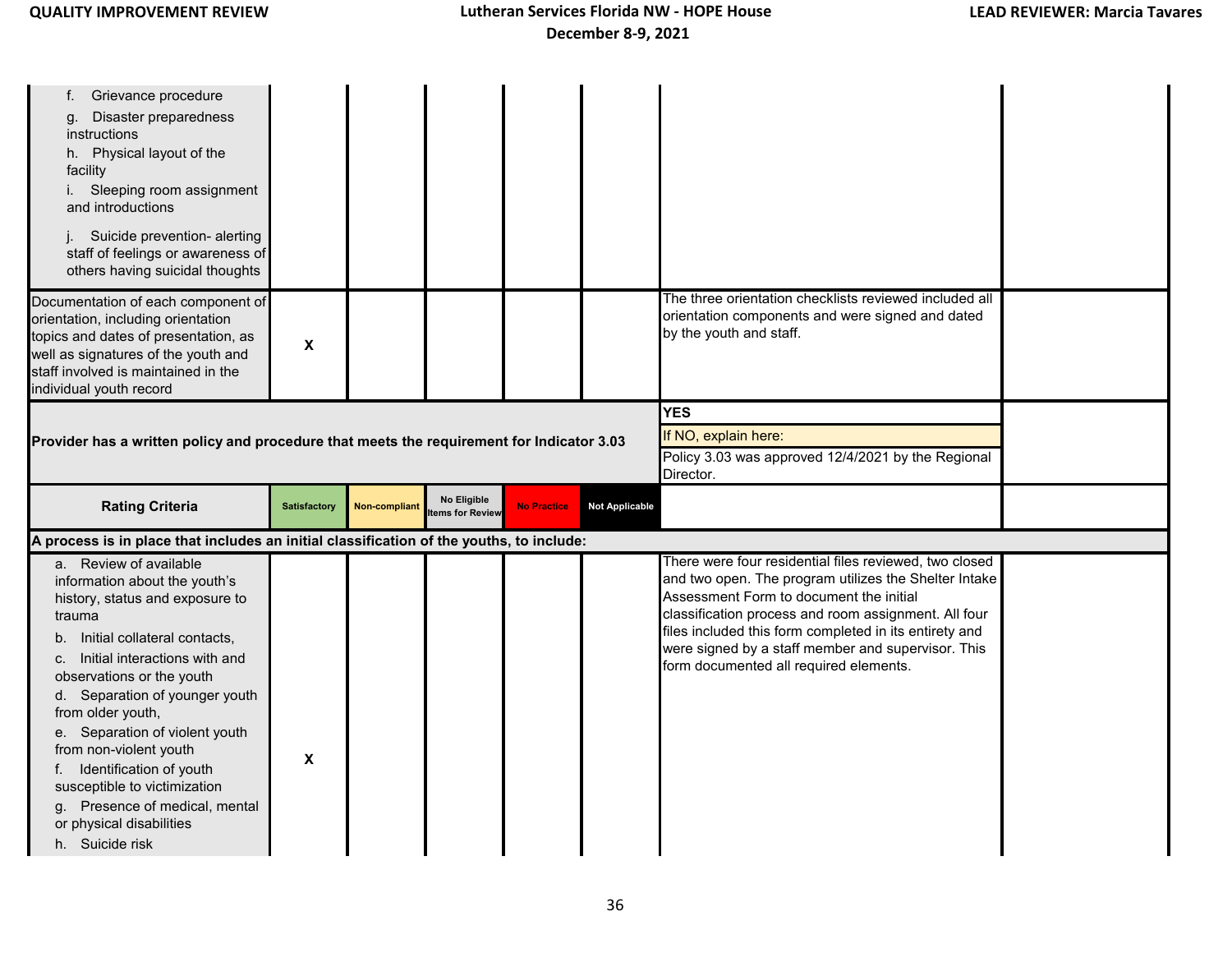| i. Sexual aggression and<br>predatory behavior<br>Sexual orientation gender<br>identity/ expression<br>k. Acute health symptoms<br>requiring quarantine or isolation                                                                                                           |                           |                      |                                |                    |                                                                                                       |                                                                                                                                                                                                                                                                                                                        |  |
|--------------------------------------------------------------------------------------------------------------------------------------------------------------------------------------------------------------------------------------------------------------------------------|---------------------------|----------------------|--------------------------------|--------------------|-------------------------------------------------------------------------------------------------------|------------------------------------------------------------------------------------------------------------------------------------------------------------------------------------------------------------------------------------------------------------------------------------------------------------------------|--|
| An alert is immediately entered into<br>the program's alert system when a<br>youth is admitted with special needs<br>and risks such as risk of suicide,<br>mental health, substance abuse,<br>physical health or security risk factors                                         | X                         |                      |                                |                    |                                                                                                       | Alerts for the four youth were documented on the<br>intake forms and the applicable color-coded dots<br>were placed on each file.                                                                                                                                                                                      |  |
| Provider has a written policy and procedure that meets the requirement for Indicator 3.04                                                                                                                                                                                      |                           |                      |                                |                    | <b>YES</b><br>If NO, explain here:<br>Policy 3.04 was approved 12/4/2021 by the Regional<br>Director. |                                                                                                                                                                                                                                                                                                                        |  |
| <b>Rating Criteria</b>                                                                                                                                                                                                                                                         | <b>Satisfactory</b>       | <b>Non-compliant</b> | No Eligible<br>tems for Review | <b>No Practice</b> | <b>Not Applicable</b>                                                                                 |                                                                                                                                                                                                                                                                                                                        |  |
| Log book entries that could impact<br>the security and safety of the youth<br>and/or program are highlighted                                                                                                                                                                   | X                         |                      |                                |                    |                                                                                                       | The provider uses an electronic logbook. Logbook<br>entries reviewed were for May 2-8, 2021, June 6-12,<br>2021, August 1-7, 2021, September 5-11, 2021, and<br>October 3-9, 2021. A review of the log book found<br>entries that could impact the security and safety of the<br>youth and/or program are highlighted. |  |
| All entries are brief, legibly written in<br>ink and include:<br>• Date and time of the incident,<br>event or activity<br>• Names of youth and staff<br>involved<br>• Brief statement providing<br>pertinent information<br>• Name and signature of person<br>making the entry | $\boldsymbol{\mathsf{x}}$ |                      |                                |                    |                                                                                                       | All entries were found to be brief and legible,<br>including the date and time of event, name of youth<br>and staff involved, brief statement providing pertinent<br>information, and the first initial and last name of the<br>person making the entry                                                                |  |
| Recording errors are struck through<br>with a single line. The staff person<br>must initial and date the correction.<br>The use of whiteout and erasures is<br>prohibited.                                                                                                     |                           |                      | X                              |                    |                                                                                                       | There were no observable errors documented in the e-<br>logbook to assess practice.                                                                                                                                                                                                                                    |  |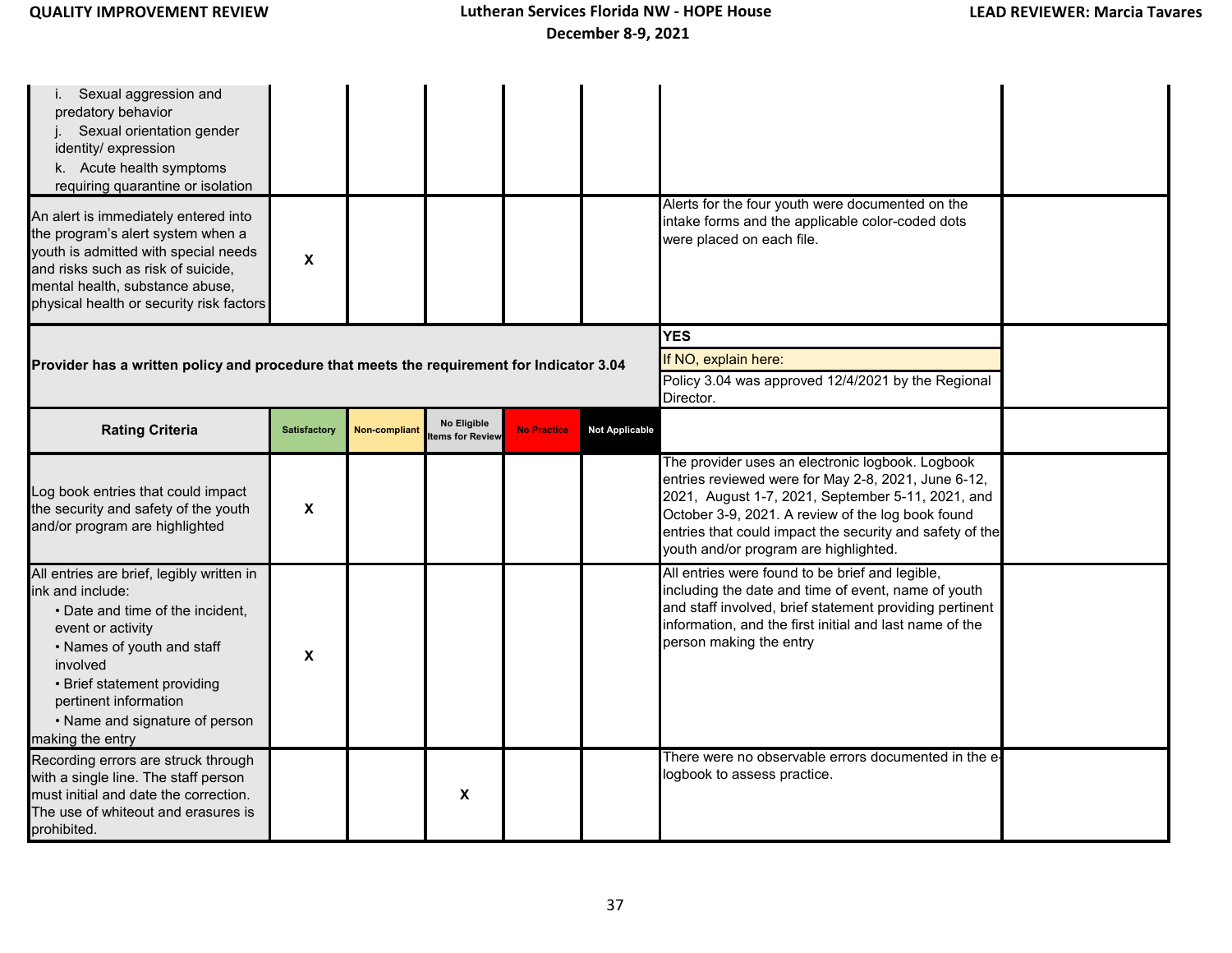| The program director or designee<br>reviews the facility logbook(s) every<br>week and makes a note<br>chronologically in the logbook<br>indicating the dates reviewed and if<br>any correction, recommendations and<br>follow-up are required and sign/date<br>the entry |                     | X                         |                                |                    |                       | There was no documentation of the program<br>supervisor or designee reviewing the facility logbook<br>every week and making a note chronologically with<br>recommendations and signed the entry.                         | Limited Exception:<br>Program supervisor's<br>weekly reviews of the<br>logbook with notes<br>indicating dates reviewed,<br>corrections and/or<br>recommendations were<br>not observed for the<br>review period. |
|--------------------------------------------------------------------------------------------------------------------------------------------------------------------------------------------------------------------------------------------------------------------------|---------------------|---------------------------|--------------------------------|--------------------|-----------------------|--------------------------------------------------------------------------------------------------------------------------------------------------------------------------------------------------------------------------|-----------------------------------------------------------------------------------------------------------------------------------------------------------------------------------------------------------------|
| All staff review the logbook of the<br>previous two shifts and makes an<br>entry signed and dated into the<br>logbook indicating the dates reviewed                                                                                                                      |                     | X                         |                                |                    |                       | There was documentation staff reviewing the logbook<br>when signing in for duty; entries were signed and<br>dated.                                                                                                       | Limited Exception:<br>Staff reviews of the<br>logbook do not include<br>the dates that were<br>reviewed in the logbook.                                                                                         |
| At the beginning of their shift,<br>oncoming supervisor and shelter<br>counselor reviews the logbook of all<br>shifts since their last log entry and<br>makes a signed and dated entry and<br>into log book indicating the dates<br>reviewed.                            |                     | $\boldsymbol{\mathsf{X}}$ |                                |                    |                       | There was documentation of the oncoming supervisor Limited Exception:<br>and the shelter counselor reviewing the log book of all Oncoming supervisor and<br>shifts since their last entry that were signed and<br>dated. | shelter counselor's review<br>of the logbook does not<br>include the dates that<br>were reviewed in the<br>logbook.                                                                                             |
| Logbook entries include:<br>a. Supervision and resident counts<br>b. Visitation and home visits                                                                                                                                                                          | $\pmb{\chi}$        |                           |                                |                    |                       | Logbook entries reviewed were observed to<br>document resident counts, visitation, and home visits.                                                                                                                      |                                                                                                                                                                                                                 |
|                                                                                                                                                                                                                                                                          |                     |                           |                                |                    |                       | <b>YES</b>                                                                                                                                                                                                               |                                                                                                                                                                                                                 |
| Provider has a written policy and procedure that meets the requirement for Indicator 3.05                                                                                                                                                                                |                     |                           |                                |                    |                       | If NO, explain here:<br>Policy 3.05 was approved 12/4/2021 by the Regional<br>Director.                                                                                                                                  |                                                                                                                                                                                                                 |
| <b>Rating Criteria</b>                                                                                                                                                                                                                                                   | <b>Satisfactory</b> | Non-compliant             | No Eligible<br>tems for Review | <b>No Practice</b> | <b>Not Applicable</b> |                                                                                                                                                                                                                          |                                                                                                                                                                                                                 |
| The program has a detailed written<br>description of the BMS, and it is<br>explained during program orientation                                                                                                                                                          | X                   |                           |                                |                    |                       | The program has a written description of the behavior<br>management system that is explained and given to<br>the youth at intake. This was found in five reviewed<br>files.                                              |                                                                                                                                                                                                                 |
| <b>Behavior Management Strategies</b><br><b>MUST include:</b>                                                                                                                                                                                                            |                     |                           |                                |                    |                       | The BMS is designed to teach new behaviors and<br>help youth understand the natural consequences for                                                                                                                     |                                                                                                                                                                                                                 |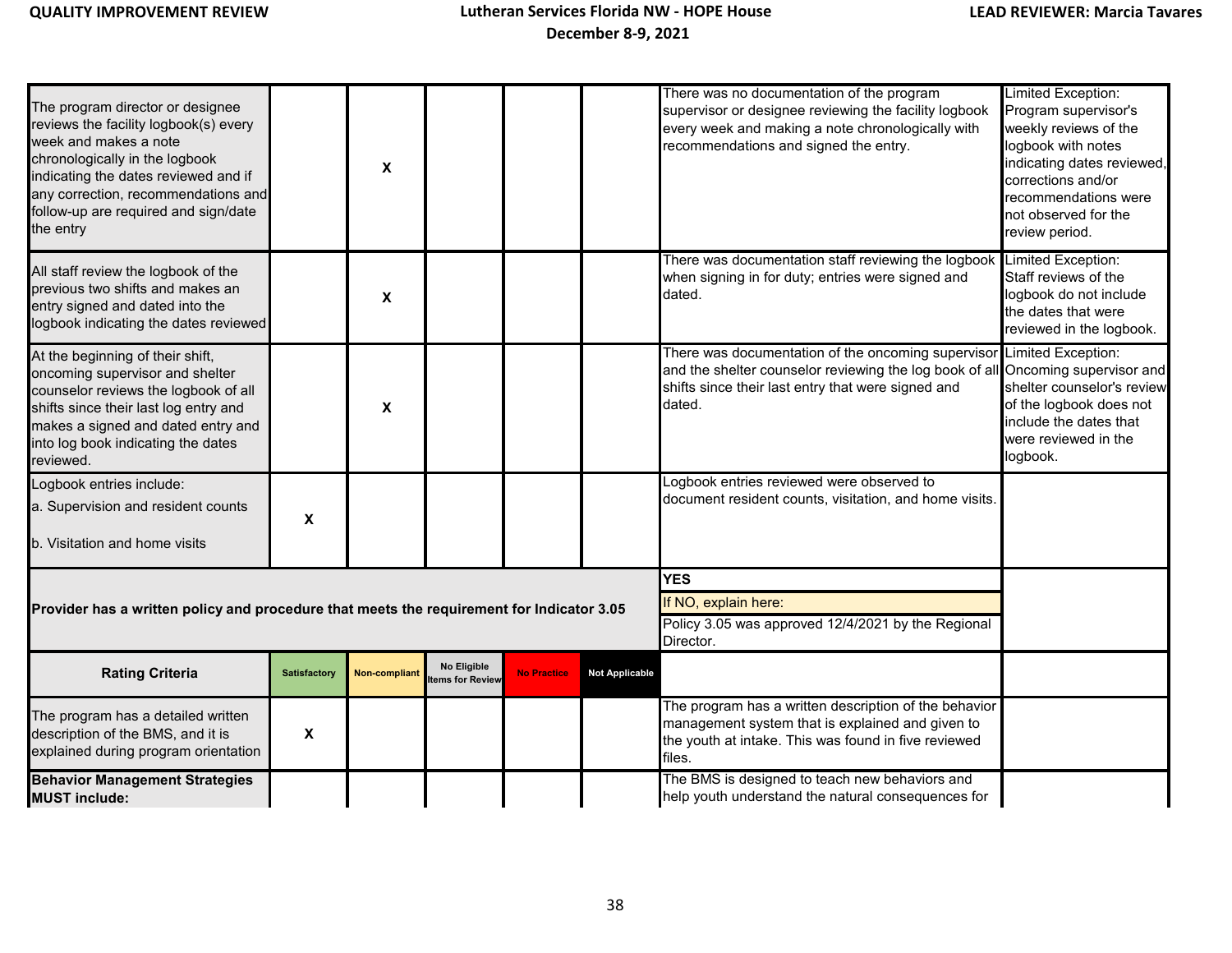| a. Supervisors are trained BMS<br>is designed to teach youth new<br>behaviors and help youth<br>understand the natural<br>consequences for their actions<br>b. Behavioral interventions are<br>applied immediately, with<br>certainty, and reflect the severity<br>of the behavior<br>c. BMS uses a wide variety of<br>awards/incentives to encourage<br>participation and completion of<br>the program |   |  |  | their actions. Behavioral interventions are applied<br>immediately by staff and reflect the severity of the<br>behavior. The BMS provides constructive discipline<br>that encourages youth to meet behavioral<br>expectations. Physical intervention techniques<br>approved by Florida Network and DJJ are used as a<br>last resort. Youth have the opportunity to give<br>feedback regarding the use of rewards and<br>consequences. Youth are not denied basic rights<br>such as meals, clothing, sleep, services, exercises or<br>correspondence privileges. The BMS has a variety of<br>awards/incentives to encourage participation and<br>completion of the program. |  |
|---------------------------------------------------------------------------------------------------------------------------------------------------------------------------------------------------------------------------------------------------------------------------------------------------------------------------------------------------------------------------------------------------------|---|--|--|----------------------------------------------------------------------------------------------------------------------------------------------------------------------------------------------------------------------------------------------------------------------------------------------------------------------------------------------------------------------------------------------------------------------------------------------------------------------------------------------------------------------------------------------------------------------------------------------------------------------------------------------------------------------------|--|
| d. Appropriate consequences<br>and sanctions are used by the<br>program and consequences for<br>behavior are logical and designed<br>to promote skill-building for the<br>youth                                                                                                                                                                                                                         | X |  |  |                                                                                                                                                                                                                                                                                                                                                                                                                                                                                                                                                                                                                                                                            |  |
| e. Counseling, verbal<br>intervention and de-escalation<br>techniques are used prior to<br>physical intervention (Only<br>techniques approved by the<br>Florida Network and DJJ are used<br>if physical intervention is<br>required)                                                                                                                                                                    |   |  |  |                                                                                                                                                                                                                                                                                                                                                                                                                                                                                                                                                                                                                                                                            |  |
| f. Only staff discipline youth.<br>Group discipline is not imposed<br>g. Room restriction is not used<br>as part of the system or for youth<br>who are physically and/or<br>emotionally out of control                                                                                                                                                                                                  |   |  |  |                                                                                                                                                                                                                                                                                                                                                                                                                                                                                                                                                                                                                                                                            |  |
| h. Youth should never be denied<br>basic rights such as meals,<br>clothing, sleep, services,<br>exercise, or correspondence<br>privileges                                                                                                                                                                                                                                                               |   |  |  |                                                                                                                                                                                                                                                                                                                                                                                                                                                                                                                                                                                                                                                                            |  |
| Program's Use of the BMS                                                                                                                                                                                                                                                                                                                                                                                |   |  |  |                                                                                                                                                                                                                                                                                                                                                                                                                                                                                                                                                                                                                                                                            |  |
| All staff are trained in the theory and<br>practice of administering BMS<br>rewards and consequences                                                                                                                                                                                                                                                                                                    | X |  |  | There was documentation of all staff being trained in<br>the theory and practice of administering BMS rewards<br>and consequences.                                                                                                                                                                                                                                                                                                                                                                                                                                                                                                                                         |  |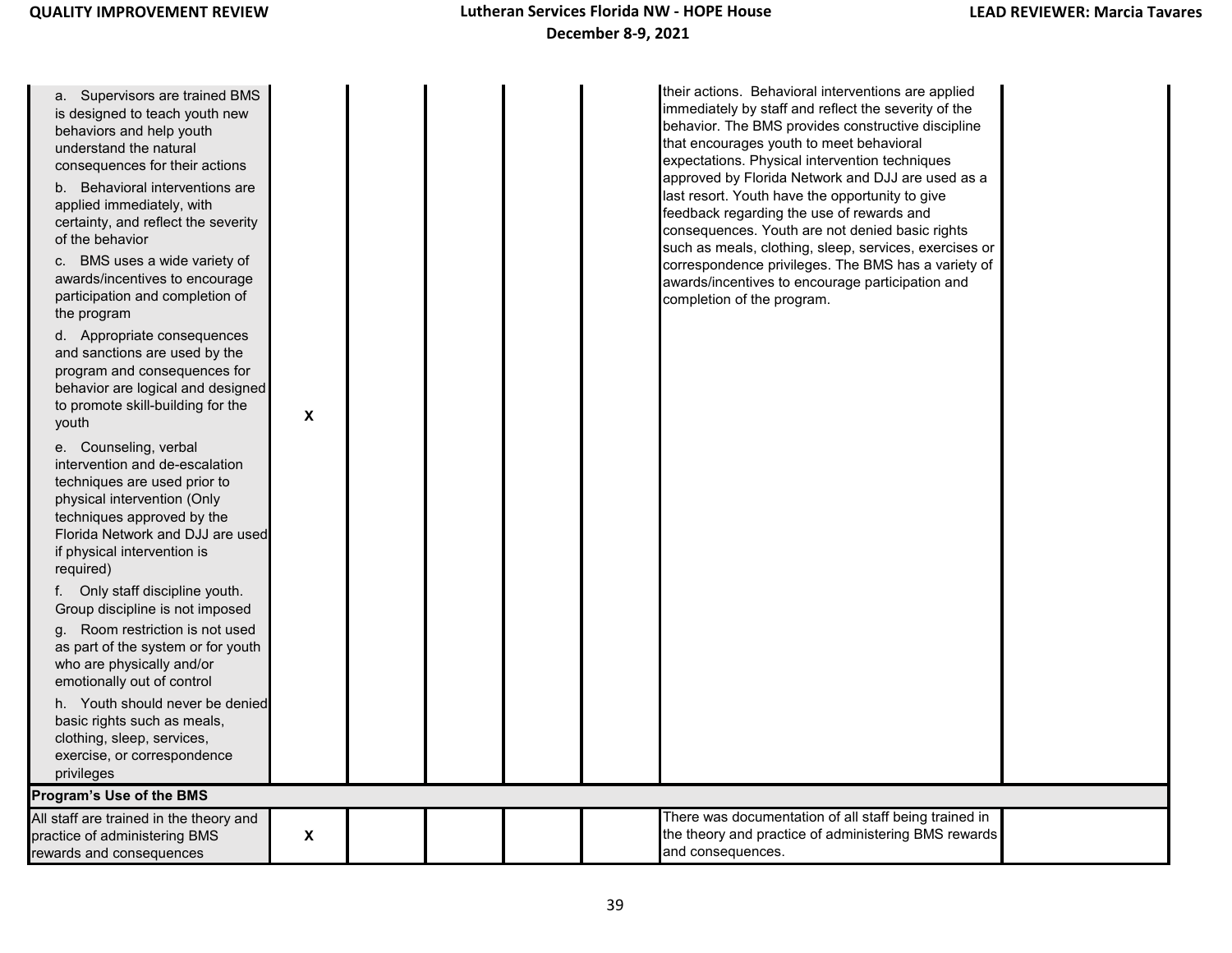| There is a protocol for providing<br>feedback and evaluation of staff<br>regarding their use of BMS rewards<br>and consequences                                                              | X                         |               |                                       |                    |                       | A review of staff meeting minutes revealed staff are<br>provided feedback during monthly meetings<br>concerning the BMS.                                                         |  |
|----------------------------------------------------------------------------------------------------------------------------------------------------------------------------------------------|---------------------------|---------------|---------------------------------------|--------------------|-----------------------|----------------------------------------------------------------------------------------------------------------------------------------------------------------------------------|--|
| Supervisors are trained to monitor the<br>use of rewards and consequences by<br>their staff                                                                                                  | $\boldsymbol{\mathsf{X}}$ |               |                                       |                    |                       | A review of staff training files revealed supervisors are<br>trained to monitor the use of behavioral interventions<br>by their staff.                                           |  |
|                                                                                                                                                                                              |                           |               |                                       |                    |                       | <b>YES</b>                                                                                                                                                                       |  |
| Provider has a written policy and procedure that meets the requirement for Indicator 3.06                                                                                                    |                           |               |                                       |                    |                       | If NO, explain here:                                                                                                                                                             |  |
|                                                                                                                                                                                              |                           |               |                                       |                    |                       | Policy 3.06 was approved 12/4/2021 by the Regional<br>Director.                                                                                                                  |  |
| <b>Rating Criteria</b>                                                                                                                                                                       | <b>Satisfactory</b>       | Non-compliant | <b>No Eligible</b><br>tems for Review | <b>No Practice</b> | <b>Not Applicable</b> |                                                                                                                                                                                  |  |
| The program maintains minimum<br>staffing ratios as required by Florida<br>Administrative Code and contract.<br>• 1 staff to 6 youth during awake<br>hours and community activities          | X                         |               |                                       |                    |                       | A review of staff schedules for the review period and<br>log book entries documented required staffing ratios<br>were met for awake hours and sleeping hours.                    |  |
| 1 staff to 12 youth during the sleep<br>period                                                                                                                                               |                           |               |                                       |                    |                       |                                                                                                                                                                                  |  |
| All shifts must always provide a<br>minimum of two staff present                                                                                                                             | X                         |               |                                       |                    |                       | The staff schedules reviewed for the last six months<br>documented at least two staff were present on all<br>shifts.                                                             |  |
| Program staff included in staff-to-<br>youth ratio includes only staff that are<br>background screened and properly<br>trained youth care workers,<br>supervision staff, and treatment staff | $\pmb{\chi}$              |               |                                       |                    |                       | All staff that were included in staff-to-youth ratios had<br>an eligible background screening completed and had<br>been appropriately trained.                                   |  |
| The staff schedule is provided to staff<br>or posted in a place visible to staff                                                                                                             | X                         |               |                                       |                    |                       | During the facility tour, the schedule was observed<br>posted in the YCS office area.                                                                                            |  |
| There is a holdover or overtime<br>rotation roster which includes the<br>telephone numbers of staff who may<br>be accessed when additional<br>coverage is needed                             | X                         |               |                                       |                    |                       | There is a roster, listing staff and their contact<br>information in case additional staff coverage is<br>needed. This information is also located in the "Pass<br>Down" folder. |  |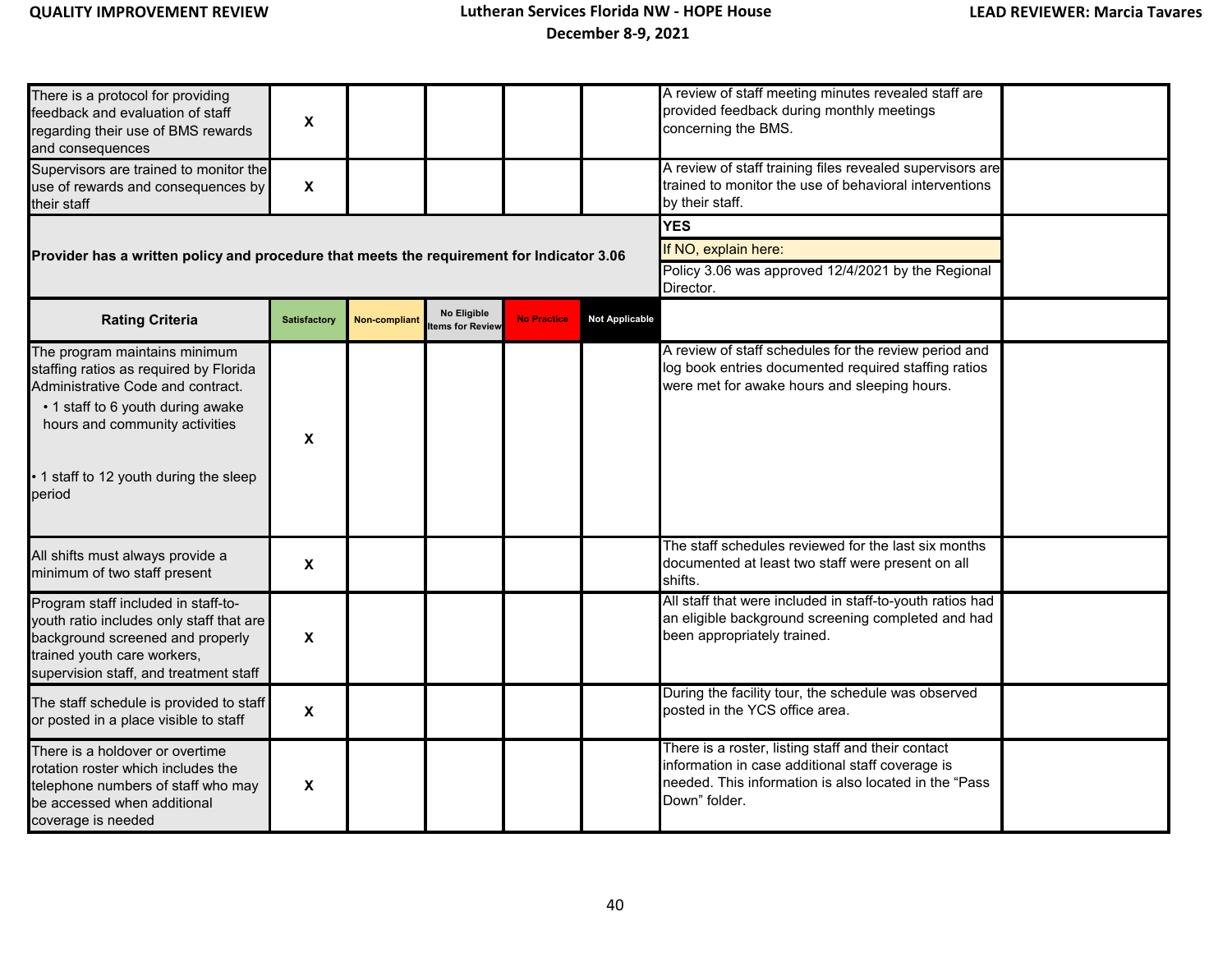| Staff observe youth at least every 15<br>minutes while they are in their<br>sleeping room, either during the sleep<br>period or at other times, such as<br>during illness or room restriction                                                                                 | X                   |                      |                                |                    |                       | A review of the video surveillance system for the<br>following dates and times showed consistent fifteen-<br>minute checks by staff: November 10th, 12am-2am;<br>November 14th, 2am-4am; November 19th, 4am-<br>6am; November 26th, 1am-3am; and December 6th,<br>3am-5am. The log book also confirmed staff were<br>constantly observing the youth every fifteen minutes<br>and documenting observations in real time.<br>Physical layout of sleeping arrangements: There are 3<br>bedrooms on the 2nd floor of the facility. Bedrooms<br>are across and adjacent to each other. |  |
|-------------------------------------------------------------------------------------------------------------------------------------------------------------------------------------------------------------------------------------------------------------------------------|---------------------|----------------------|--------------------------------|--------------------|-----------------------|-----------------------------------------------------------------------------------------------------------------------------------------------------------------------------------------------------------------------------------------------------------------------------------------------------------------------------------------------------------------------------------------------------------------------------------------------------------------------------------------------------------------------------------------------------------------------------------|--|
|                                                                                                                                                                                                                                                                               |                     |                      |                                |                    |                       | <b>YES</b>                                                                                                                                                                                                                                                                                                                                                                                                                                                                                                                                                                        |  |
| Provider has a written policy and procedure that meets the requirement for Indicator 3.07                                                                                                                                                                                     |                     |                      |                                |                    |                       | If NO, explain here:                                                                                                                                                                                                                                                                                                                                                                                                                                                                                                                                                              |  |
|                                                                                                                                                                                                                                                                               |                     |                      |                                |                    |                       | Policy 3.07 was approved 12/4/2021 by the Regional<br>Director.                                                                                                                                                                                                                                                                                                                                                                                                                                                                                                                   |  |
| <b>Rating Criteria</b>                                                                                                                                                                                                                                                        | <b>Satisfactory</b> | <b>Non-compliant</b> | No Eligible<br>tems for Review | <b>No Practice</b> | <b>Not Applicable</b> |                                                                                                                                                                                                                                                                                                                                                                                                                                                                                                                                                                                   |  |
| <b>Surveillance System</b>                                                                                                                                                                                                                                                    |                     |                      |                                |                    |                       |                                                                                                                                                                                                                                                                                                                                                                                                                                                                                                                                                                                   |  |
| The agency, at a minimum, shall<br>demonstrate:<br>a. A written notice that is<br>conspicuously posted on the<br>premises for the purpose of<br>security<br>b. System can capture and<br>retain video photographic images<br>which must be stored for a<br>minimum of 30 days |                     |                      |                                |                    |                       | A sign is posted on the outside of the front door<br>stating there are cameras in use inside the building.<br>The surveillance system is capable of maintaining at<br>least 30 of days footage. All cameras are visible and<br>can be seen without needing to move objects out the<br>way. These cameras are located in any area where<br>residents and clients gather. Cameras are not located<br>in the youth bedrooms or bathrooms.                                                                                                                                            |  |
| c. System can record date, time,<br>and location; maintain resolution<br>that enables facial recognition<br>d. Back-up capabilities consist<br>of cameras' ability to operate                                                                                                 | X                   |                      |                                |                    |                       |                                                                                                                                                                                                                                                                                                                                                                                                                                                                                                                                                                                   |  |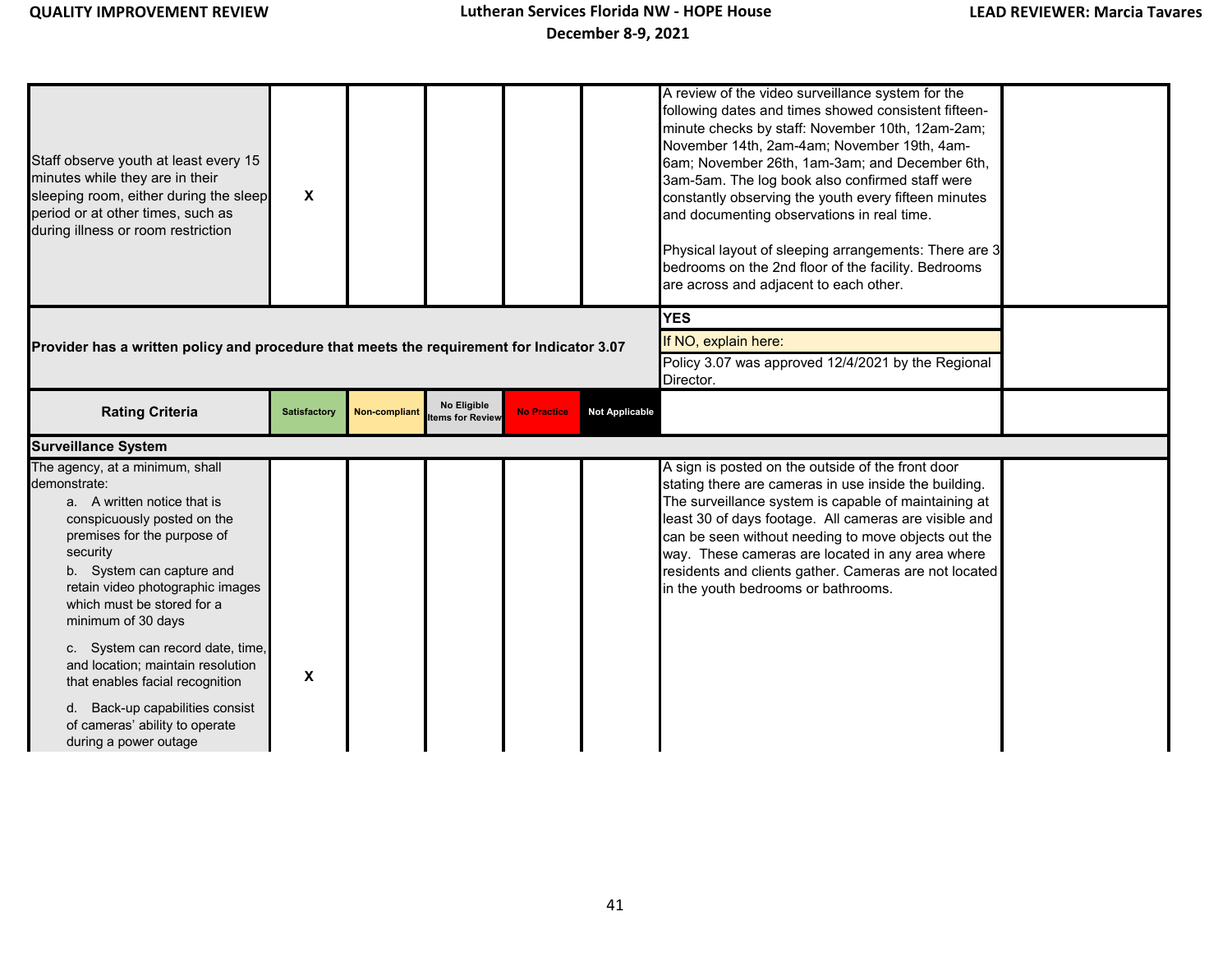| e. Have cameras placed in<br>interior and exterior general<br>locations of the shelter where<br>youth and staff congregate and<br>where visitors enter and exit.<br>Cameras are never placed in<br>bathrooms or sleeping quarters.<br>f. All cameras are visible |                           |                      |                                |                    |                                                                                                       |                                                                                                                                                                                                                                                      |                                                                                                                                                              |
|------------------------------------------------------------------------------------------------------------------------------------------------------------------------------------------------------------------------------------------------------------------|---------------------------|----------------------|--------------------------------|--------------------|-------------------------------------------------------------------------------------------------------|------------------------------------------------------------------------------------------------------------------------------------------------------------------------------------------------------------------------------------------------------|--------------------------------------------------------------------------------------------------------------------------------------------------------------|
| A list of designated personnel who can<br>access the video surveillance system is<br>maintained (includes off-site capability<br>per personnel)?                                                                                                                 | $\boldsymbol{\mathsf{x}}$ |                      |                                |                    |                                                                                                       | The program maintains a list of staff who can access<br>the video surveillance system. The list consisted of<br>supervisory staff.                                                                                                                   |                                                                                                                                                              |
| Supervisory review of video is<br>conducted a minimum of once every 14<br>days and timeframes reviewed are<br>noted in the logbook.<br>The reviews assess the activities of the<br>facility and include a review of random<br>sample of overnight shifts         |                           | X                    |                                |                    |                                                                                                       | The program supervisor/designee is responsible for<br>conducting random video review every 14 days. No<br>supporting documentation was provided to support<br>practice within the past 6 months.                                                     | Limited Exception:<br>There is no<br>documentation to support<br>video footage was<br>reviewed by the<br>supervisor at any time<br>within the past 6 months. |
| Grant the requesting of video recordings<br>to yield a result within 24-72 hours from<br>program quality improvement visits and<br>when an investigation is pursued after<br>an allegation of an incident                                                        | $\boldsymbol{\mathsf{x}}$ |                      |                                |                    |                                                                                                       | The program has procedures in place per policy 3.07 -<br>Video Surveillance System to handle requests of<br>video recordings within 24 - 72 hours.                                                                                                   |                                                                                                                                                              |
| Camera service order/requests will be<br>made within 24 hours of discovery of<br>camera malfunctioning or being<br>inoperable. All efforts made to obtain<br>repairs are documented and maintained                                                               |                           |                      | X                              |                    |                                                                                                       | There were no formal camera service order/repair<br>requests during the review period. However, the<br>program has procedures in place to ensure service<br>orders are made within 24 hours of discovery and<br>includes documentation requirements. |                                                                                                                                                              |
| Provider has a written policy and procedure that meets the requirement for Indicator 4.01                                                                                                                                                                        |                           |                      |                                |                    | <b>YES</b><br>If NO, explain here:<br>Policy 4.01 was approved 12/4/2021 by the Regional<br>Director. |                                                                                                                                                                                                                                                      |                                                                                                                                                              |
| <b>Rating Criteria</b>                                                                                                                                                                                                                                           | <b>Satisfactory</b>       | <b>Non-compliant</b> | No Eligible<br>tems for Review | <b>No Practice</b> | <b>Not Applicable</b>                                                                                 |                                                                                                                                                                                                                                                      |                                                                                                                                                              |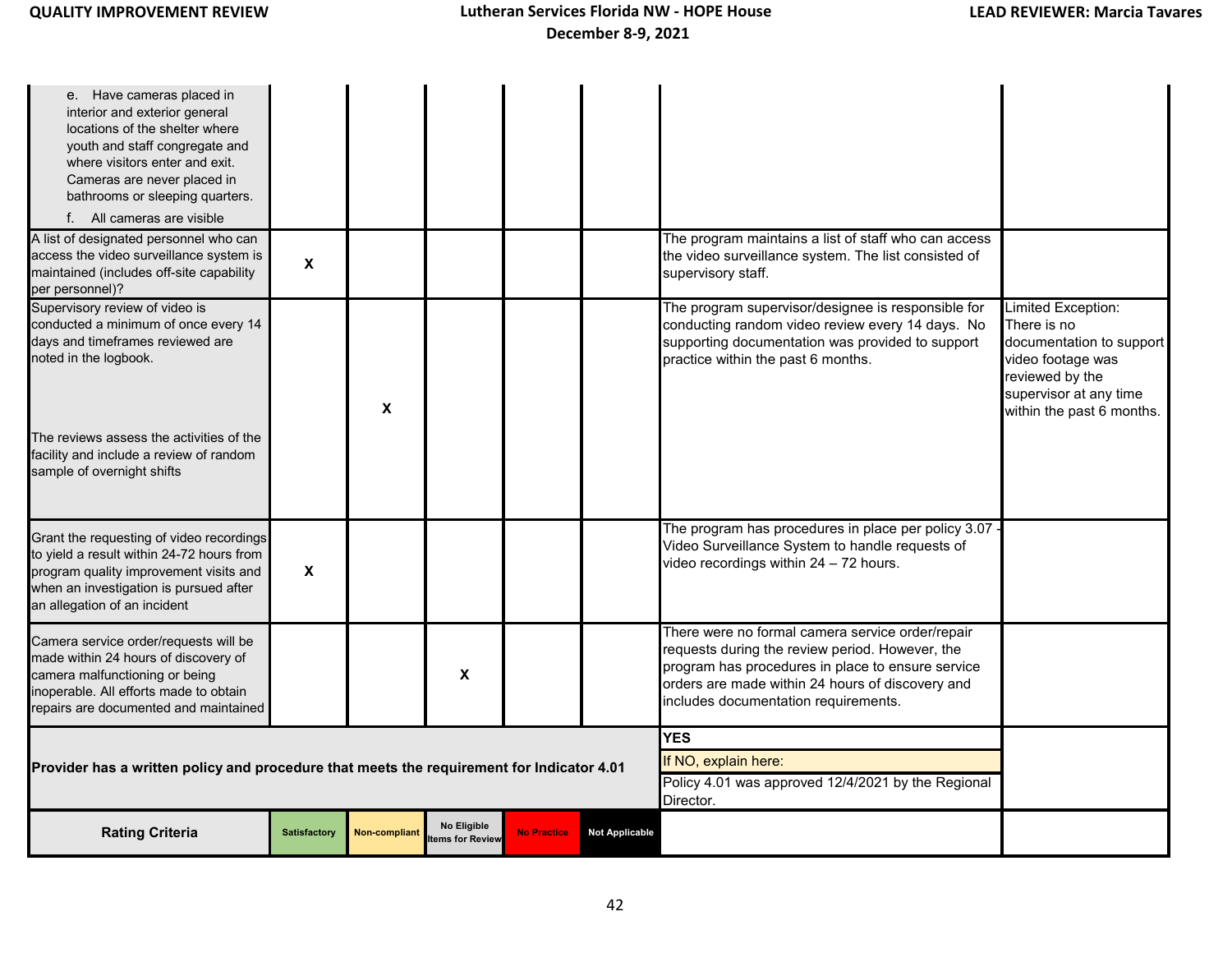| <b>Preliminary Healthcare Screening</b>                                                                                                                                                                                                                                                                                                                                                                                                                                         |   |  |              |  |  |                                                                                                                                                                                                                              |  |  |
|---------------------------------------------------------------------------------------------------------------------------------------------------------------------------------------------------------------------------------------------------------------------------------------------------------------------------------------------------------------------------------------------------------------------------------------------------------------------------------|---|--|--------------|--|--|------------------------------------------------------------------------------------------------------------------------------------------------------------------------------------------------------------------------------|--|--|
| <b>Screening includes:</b><br>a. Current medications<br>b. Existing (acute and chronic)<br>medical conditions<br>c. Allergies<br>Recent injuries or illnesses<br>d.<br>Presence of pain or other<br>e.<br>physical distress<br>f. Observation for evidence of<br>illness, injury, physical distress,<br>difficulty moving, etc.<br>g. Unservation for presence of<br>scars, tattoos, or other skin<br>markinge<br>h. Acute health symptoms<br>requiring quarantine or isolation | X |  |              |  |  | A total of two open and three closed residential<br>records were reviewed. The health screening section<br>of the CINS/FINS Intake Form was completed in all<br>five files and included all required elements.               |  |  |
| <b>Referral and Follow-up</b>                                                                                                                                                                                                                                                                                                                                                                                                                                                   |   |  |              |  |  |                                                                                                                                                                                                                              |  |  |
| Youth with chronic medical conditions<br>have a referral to ensure medical care<br>(e.g. diabetes, pregnancy, seizure<br>disorder, cardiac disorders, asthma,<br>tuberculosis, hemophilia, head injuries,<br>etc.)                                                                                                                                                                                                                                                              | X |  |              |  |  | Two of the five files presented youth with a chronic<br>condition that was identified and noted. However,<br>these medical conditions were previously existent and<br>did not require referral for current medical services. |  |  |
| When needed, the parent is involved<br>with the coordination and scheduling of<br>follow-up medical appointments                                                                                                                                                                                                                                                                                                                                                                |   |  | $\pmb{\chi}$ |  |  | None of the youth reviewed required follow-up<br>medical appointments.                                                                                                                                                       |  |  |
| All medical referrals are documented on<br>a daily log.                                                                                                                                                                                                                                                                                                                                                                                                                         | X |  |              |  |  | Each youth has a form in their file to document all<br>referrals and the program maintains a log for offsite<br>medical services.                                                                                            |  |  |
| The program has a thorough referral<br>process and a mechanism for<br>necessary follow-up medical care as<br>required and/or needed                                                                                                                                                                                                                                                                                                                                             | X |  |              |  |  | The agency has procedures in place to include the<br>parent in any follow- up medical appointment or<br>referrals when needed.                                                                                               |  |  |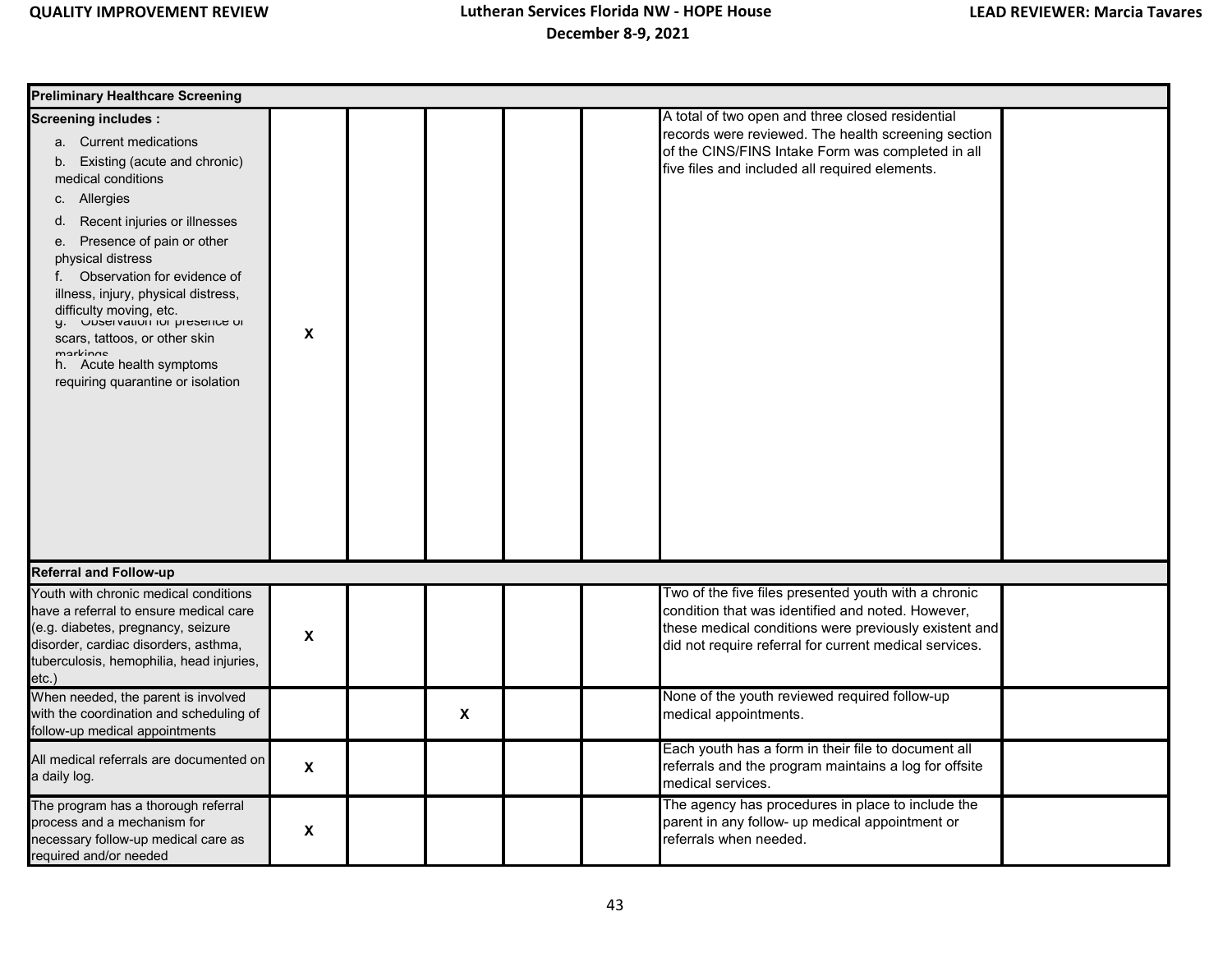|                                                                                                                                                                                                                                                              |                           |                      |                                |                    |                                                                                         | <b>YES</b>                                                                                                                                                                                                                 |  |  |  |  |
|--------------------------------------------------------------------------------------------------------------------------------------------------------------------------------------------------------------------------------------------------------------|---------------------------|----------------------|--------------------------------|--------------------|-----------------------------------------------------------------------------------------|----------------------------------------------------------------------------------------------------------------------------------------------------------------------------------------------------------------------------|--|--|--|--|
| Provider has a written policy and procedure that meets the requirement for Indicator 4.02                                                                                                                                                                    |                           |                      |                                |                    |                                                                                         | If NO, explain here:                                                                                                                                                                                                       |  |  |  |  |
|                                                                                                                                                                                                                                                              |                           |                      |                                |                    |                                                                                         | Policy 4.02 was approved 12/4/2021 by the Regional                                                                                                                                                                         |  |  |  |  |
|                                                                                                                                                                                                                                                              |                           |                      |                                |                    | Director.                                                                               |                                                                                                                                                                                                                            |  |  |  |  |
| <b>Rating Criteria</b>                                                                                                                                                                                                                                       | Satisfactory              | <b>Non-compliant</b> | No Eligible<br>ems for Review  | <b>No Practice</b> | <b>Not Applicable</b>                                                                   |                                                                                                                                                                                                                            |  |  |  |  |
| <b>Suicide Risk Screening and Approval</b>                                                                                                                                                                                                                   |                           |                      |                                |                    |                                                                                         |                                                                                                                                                                                                                            |  |  |  |  |
| Suicide risk screening occurred during<br>the initial intake and screening process.<br>Suicide screening results reviewed and<br>signed by the supervisor and<br>documented in the youth's case file.                                                        | $\boldsymbol{\mathsf{x}}$ |                      |                                |                    |                                                                                         | A total of one open and four closed residential<br>records were reviewed. Each of five files contained a<br>suicide risk screening completed during the initial<br>intake process and signed by a supervisor.              |  |  |  |  |
| The program's suicide risk assessment<br>has been approved by the Florida<br>Network of Youth and Family Services                                                                                                                                            | $\boldsymbol{\mathsf{x}}$ |                      |                                |                    |                                                                                         | The agency's suicide risk assessment was approved<br>by the Florida Network.                                                                                                                                               |  |  |  |  |
| <b>Supervision of Youth with Suicide Risk</b>                                                                                                                                                                                                                |                           |                      |                                |                    |                                                                                         |                                                                                                                                                                                                                            |  |  |  |  |
| Youth are placed on the appropriate<br>level of supervision based on the results<br>of the suicide risk assessment.                                                                                                                                          | $\pmb{\mathsf{x}}$        |                      |                                |                    |                                                                                         | Each of the five youth were placed on sight-and-<br>sound supervision until they were assessed by a<br>licensed mental health professional. Each file<br>contained a suicide risk assessment completed within<br>24 hours. |  |  |  |  |
| Staff person assigned to monitor youth<br>documented youth's behavior at 30<br>minute or less intervals                                                                                                                                                      | X                         |                      |                                |                    |                                                                                         | A review of observation logs found youth were<br>monitored at least every thirty minutes while on sight-<br>and-sound supervision.                                                                                         |  |  |  |  |
| Supervision level was not<br>changed/reduced until a licensed<br>professional or a non-licensed mental<br>health professional under the<br>supervision of a licensed professional<br>completed a further assessment OR<br>Baker Act by local law enforcement | X                         |                      |                                |                    |                                                                                         | All five of the youth were removed from sight-and-<br>sound supervision once a suicide risk assessment<br>was completed by a licensed professional.                                                                        |  |  |  |  |
|                                                                                                                                                                                                                                                              |                           |                      |                                |                    |                                                                                         | <b>YES</b>                                                                                                                                                                                                                 |  |  |  |  |
| Provider has a written policy and procedure that meets the requirement for Indicator 4.03                                                                                                                                                                    |                           |                      |                                |                    | If NO, explain here:<br>Policy 4.03 was approved 12/4/2021 by the Regional<br>Director. |                                                                                                                                                                                                                            |  |  |  |  |
| <b>Rating Criteria</b>                                                                                                                                                                                                                                       | Satisfactory              | <b>Non-compliant</b> | No Eligible<br>tems for Review | <b>No Practice</b> | <b>Not Applicable</b>                                                                   |                                                                                                                                                                                                                            |  |  |  |  |
| <b>Medication Storage</b>                                                                                                                                                                                                                                    |                           |                      |                                |                    |                                                                                         |                                                                                                                                                                                                                            |  |  |  |  |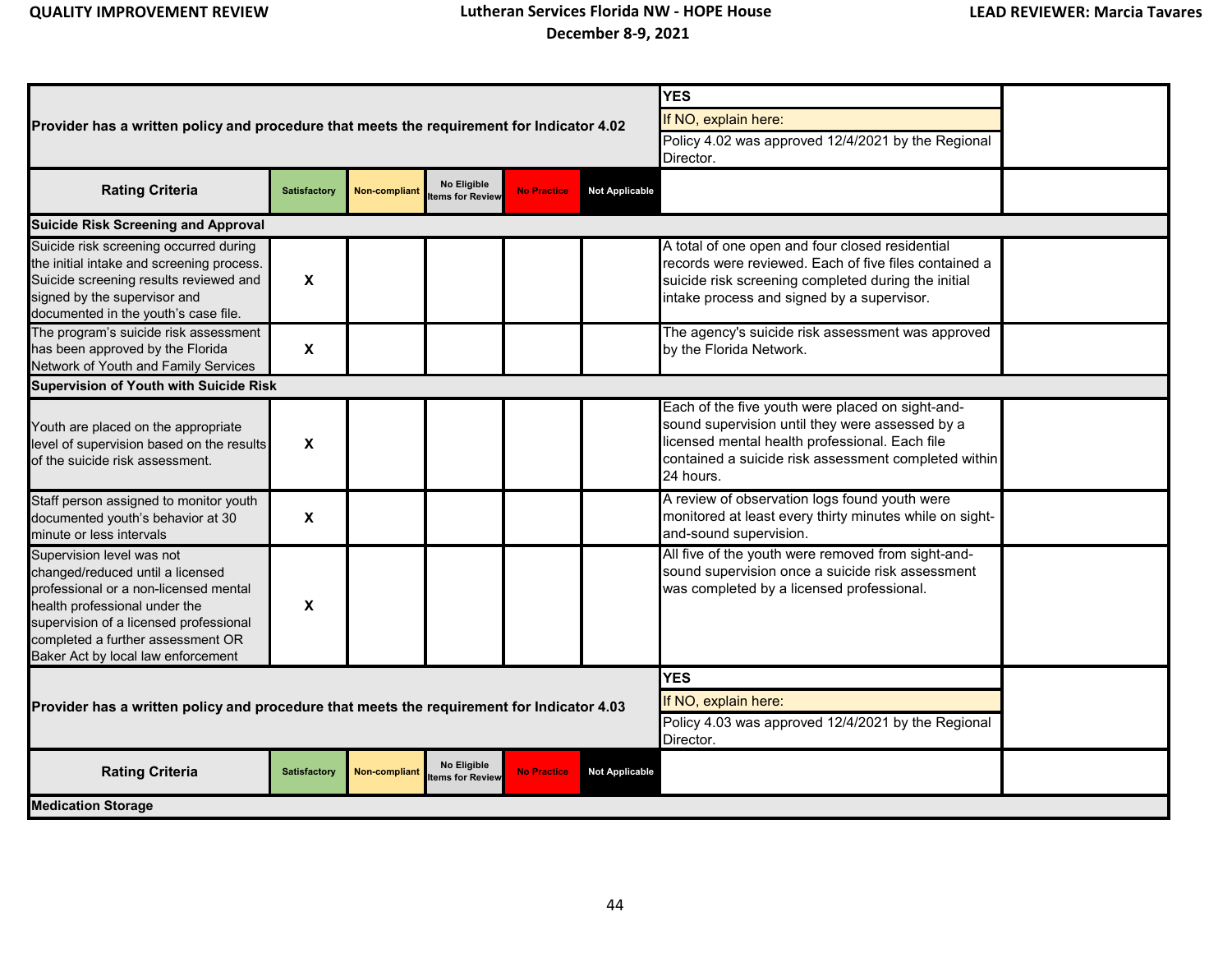| a. All medications are stored in a<br>Pyxis Med-Station 4000 Medication<br>Cabinet that is inaccessible to youth<br>(when unaccompanied by<br>authorized staff)<br>b. Pyxis machine is stored in<br>accordance with guidelines in FS<br>499.0121 and policy section in<br><b>Medication Management</b><br>c. Oral medications are stored<br>separately from injectable epi-pen<br>and topical medications<br>d. Medications requiring<br>refrigeration are stored in a secure<br>refrigerator that is used only for this<br>purpose, at temperature range 2-8<br>degrees C or 36-46 degrees F. (If<br>the refrigerator is not secure, the<br>room is secure and inaccessible to<br>youth.)<br>e. Narcotics and controlled<br>medications are stored in the Med<br>Station<br>f. Pyxis keys with the following<br>labels are accessible to staff in<br>the event they need to access<br>medications if there is a Pyxis<br>malfunction: a TOP COVER b<br><b>BACK PANEL-LEFT TALL</b><br>CABINET LOCK-LEFT, c BACK<br>PANEL- RIGHT TALL CABINET<br><b>LOCK-RIGHT</b> | X |  | A virtual tour of the facility found the Pyxis Med-<br>station was located in the Youth Care Specialist office<br>area inaccessible to youth. All youth medications are<br>stored in the Pyxis Med-Station 4000 Medication<br>Cabinet inaccessible to youth. Topical and oral<br>medications, injectable epi-pens and topical<br>medications are stored separately. The agency has a<br>refrigerator designated for medication needing<br>refrigeration only and the temperature is between 38<br>and 40 degrees Fahrenheit. If there is a malfunction<br>with the Pyxis machine the program has emergency<br>keys in the program's safe to use. |  |
|--------------------------------------------------------------------------------------------------------------------------------------------------------------------------------------------------------------------------------------------------------------------------------------------------------------------------------------------------------------------------------------------------------------------------------------------------------------------------------------------------------------------------------------------------------------------------------------------------------------------------------------------------------------------------------------------------------------------------------------------------------------------------------------------------------------------------------------------------------------------------------------------------------------------------------------------------------------------------------------------------------------------------------------------------------------------|---|--|--------------------------------------------------------------------------------------------------------------------------------------------------------------------------------------------------------------------------------------------------------------------------------------------------------------------------------------------------------------------------------------------------------------------------------------------------------------------------------------------------------------------------------------------------------------------------------------------------------------------------------------------------|--|
| <b>Medication Distribution</b>                                                                                                                                                                                                                                                                                                                                                                                                                                                                                                                                                                                                                                                                                                                                                                                                                                                                                                                                                                                                                                     |   |  |                                                                                                                                                                                                                                                                                                                                                                                                                                                                                                                                                                                                                                                  |  |
|                                                                                                                                                                                                                                                                                                                                                                                                                                                                                                                                                                                                                                                                                                                                                                                                                                                                                                                                                                                                                                                                    |   |  | The agency has a total of five Super Users for the                                                                                                                                                                                                                                                                                                                                                                                                                                                                                                                                                                                               |  |
| a. Agency maintains a minimum of<br>2 Super Users for the Med-Station                                                                                                                                                                                                                                                                                                                                                                                                                                                                                                                                                                                                                                                                                                                                                                                                                                                                                                                                                                                              |   |  | Med-Station and seven staff designated to have<br>access to secured medication, with limited access to<br>control substances. Each of these staff received                                                                                                                                                                                                                                                                                                                                                                                                                                                                                       |  |
| b. Only designated staff<br>delineated in User Permissions<br>have access to secured<br>medications, with limited access to<br>controlled substances (narcotics)                                                                                                                                                                                                                                                                                                                                                                                                                                                                                                                                                                                                                                                                                                                                                                                                                                                                                                   |   |  | training from the registered nurse. Non-licensed staff<br>use a Medication Distribution Log for the distribution<br>of medication. The registered nurse revealed the<br>agency does not accept youth currently prescribed<br>injectable medications, except for epi-pens. When it                                                                                                                                                                                                                                                                                                                                                                |  |
|                                                                                                                                                                                                                                                                                                                                                                                                                                                                                                                                                                                                                                                                                                                                                                                                                                                                                                                                                                                                                                                                    |   |  | comes to medication verification the registered nurse                                                                                                                                                                                                                                                                                                                                                                                                                                                                                                                                                                                            |  |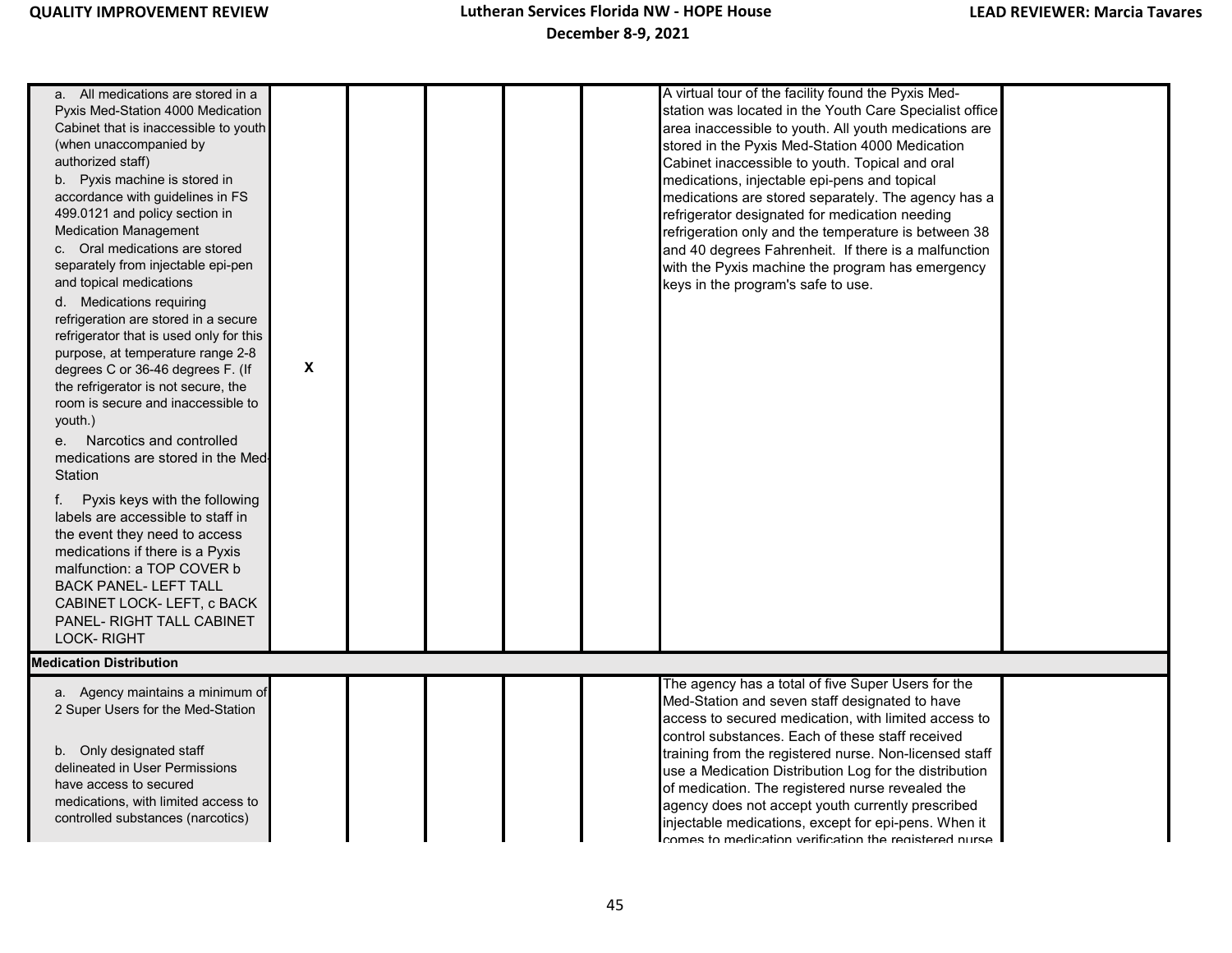| A Medication Distribution Log<br>C.<br>shall be used for distribution of<br>medication by non-licensed and<br>licensed staff<br>d. Agency verifies medication<br>using one of four methods listed in<br>the FNYFS Operations Manual<br>e. When nurse is on duty,<br>medication processes are<br>conducted by the nurse<br>f. The delivery process of<br>medications is consistent with the<br><b>FNYFS Medication Management</b><br>and Distribution Policy<br>g. Agency does not accept youth<br>currently prescribed injectable<br>medications, except for epi-pens<br>h. Non-licensed staff have<br>received training in the use of epi-<br>pens provided by a registered nurse | X            |  | סטוווטס גט וווטעוטעווטור ווטווווטעווטור נווט רטאָוסנטרטע ווערסט<br>checks the prescription bottle for current date, name<br>of medicine, physician who prescribed the<br>medication, the number of pills and dosage of each<br>pill. Pill identification and pharmacy where the<br>prescription was filled is verified by the RN. If a nurse<br>is not present during the intake of the client with a<br>prescription, the staff member calls the pharmacy and<br>verifies with the pharmacist. |
|------------------------------------------------------------------------------------------------------------------------------------------------------------------------------------------------------------------------------------------------------------------------------------------------------------------------------------------------------------------------------------------------------------------------------------------------------------------------------------------------------------------------------------------------------------------------------------------------------------------------------------------------------------------------------------|--------------|--|-------------------------------------------------------------------------------------------------------------------------------------------------------------------------------------------------------------------------------------------------------------------------------------------------------------------------------------------------------------------------------------------------------------------------------------------------------------------------------------------------|
|                                                                                                                                                                                                                                                                                                                                                                                                                                                                                                                                                                                                                                                                                    |              |  |                                                                                                                                                                                                                                                                                                                                                                                                                                                                                                 |
| <b>Medication Inventory</b>                                                                                                                                                                                                                                                                                                                                                                                                                                                                                                                                                                                                                                                        |              |  |                                                                                                                                                                                                                                                                                                                                                                                                                                                                                                 |
| a. For controlled substances, a<br>perpetual inventory with running<br>balances is maintained as well as a<br>shift-to shift count verified by a<br>witness and documented<br>b. Over-the-counter medications<br>that are accessed regularly are<br>inventoried weekly by maintaining a<br>perpetual inventory<br>c. Syringes and sharps (needles,<br>scissors, etc.) are secured, and<br>counted and documented weekly                                                                                                                                                                                                                                                            | X            |  | The program has a perpetual inventory with running<br>balances maintained as well as a shift-to-shift count<br>verified by a witness and documented for all<br>controlled substances. The program conducts a<br>weekly inventory of all over-the-counter medications<br>that are accessed regularly. Sharps and syringes are<br>counted weekly and documented on the inventory.                                                                                                                 |
| There are monthly reviews of<br>medication management practice via<br>Knowledge Portal or Pyxis Med-Station<br>Reports.                                                                                                                                                                                                                                                                                                                                                                                                                                                                                                                                                            | $\mathsf{x}$ |  | The registered nurse conducts monthly reviews of<br>medication management practice via Pyxis Med-<br><b>Station Reports.</b>                                                                                                                                                                                                                                                                                                                                                                    |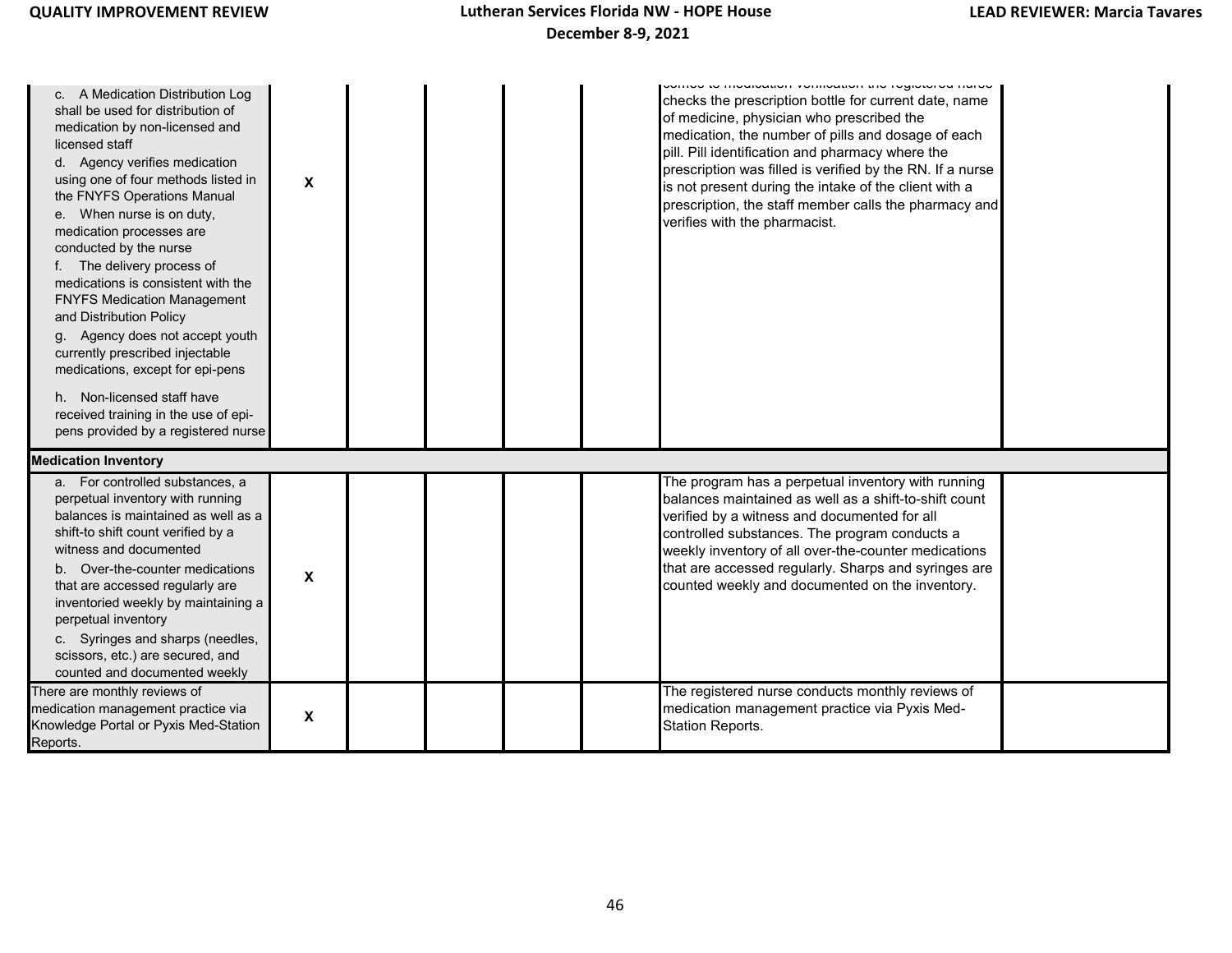| Medication discrepancies are cleared<br>after each shift.                                                                                                                                                                                                                                                                                    | X                         |               |                                        |                                                                 |                       | The program's practice is that medication<br>discrepancies are cleared after each shift. When a<br>discrepancy occurs the registered nurse looks in the<br>client's medication dispensing administration sheet<br>and verify each discrepancy with the count in the<br>Pyxis, check the prescription bottle, and how much<br>was in the prescription bottle when accepted in the<br>facility. Then a count down from the first day dispense<br>is conducted.                                                                           |  |
|----------------------------------------------------------------------------------------------------------------------------------------------------------------------------------------------------------------------------------------------------------------------------------------------------------------------------------------------|---------------------------|---------------|----------------------------------------|-----------------------------------------------------------------|-----------------------|----------------------------------------------------------------------------------------------------------------------------------------------------------------------------------------------------------------------------------------------------------------------------------------------------------------------------------------------------------------------------------------------------------------------------------------------------------------------------------------------------------------------------------------|--|
|                                                                                                                                                                                                                                                                                                                                              |                           |               |                                        |                                                                 |                       | <b>YES</b>                                                                                                                                                                                                                                                                                                                                                                                                                                                                                                                             |  |
| Provider has a written policy and procedure that meets the requirement for Indicator 4.04                                                                                                                                                                                                                                                    |                           |               |                                        |                                                                 | If NO, explain here:  |                                                                                                                                                                                                                                                                                                                                                                                                                                                                                                                                        |  |
|                                                                                                                                                                                                                                                                                                                                              |                           |               |                                        | Policy 4.04 was approved 12/4/2021 by the Regional<br>Director. |                       |                                                                                                                                                                                                                                                                                                                                                                                                                                                                                                                                        |  |
| <b>Rating Criteria</b>                                                                                                                                                                                                                                                                                                                       | <b>Satisfactory</b>       | Non-compliant | No Eligible<br><b>Items for Review</b> | <b>No Practice</b>                                              | <b>Not Applicable</b> |                                                                                                                                                                                                                                                                                                                                                                                                                                                                                                                                        |  |
| Youth with a medical, mental health, or<br>food allergy was appropriately placed on<br>the program's alert system                                                                                                                                                                                                                            | $\boldsymbol{\mathsf{X}}$ |               |                                        |                                                                 |                       | A review of two open and three closed residential<br>youth found each of the youth had a medical or<br>mental health condition or food allergies. Each of the<br>youth were appropriately placed on the program's<br>alert system.                                                                                                                                                                                                                                                                                                     |  |
| Alert system includes precautions<br>concerning prescribed medications,<br>medical/mental health conditions                                                                                                                                                                                                                                  | X                         |               |                                        |                                                                 |                       | The alert system observed includes all of the required<br>information.                                                                                                                                                                                                                                                                                                                                                                                                                                                                 |  |
| Staff are provided sufficient training,<br>information and instructions to<br>recognize/respond to the need for<br>emergency care for medical/mental<br>health problems                                                                                                                                                                      | X                         |               |                                        |                                                                 |                       | In all of the five files the alerts provided sufficient<br>information concerning the youth in the program for<br>staff.                                                                                                                                                                                                                                                                                                                                                                                                               |  |
| A medical and mental health alert<br>system is in place that ensures<br>information concerning a youth's<br>medical condition, allergies, common<br>side effects of prescribed medications,<br>foods and medications that are<br>contraindicated, or other pertinent<br>mental health treatment information, is<br>communicated to all staff | X                         |               |                                        |                                                                 |                       | The program has a medical and mental health alert<br>system in place to ensure information concerning<br>youth's medical conditions, allergies, common side<br>effects of prescribed medications, food and<br>medication that are contraindicated, or other pertinent<br>mental health treatment information is communicated<br>to all staff. The program alerts are documented on the<br>youth's Plan of Care, in the logbook, and in the<br>kitchen. The program uses a dry erase board to<br>document medications youth are taking. |  |
|                                                                                                                                                                                                                                                                                                                                              |                           |               |                                        |                                                                 |                       | <b>YES</b>                                                                                                                                                                                                                                                                                                                                                                                                                                                                                                                             |  |